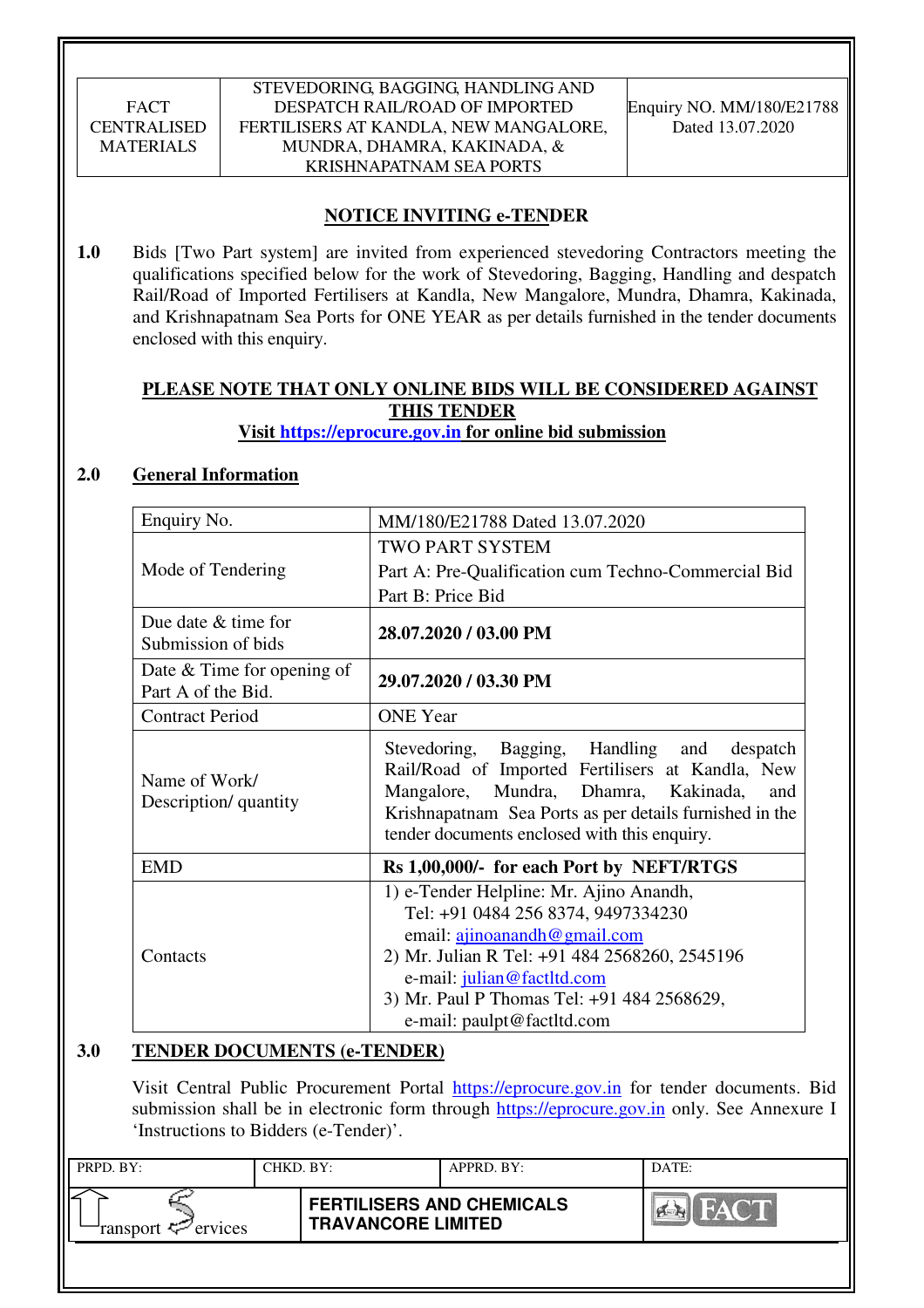#### STEVEDORING, BAGGING, HANDLING AND DESPATCH RAIL/ROAD OF IMPORTED FERTILISERS AT KANDLA, NEW MANGALORE, MUNDRA, DHAMRA, KAKINADA, & KRISHNAPATNAM SEA PORTS

### **4.0 PRE-QUALIFICATION CRITERIA FOR BIDDERS**

- 4.1 Bidder shall furnish a solvency certificate for a minimum of Rs.25.00 lakh for **EACH PORT** from a Nationalised/Scheduled Bank, issued not earlier than the date of enquiry along with Part-A (Techno commercial) Bid. For bidders quoting for more than one Port, a **single consolidated Solvency certificate from a single bank shall be furnished.**
- 4.2 Bidder must have valid Stevedoring License issued by the respective Port Trust for undertaking the work at the Port. Self-attested Copy of the License shall be submitted along with the Part-A (Techno commercial) Bid.
- 4.3 Bidder must have experience in Stevedoring of at least one shipment of minimum 20,000 MT Bulk Cargo of fertilizers, Food grains, Sugar etc., at any major Port in India, during any of the last five years ending on the date of Tender, for any organisations of similar standing as FACT, or organisations of sound financial capability and having status of principal employer; or Govt./Quasi Govt. Depts./Pvt. Ltd. Companies which do their work mainly through advertisement of tender with free participation of public shall be considered for acceptance. Undertaking by Bidder as above as per Annexure – II of this enquiry and copy of i) Work order supported by corresponding ii) Experience certificate & iii) Performance certificate etc., from relevant port/organizations served shall be enclosed along with the Part-A (Prequalification-cum Techno-commercial) Bid.
- 4.4 Bidder must have an office at each port quoted or willing to open one immediately on awarding the contract. The office must have a responsible person with sufficient authority to co-ordinate day-to-day activities with FACT.

Bids not complying with 4.1 to 4.4 above are liable to be rejected

Note for Micro & Small Enterprises and Startups

Prequalification criteria specified above shall also be applicable for Micro & Small Enterprises without any relaxation. However Startups, recognised by DIPP, shall be exempted from PQ criteria 4.3 above.

### **5.0 SCOPE OF WORK:**

Please refer Terms and Conditions of Contract (Annexure III).

### **6.0 EVALUATION OF BIDS:**

- 6.1 Bidder's capacity, past performance, financial position, working capital mobilization capacity etc. shall be taken into account while evaluating the pre-qualification cum technocommercial bids. Only price bids of pre-qualified bidders will be considered further.
- 6.2 Bidder shall quote for all the items of works, against each Ports quoted, as indicated in the Price Bid format, Annexure–VI. Bids not complying with the above shall not be considered. The rates quoted shall be for the fixed discharge rate (In MT) applicable for the respective port *per WWD (Weather Working Day) for bulk fertilizers viz. MoP, Complexes, AS, Etc.*

| PRPD. BY:              | CHKD. BY: |                                                               | APPRD. BY: | DATE:               |
|------------------------|-----------|---------------------------------------------------------------|------------|---------------------|
| ransport $\ll$ ervices |           | <b>FERTILISERS AND CHEMICALS</b><br><b>TRAVANCORE LIMITED</b> |            | HAC'T<br><b>PER</b> |
|                        |           |                                                               |            |                     |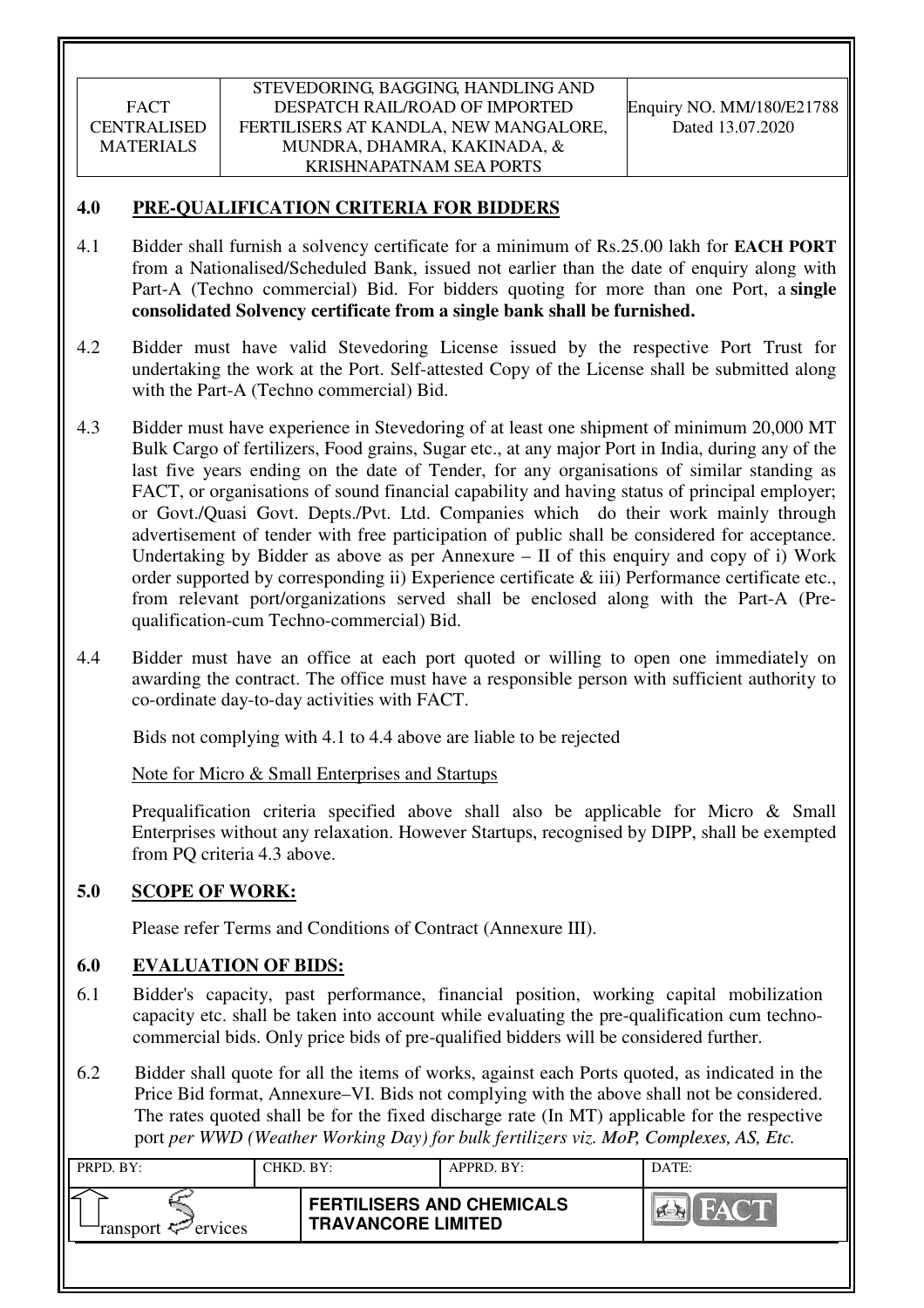#### STEVEDORING, BAGGING, HANDLING AND DESPATCH RAIL/ROAD OF IMPORTED FERTILISERS AT KANDLA, NEW MANGALORE, MUNDRA, DHAMRA, KAKINADA, & KRISHNAPATNAM SEA PORTS

- 6.3 Evaluation of price bids (BoQ) and determination of the lowest bidder (L1) for each Port shall be worked out by multiplying the rate per unit of each item quoted by the bidder with the respective quantity given as per schedule of work given in the price bid (BoQ) format and computing the combined total value of all the items of work for the respective Port.
- 6.4 In case more than one bidder becomes L1 based on the evaluation method the contract will be finalised based on revised lower rates which will be obtained from the L1 bidders. However, bidders will not be allowed to increase any of the original rates quoted by them in the revised bid submitted by them as above.

### **7.0 GENERAL**

- 7.1 When bids are received from any proprietorship / firm / company having the same proprietor or one or more partners/directors in the business organization of any other party (hereinafter called Common Firms), such bids shall be considered having been received from only one applicant in different names and the lowest acceptable quotation of such Common Firm shall only be considered for evaluation.
- 7.2 Bids from bidders against whom any criminal case, enquiry or investigation/report by authorities like Vigilance, CBI etc., are pending in relation with FACT or bidders who are defaulting contractors of FACT shall be disqualified.
- 7.3 FACT reserves the right to reject any or all bids without assigning any reasons whatsoever, and / or based on the past unsatisfactory performance by bidders at FACT / other PSEs / Govt. Departments. The opinion of FACT regarding the same shall be final and conclusive.
- 7.4 "Integrity Pact: The bidders shall sign and submit an "Integrity Pact (IP)" to be executed between the bidder and Fertilisers and Chemicals Travancore Ltd. along with the bid as per Annexure-IX. IP shall be implemented through the following Independent External Monitor (IEM) for the bid.

Mr. P.K. Vijayakumar, IRS (Retd),

Madhavam, Vaniyan Lane, Punkunnam P.O, Thrissur – 680002

Mobile: 8547381122, E-mail address: vkmenon 78@gmail.com"

 **Note: In case bidders require any clarification pertaining to the tender please contact the officers at 7.5 & 7.6 below. "Kindly note that the Independent External Monitor should NOT be contacted for clarifications regarding the tenders."**

7.5 Any further information on familiarisation/ nature of work, if required by the bidders, can be had from the Assistant General Mnager (Imports & Trading) [Phone No.2567660 / 2545779]

| PRPD. BY:                      | CHKD. BY: |                                                               | APPRD. BY: | DATE: |
|--------------------------------|-----------|---------------------------------------------------------------|------------|-------|
| ransport $\mathcal{P}$ ervices |           | <b>FERTILISERS AND CHEMICALS</b><br><b>TRAVANCORE LIMITED</b> |            | HAC'T |
|                                |           |                                                               |            |       |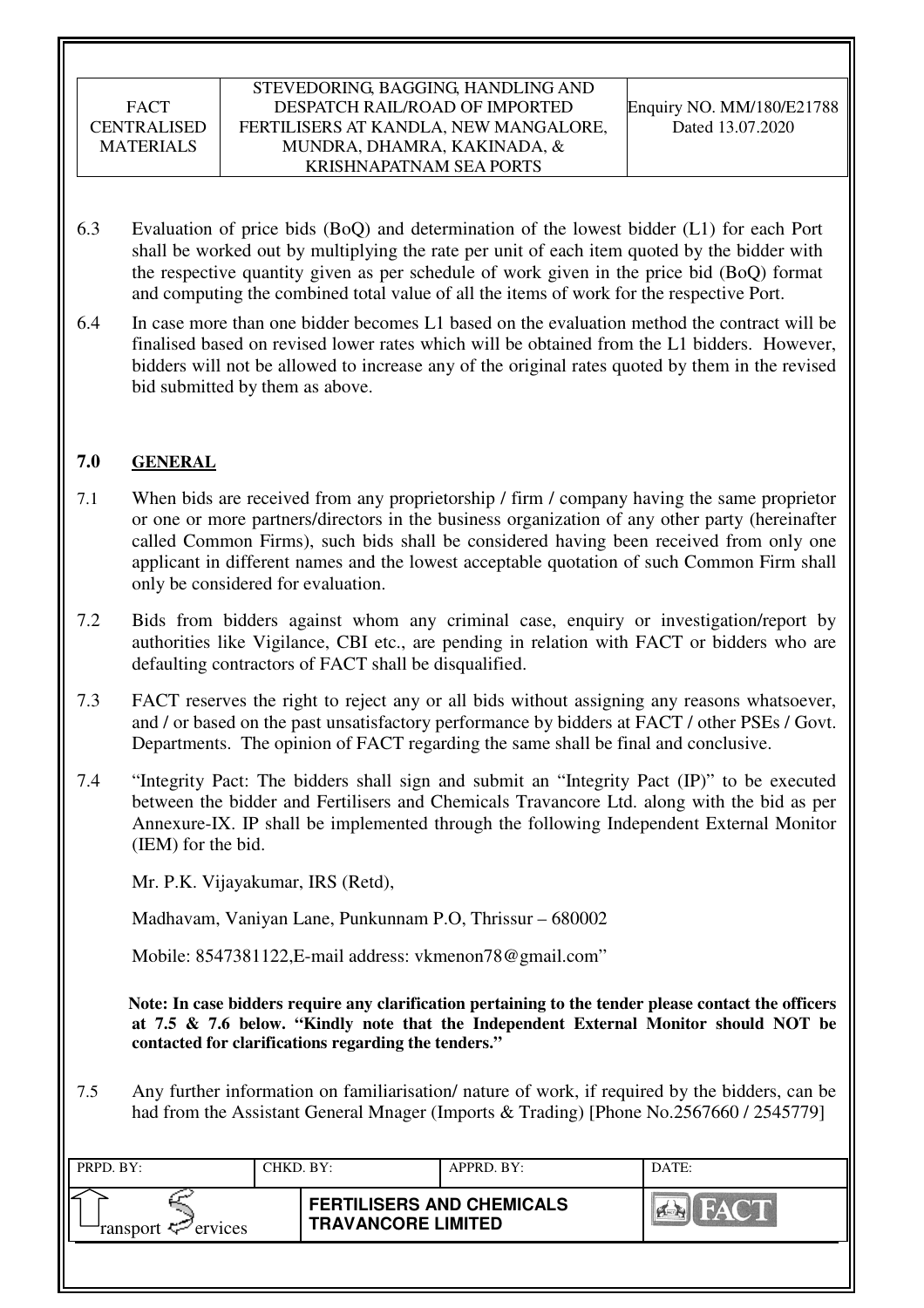#### STEVEDORING, BAGGING, HANDLING AND DESPATCH RAIL/ROAD OF IMPORTED FERTILISERS AT KANDLA, NEW MANGALORE, MUNDRA, DHAMRA, KAKINADA, & KRISHNAPATNAM SEA PORTS

7.6 For any clarification on this enquiry please contact Asst.General Manager (Materials)-T&S, [Phone- 0484- 254196, 2568260] or Officer (Materials)-T&S [Phone No.0484-256 8629], CENTRALISED MATERIALS, FACT Ltd., FACT PD Administration Building, Udyogamandal PIN-683 501

### 7.7 *Pre bid queries if any may be forwarded through Email.*

**For The Fertilisers And Chemicals Travancore Limited** 

 **ASST.GENERAL MANAGER (MATERIALS)-T&S** 

#### **List of Enclosures of this NIT is as follows:**

| Sl. No.        | Document      | <b>TITLE</b>                                    | No. of<br>Pages |
|----------------|---------------|-------------------------------------------------|-----------------|
| $\mathcal I$   | Annexure I    | <i>Instructions to Bidders (e-Tender)</i>       | 6               |
| 2              | Annexure II   | Vendor Data Updation (Declaration) Form         | 4               |
| 3              | Annexure III  | Terms and Conditions of Contract                | 18              |
| $\overline{4}$ | Annexure IV   | Compliance Statement                            | 1               |
| 5              | Annexure V    | Un-priced copy of Price bid format              | 1               |
| 6              | Annexure VI   | Price bid format (BoQ)                          |                 |
| $\overline{7}$ | Annexure VII  | Proforma of Bank Guarantee for Security Deposit | 2               |
| 8              | Annexure VIII | Proforma of Agreement                           |                 |
| 9              | Annexure IX   | <b>Integrity Pact</b>                           | 5               |

| PRPD. BY:              | CHKD. BY: |                                                               | APPRD. BY: | DATE:                     |
|------------------------|-----------|---------------------------------------------------------------|------------|---------------------------|
| ransport $\ll$ ervices |           | <b>FERTILISERS AND CHEMICALS</b><br><b>TRAVANCORE LIMITED</b> |            | <b>FACT</b><br><b>PER</b> |
|                        |           |                                                               |            |                           |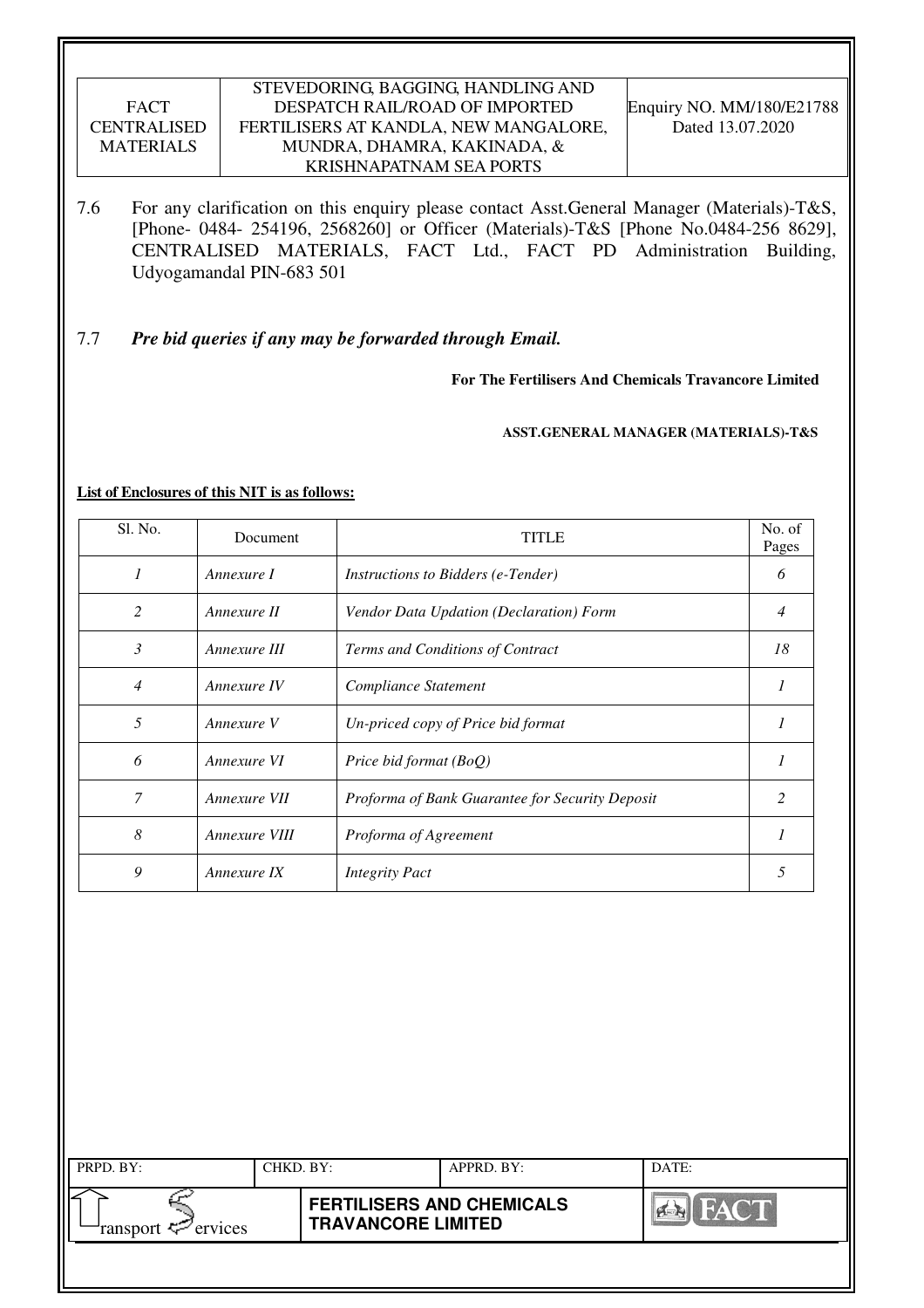#### STEVEDORING, BAGGING, HANDLING AND DESPATCH RAIL/ROAD OF IMPORTED FERTILISERS AT KANDLA, NEW MANGALORE, MUNDRA, DHAMRA, KAKINADA, & KRISHNAPATNAM SEA PORTS

Enquiry NO. MM/180/E21788 Dated 13.07.2020

#### **ANNEXURE – I**

#### **Instructions to Bidders (OPEN e-Procurement)**

- 1.0 Bidders shall study carefully the complete tender documents viz. NIT with Prequalification criteria, Instructions to Bidders (ANNEXURE-I), Technical Procurement Specifications if any, Terms & Conditions and any other documents forming part of this tender attached herewith. All conditions set out there in shall be binding on the bidders unless conflicting with any conditions expressly stated by FACT while accepting any bid in the event of such acceptance. One signed and scanned copy of the above documents shall accompany their online bids signifying their acceptance of the same. Bidder shall also submit along with his bid Vendor data updation (Declaration) Form, Check list and Compliance Statement duly filled with all details required therein and also attach supporting documents as required.
- 2.0 Before submitting the bid, the bidder shall familiarise himself about the details of the work, operating conditions during different seasons of year, etc., collect all necessary data regarding the facilities available at various points indicated in Special Terms and Conditions, applicable timings, routes etc., and satisfy himself on all aspects relating to this work which he has to handle and execute for the full contract period and shall make due provisions in his rates for any contingency or difficulty involved in the work covered by this enquiry. Claiming lack of knowledge shall not be a reason for exoneration of the bidder of his contractual obligations, if the contract is awarded to him or for demand for increase in rate.
- 3.0 Offers against this NIT shall be submitted online on e-Tendering portal https://eprocure.gov.in, with valid digital signature certificate. Offers submitted on any other platform or in any other mode or including e-mails, physical submission of offers etc. SHALL NOT be accepted.
- 3.1 The bidders are requested to register themselves on the above website with their valid digital signature certificate, if not done already. It is mandatory for bidder to have valid digital signature certificate (Class II or Class III) issued by any of the Certifying Authority approved by Govt. of India for participating in the tender. The digital signature certificate shall be arranged by the bidder at his cost. Bidders may refer **Bidders Manual Kit** available on the above website for detailed information and instructions for registration, bid submission etc.
- 3.2 The documents, if any, which necessarily have to be submitted in originals if specified specifically in the enquiry documents, shall be submitted offline. However scanned copies of such documents shall be uploaded along with the offer submitted online.
- 3.3 The cover (s) containing the documents in original etc. to be submitted offline as required in the enquiry documents shall be duly superscribed with enquiry No., due date of enquiry, bidder's name & address and contact details. The documents shall be submitted to the following on or before the due date:

The Asst.General Manager (T&S), Centralized Materials, PD Administrative Building, FACT Ltd., Udyogamandal PO, Kochi – 683 501, Kerala

**4.0 SUBMISSION OF BIDS: The bid shall be uploaded with all relevant documents before due date and time in the above portal as given above.** 

| PRPD. BY:                     | CHKD. BY: |                                                               | APPRD. BY: | DATE: |
|-------------------------------|-----------|---------------------------------------------------------------|------------|-------|
| ransport <sup>2</sup> ervices |           | <b>FERTILISERS AND CHEMICALS</b><br><b>TRAVANCORE LIMITED</b> |            | FACT  |
|                               |           |                                                               |            |       |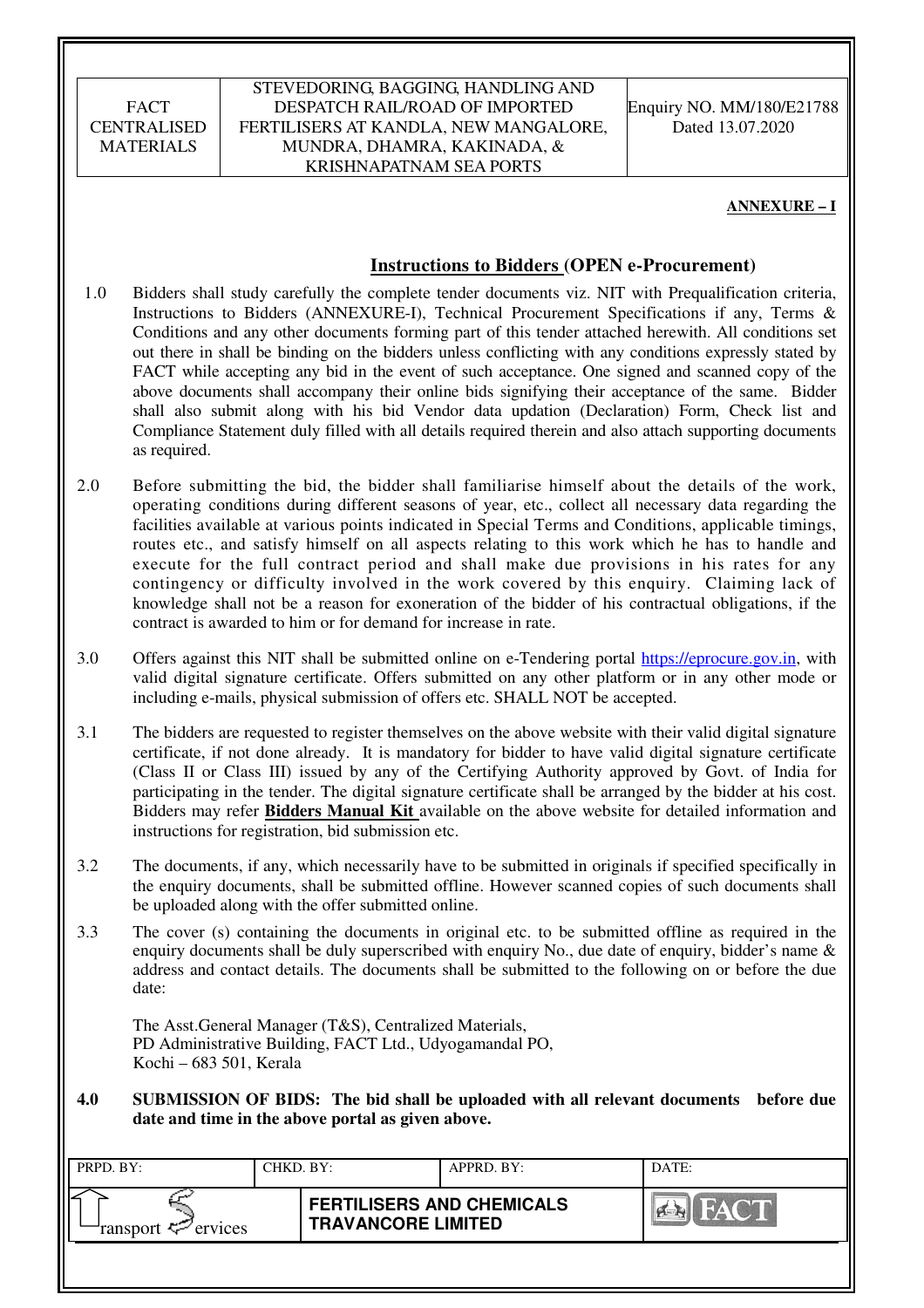### STEVEDORING, BAGGING, HANDLING AND DESPATCH RAIL/ROAD OF IMPORTED FERTILISERS AT KANDLA, NEW MANGALORE, MUNDRA, DHAMRA, KAKINADA, & KRISHNAPATNAM SEA PORTS

**5.0** Bid documents shall consist of Part-A and Part B as detailed below:

#### 5.1 **Part A (Pre-qualification-cum-Techno Commercial Bid) shall contain:**

- 1. Documentary proof for remittance of EMD such as scanned copy of EMD Instrument (UTR No./Payment Receipt/Challan), as applicable or Claim for EMD exemption with documentary proof.
- 2. Scanned copies of supporting documents for satisfying Pre-Qualification criteria.
- 3. Digitally Signed copies of NIT, Instructions to Bidders (Annexure I) and terms conditions.
- 4. Scanned copy of Signed & duly filled Vendor Data Updation Declaration Form'
- 5. Signed and duly filled up Check List for Commercial Terms' (if applicable) and scanned copies of attached documents as detailed in Check list.
- 6. Scanned copy of Signed & duly filled 'Compliance Statement'
- 7. Scanned copy of Signed "Un-priced bid indicating "QUOTED" in the applicable columns. Rates shall not be indicated in Un-priced Bid.

### 5.2 **Part-B: shall comprise of the filled Price bid. The filled price bid ie. BoQ attached to the tender shall be uploaded after filling all relevant details such as name and address of the bidder, rates etc. as applicable.**

- 5.3 The priced BoQ shall be uploaded strictly in the format attached, failing which the offer is liable to be rejected. Renaming or changing the format of the BoQ is not permitted and the System will not accept any such changed document.
- 5.4 Fill-in all the relevant fields of the BoQ either in value or as a percentage as specified in the BoQ. Blank field, if any, in the uploaded BoQ shall be considered as Nil (not Quoted). No claim or revisions shall be entertained in this regard.
- 5.5 Bidders shall quote prices in the BoQ only and nowhere else. No other documents shall be enclosed with Price Bid (BoQ).
- 5.6 Rates shall be quoted in the same unit of measure given in the BoQ and shall be considered accordingly.
- 5.7 Bidders shall ensure that all the required documents as per enquiry are uploaded in the System before due date and time. The System does not allow submission of bids or any other document forming part of the bid after due date  $\&$  time of bid submission. Non-submission of documents or incomplete documents may result in rejection of offers and no communication in this regard will be entertained. FACT reserves the right to reject any bid not submitted as per instructions at their discretion.
- 5.8 Timely submission of offers along with all the relevant documents online is the responsibility of the bidder concerned. The bids may be submitted well in advance to avoid last minute issues like non availability of internet, server not available, power failure etc. FACT shall not be held responsible for bidder's inability to submit documents in time, incomplete submission of offers or non-submission of any documents forming part of the offers etc.
- 5.9 Bidders shall meet all expenses in connection with submission of his bid, attending the bid opening, meetings etc.

| PRPD. BY:              | CHKD. BY: |                                                               | APPRD. BY: | DATE: |
|------------------------|-----------|---------------------------------------------------------------|------------|-------|
| ransport $\ll$ ervices |           | <b>FERTILISERS AND CHEMICALS</b><br><b>TRAVANCORE LIMITED</b> |            | HACT  |
|                        |           |                                                               |            |       |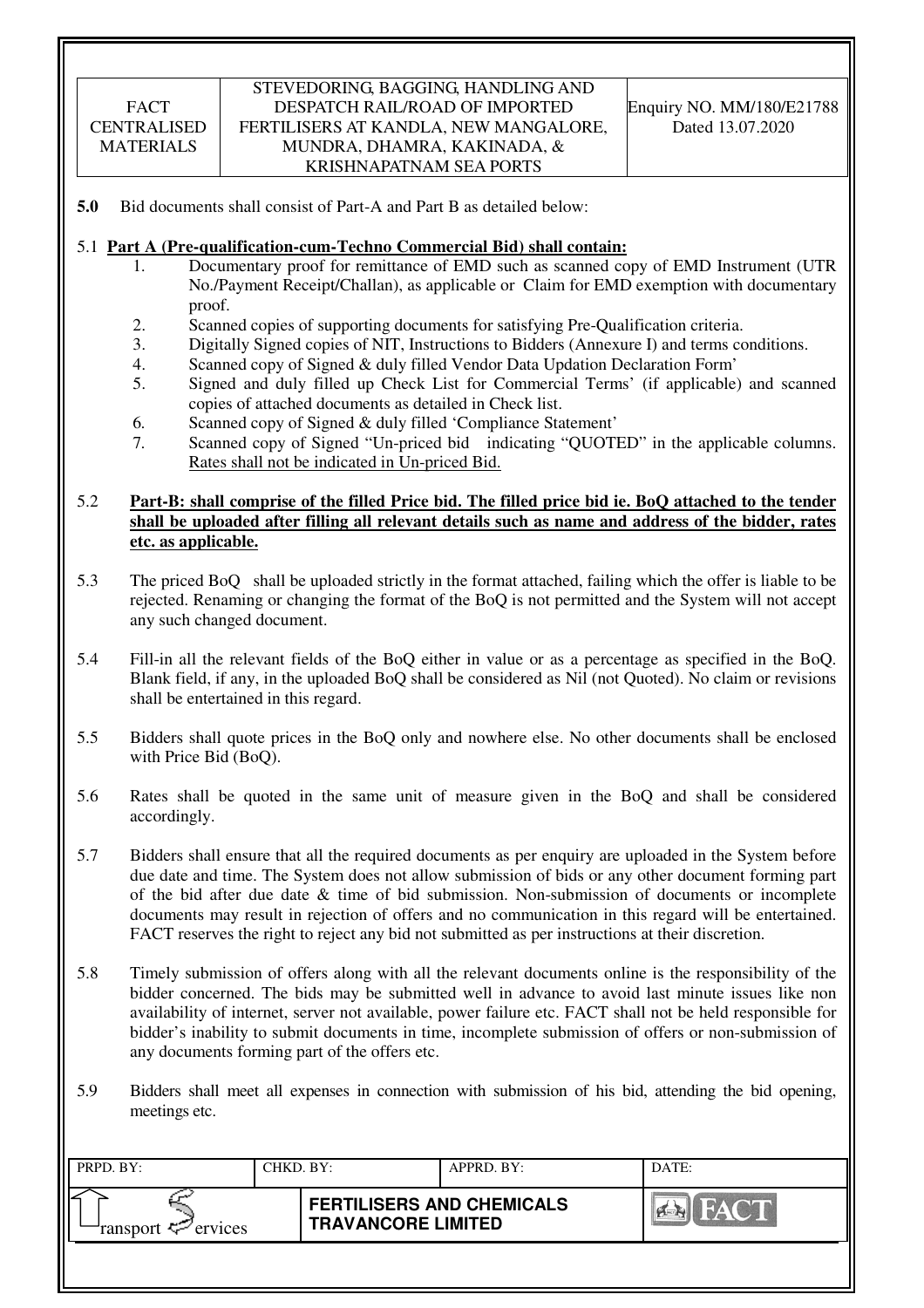#### **6.0 BID OPENING:**

- 6.1 *Part-A* of the bids of all bidders who submit their Bids as per the instructions on or before the due date and time shall be opened online, on the specified bid opening date and time. Bids submitted not in conformity with the Enquiry instructions are liable to be rejected without further processing.
- 6.2 *Part-B* Price bids of those bidders whose Part-A bid is acceptable, based on pre-qualification and techno-commercial evaluation, only shall be opened online on a subsequent date, on completion of evaluation.

#### **7.0 EARNEST MONEY DEPOSIT:**

- 7.1 **Earnest Money Deposit (EMD)** shall be furnished for the respective amount indicated in the NIT only through **NEFT/RTGS to FACT a/c No. 57017844467 with the State Bank of India, Udyogamandal Branch, IFSC Code SBIN0070158.** A scanned copy of the Payment Receipt /UTR No. shall also be furnished along with Part-A bid. **Bids without EMD or inadequate amount of EMD will be rejected**. No interest shall be paid on the EMD. EMD of the unsuccessful bidder will be refunded after awarding the contract. EMD furnished against one enquiry will not be adjusted against any other enquiry.
- 7.2 Bids without EMD shall be rejected except in the following cases. EMD will be exempted for Govt. Depts/firms/public sector units/ Startups recognized by Dept. of Industrial policy & Promotion, MSE units registered under MSMED Act/ firms registered under NSIC/Khadi Board etc. as per applicable govt. directions, on submission of valid documents in proof of the same.
- 7.3 If any bidder retracts from or without request of FACT revises his bid during its validity period or fails to submit Security Deposit and execute the required agreement when the contract is awarded or fails to commence the execution of the work on the stipulated date, the EMD furnished shall be liable to be forfeited without prejudice to FACT's other right to claim damages.

#### **8.0 PURCHASE PREFERENCE:**

This tender shall be based on MSME order dt.  $23<sup>rd</sup>$  March 2012, and as amended from time to time, pertaining to Public Procurement Policy in respect of procurement of goods and services, produced and provided by micro and small enterprises, including special benefits to MSE firms owned by SC/ST and women entrepreneurs, on furnishing relevant documents as proof. Declaration of UAM numbers on CPPP is mandatory, failing which bidders will not be able to enjoy the benefits as per PP policy. Bidders will get the benefit of PP policy only if they are MSE bidders at the time of submission of their offers.

In divisible tenders, participating MSEs quoting price within price band of L1+15% shall also be allowed to supply a portion of requirement by bringing down their price to L1 price in a situation where L1 price is from someone other than an MSE. Such MSEs shall be allowed to supply atleast 25% (or as applicable) of the total tendered value. In case of more than one such MSE, the supply will be shared proportionately (to tendered quantity). Special provisions extended to certain categories of MSEs as per the order shall also be applicable.

In case of non-divisible tenders, an MSE quoting in the price band of L1+15% may be awarded for full/compete work of tendered value, considering the spirit of policy for enhancing the Government procurement from MSEs subject to bringing down of price to L1 by the MSE concerned.

#### **This tender is non-divisible for each port.**

| PRPD. BY:              | CHKD. BY: |                                                               | APPRD. BY: | DATE:                 |
|------------------------|-----------|---------------------------------------------------------------|------------|-----------------------|
| ransport $\ll$ ervices |           | <b>FERTILISERS AND CHEMICALS</b><br><b>TRAVANCORE LIMITED</b> |            | <b>FACT</b><br>$\sim$ |
|                        |           |                                                               |            |                       |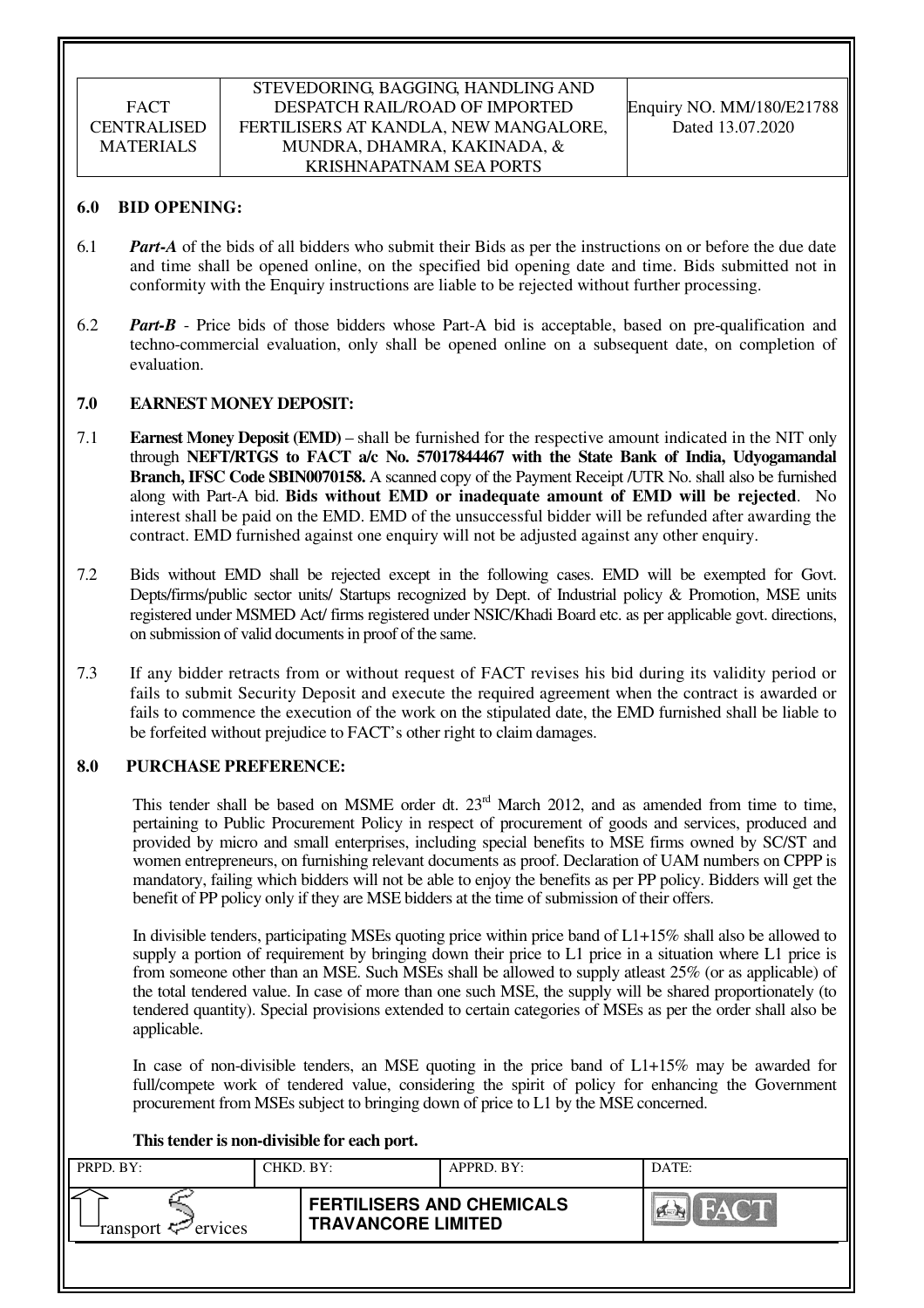#### STEVEDORING, BAGGING, HANDLING AND DESPATCH RAIL/ROAD OF IMPORTED FERTILISERS AT KANDLA, NEW MANGALORE, MUNDRA, DHAMRA, KAKINADA, & KRISHNAPATNAM SEA PORTS

#### **9.0 DEVIATIONS:**

- 9.1 Deviations in the tender clauses shall not be accepted.
- 9.2 FACT reserves the right to reject the offers with deviations without further correspondence.
- 9.3 Bidder shall clearly indicate the time required for mobilisation /commencement of work from the date of receipt of Letter of Intent (LOI) / Work Order.

#### **10.0 CONFORMITY:**

Bids must conform in all respects with the applicable terms and conditions of this enquiry. Bidder must certify in the compliance Statement that his bid complies with all Enquiry documents and technical specifications.

#### **11.0 Rates:**

11.1 Bidder shall quote his lowest rate for the work strictly as per the BoQ (Price Bid format). Bids not complying with the above are liable to be rejected.

The Un-priced bid shall be submitted along with Part-A bid duly signed by the Bidder, indicating "QUOTED" in the columns. Rates shall not be indicated in Un-priced Bid.

- 11.2 Bidder shall quote all-inclusive rate for the work, but **exclusive of GST.** GST if applicable will be payable extra by FACT as per statutory notification.
- 11.3 The rates quoted in the tender are to hold good for a period of four months from the date of opening of the Pre-Qualification-cum-Techno-Commercial bid (Part-A). If contract is awarded, the work order rates shall be valid for the entire period of contract inclusive of extension / extensions. **No bidder can withdraw his tender or revoke or revise the rates within the aforesaid period of 120 days.** If the bidder withdraws/revises/revokes OR shows unwillingness to confirm with his offer, the Earnest Money Deposit (EMD) remitted by the bidder against the tender shall be forfeited by FACT, without prejudice to FACT's other rights to claim damages.

### **12.0 SECURITY DEPOSIT:**

- 12.1 The successful bidder (Contractor) shall be required to furnish an interest free Security Deposit (SD) equivalent to **five percent (5%) of the total contract value** by DD/NEFT/RTGS or by Bank Guarantee issued by a Nationalised / Scheduled Bank as per the Proforma prescribed before operating the destination (before Placement of Purchase Order by FACT for the Fertiliser Shipment to the particular destination). **Contractors need not to submit the same at the time of issue of Work Order.** The Bank Guarantee shall be valid till the expiry of the contract with a claim period of six months thereafter. FACT a/c No. 57017844467 with the State Bank of India, Udyogamandal Branch, IFSC Code SBIN0070158 shall be used in case of remittance of Security deposit by NEFT/RTGS and proof of remittance shall be submitted to FACT.
- 12.2 In case the bidder whose bid is accepted, fails to deposit the prescribed Security Deposit or fails to execute the agreement or fails to commence the execution of the work within the specified time, the contract issued to him is liable to be terminated and the Earnest Money already deposited by the contractor shall be forfeited without any further reference to the contractor and alternative arrangements made at the risk and cost of the Contractor.

| PRPD. BY:              | CHKD. BY: |                                                               | APPRD. BY: | DATE:       |
|------------------------|-----------|---------------------------------------------------------------|------------|-------------|
| ransport $\ll$ ervices |           | <b>FERTILISERS AND CHEMICALS</b><br><b>TRAVANCORE LIMITED</b> |            | <b>FACT</b> |
|                        |           |                                                               |            |             |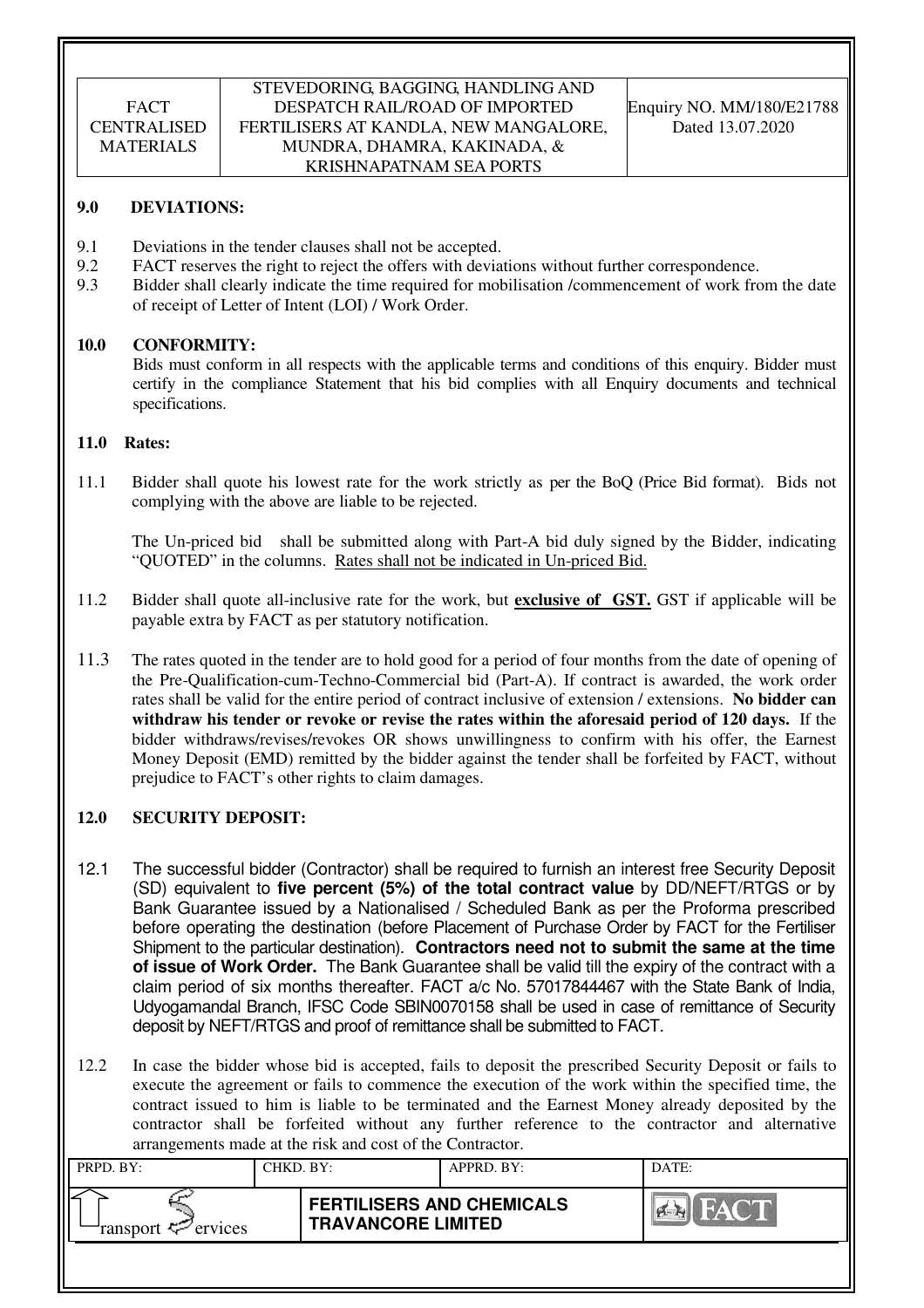#### STEVEDORING, BAGGING, HANDLING AND DESPATCH RAIL/ROAD OF IMPORTED FERTILISERS AT KANDLA, NEW MANGALORE, MUNDRA, DHAMRA, KAKINADA, & KRISHNAPATNAM SEA PORTS

#### **13.0 PURCHASER'S RIGHT:**

 FACT reserves the right to reject any or all bids without assigning any reason whatsoever. No claims shall lie against FACT on this account and FACT's decision in this regard shall be final and binding on the bidders. FACT reserves the right to negotiate with the lowest bidder.

#### **14.0 CONTRACTOR TO EXECUTE AGREEMENT:**

 The contractor's responsibility under this contract will commence on the date specified in the Letter of Intent/Work Order. The successful Bidder shall be required to execute an Agreement with FACT, within 15 days of the receipt by him of the Work order issued by FACT for carrying out the work according to the terms and conditions of the contract given along with the Work Order. The Agreement shall be executed on Rs.500/- Stamp paper and shall be in the pro forma as specified by FACT. The provisions contained in tender papers and other documents exchanged between the Bidder and FACT shall form part of the contract. The Earnest Money Deposit is liable to be forfeited in case the contractor fails to execute the Agreement within the stipulated period as mentioned above.

#### **15.0 The bidder shall furnish the following along with the offers.**

- 1. The GST registration Number and details. In the case of Provisional ID, GST Registration Number shall be provided on receipt of the same.
- 2. Place of supply/Service
- 3. Address of the supplier/service provider's billing the item if it is different from 2 above
- 4. GST rates applicable for each item
- 5. HSN / SAC codes of each of the goods / services quoted

In case of unregistered contractor, a declaration to that effect with reason should be furnished.

FACT's GST No. in the state of Kerala is **32AAACT6204C1Z2**. FACT's GST numbers in other southern states is as follows:

| 33AAACT6204C1Z0 |
|-----------------|
| 29AAACT6204C1ZP |
| 37AAACT6204C1ZS |
| 36AAACT6204C1ZU |
| 34AAACT6204C1ZY |
|                 |

The supplier/contractor shall do the following:

- a) Submit GST compliant tax invoice to FACT along with supply.
- b) Shall ensure uploading the above invoice as per statute &
- c) File monthly returns in time enabling FACT to claim the input tax credit.

GST charged by the supplier/contractor shall be released separately to the supplier/contractor only after filing of (i) the outward supply details  $\&$  the monthly return on GSTN portal by the supplier/contractor and (ii) on matching the input tax credit to such invoice with the corresponding details of outward supply of the supplier/contractor.

In case FACT incurs any liability (like interest, penalty etc.,) due to denial/reversal of such input tax credit in respect of the invoice submitted by the supplier/contractor, for the reasons attributable to the supplier/contractor, the same shall be recovered from the supplier/contractor

| PRPD. BY:                     | CHKD. BY: |                                                               | APPRD. BY: | DATE:                 |
|-------------------------------|-----------|---------------------------------------------------------------|------------|-----------------------|
| ransport <sup>2</sup> ervices |           | <b>FERTILISERS AND CHEMICALS</b><br><b>TRAVANCORE LIMITED</b> |            | FACT<br>$\sim$ $\sim$ |
|                               |           |                                                               |            |                       |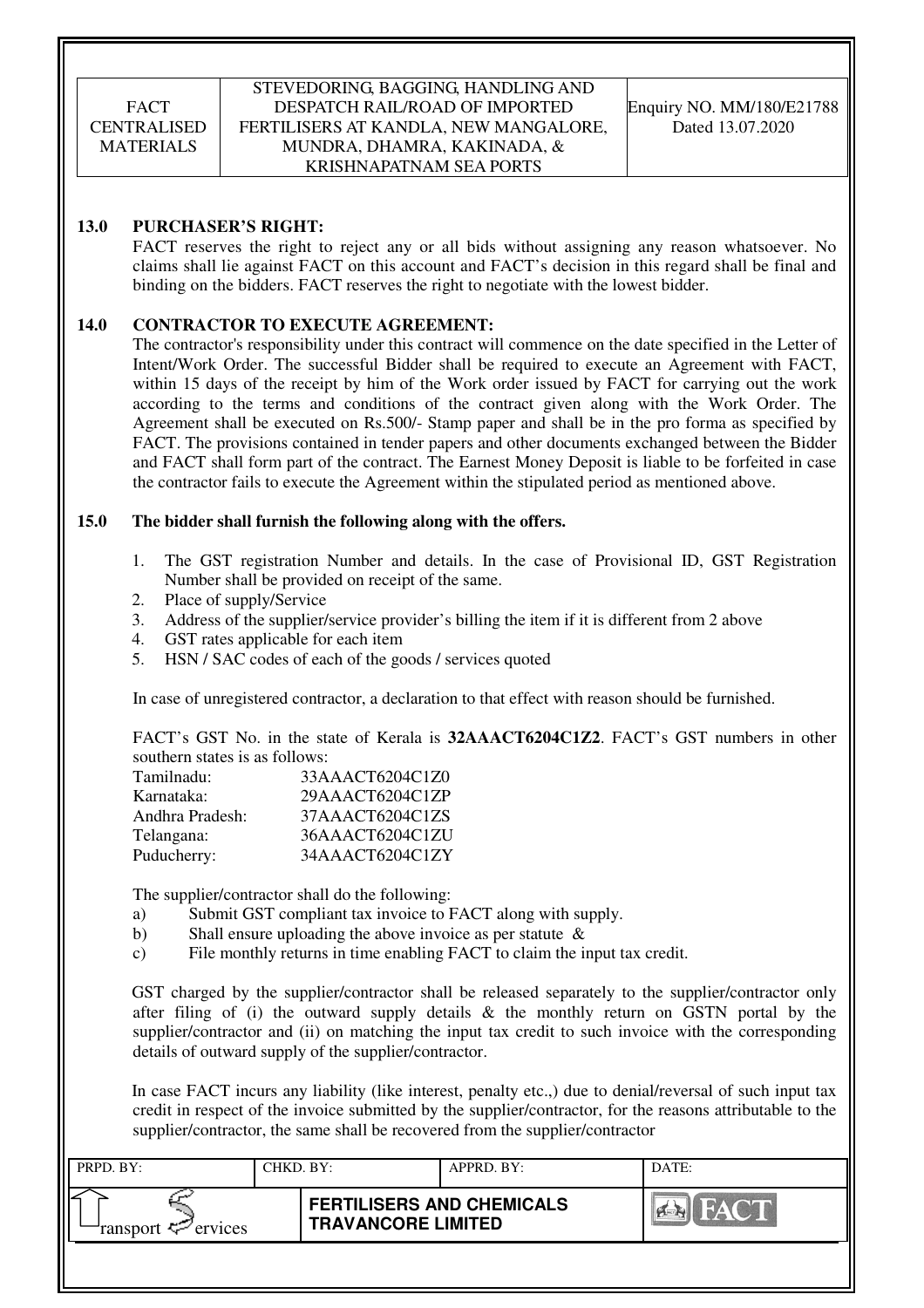#### STEVEDORING, BAGGING, HANDLING AND DESPATCH RAIL/ROAD OF IMPORTED FERTILISERS AT KANDLA, NEW MANGALORE, MUNDRA, DHAMRA, KAKINADA, & KRISHNAPATNAM SEA PORTS

Further in case FACT is deprived of the input tax credit due to any reason attributable to the supplier/contractor, the same shall not be paid or recovered if already paid to the supplier/contractor.

#### **16.0 GENERAL:**

- 16.1 FACT reserves the right to extend without giving any reason, the last date for submission and opening of bid, but such extension will be duly intimated to those who have submitted online. In case the date of bid opening happens to be a day of strike/hartal etc. due to any reasons or happens to be a holiday for FACT, declared due to unforeseen and emergency reasons or due to any tech problems, the bids will be opened at the same time on the next full working day.
- 16.2 FACT reserves the right to make changes in the tender documents, but such changes will be published in our portal as a corrigendum. Bidders are requested to counter check with portal before submitting their bids.
- 16.3 Mere submission of all the documents will not necessarily mean that the Bidder is suitable. Worthiness assessed by FACT will be final and binding on the Bidder.
- 16.4 If specified in the tender, FACT may relax condition of prior turnover and prior experience with respect to Micro & Small Enterprises (MSEs) subject to meeting of quality and technical specifications.
- 16.5 Except in the cases of items/services related to public safety, health, critical security operations and equipment etc., FACT at its discretion may relax the conditions of prior turnover and prior experience (if specified in the tender) for Startups recognised by Dept. of Industrial policy and promotion (DIPP) subject to meeting quality and technical specifications, on furnishing copies of relevant certificates / documents in proof of such recognition by DIPP.
- 16.6 All clarification and correspondence related to this enquiry shall be made only in English to the Asst.General Manager(Materials)T&S, Centralised Materials, PD Administrative Building, FACT Ltd., Udyogamandal – 683 501, Tel : 0484-2568260/2568629/2546427, FAX No: 0484-2545196, Email:julian@factltd.com
- 16.7 All disputes and questions, claims, rights, matters or things, whatsoever, in any way, arising out of or relating to the calling of bids, evaluation of offers, award of contract, change in structure of bids or any other matter relating to finalization of contract are to be referred to the sole Arbitrator who shall be the General Manager [Materials] of FACT. The award shall be binding on both the parties.The bidders are advised to get informed of all details they require regarding the work before submitting their bids.
- 16.8 Work order shall be issued by Asst. General Manager [Materials]-T&S.

### **17.0 TENDER UPDATES:**

Bidders are requested to visit Central Public Procurement Portal (https://eprocure.gov.in) regularly for any updates/corrigendum on the tender, including extension of due date, if any. No other mode of communication shall be made in this regard.

### **18.0 FRAUD PREVENSION POLICY:**

Bidders shall comply with Fraud Prevention Policy of FACT 2012 (FPPF 2012). The said Policy is available in FACT's Website www.fact.co.in.

|                                | ASST. GENERAL MANAGER (MATERIALS)-T&S |                                                               |            |       |  |  |  |
|--------------------------------|---------------------------------------|---------------------------------------------------------------|------------|-------|--|--|--|
| PRPD. BY:                      | CHKD. BY:                             |                                                               | APPRD. BY: | DATE: |  |  |  |
| ransport $\mathcal{P}$ ervices |                                       | <b>FERTILISERS AND CHEMICALS</b><br><b>TRAVANCORE LIMITED</b> |            | FACT  |  |  |  |
|                                |                                       |                                                               |            |       |  |  |  |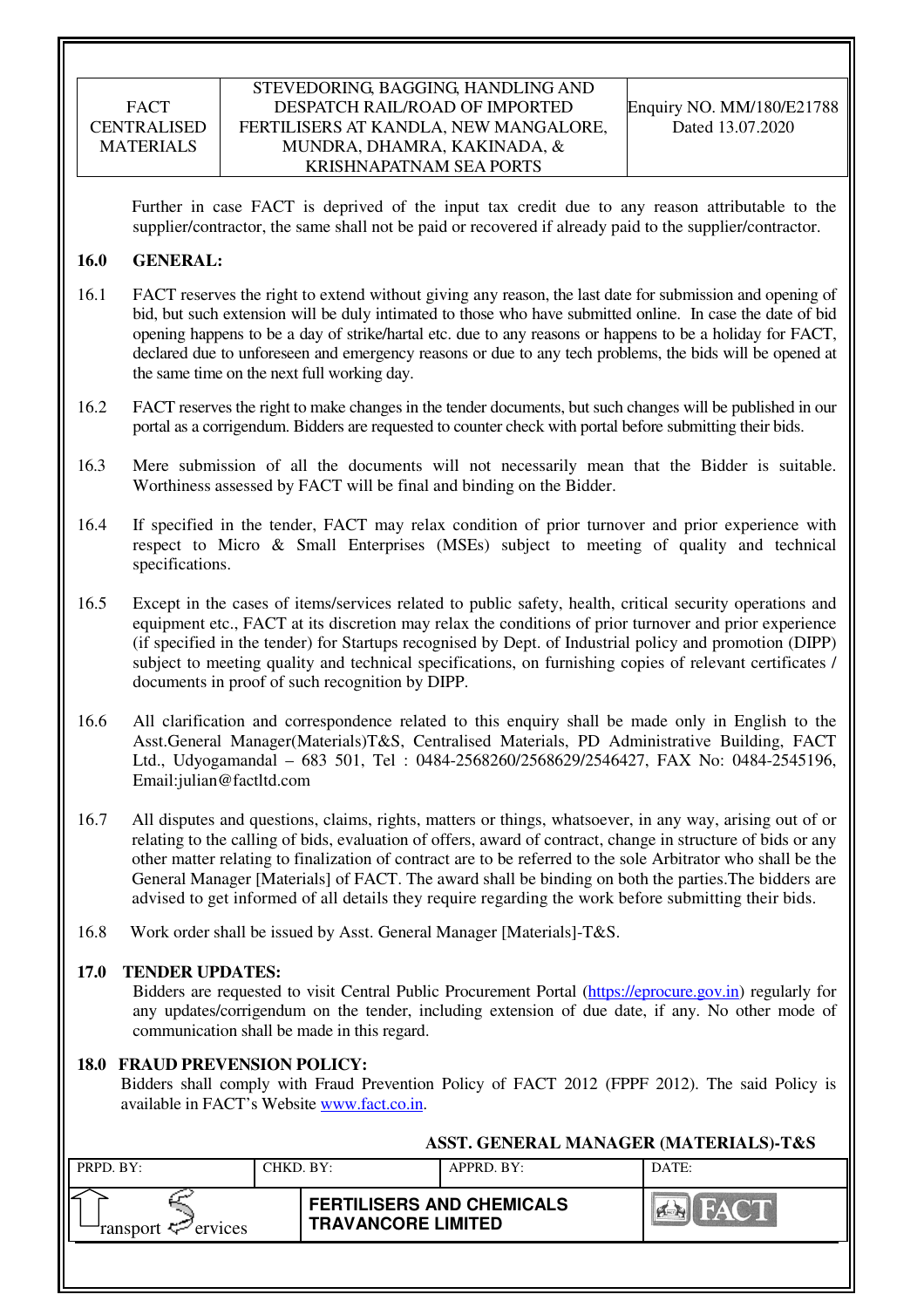| FACT               |
|--------------------|
| <b>CENTRALISED</b> |
| <b>MATERIALS</b>   |

### STEVEDORING, BAGGING, HANDLING AND DESPATCH RAIL/ROAD OF IMPORTED FERTILISERS AT KANDLA, NEW MANGALORE, MUNDRA, DHAMRA, KAKINADA, & KRISHNAPATNAM SEA PORTS

**ANNEXURE – II** 

|                                                                                                | <b>Stevedoring, Bagging and Handling and despatch Rail/Road of Imported Fertilisers</b><br>at Kandla, New Mangalore, Mundra, Dhamra, Kakinada, and Krishnapatnam Sea Ports |                                          |                |       |  |  |  |  |
|------------------------------------------------------------------------------------------------|----------------------------------------------------------------------------------------------------------------------------------------------------------------------------|------------------------------------------|----------------|-------|--|--|--|--|
|                                                                                                | <b>Vendor Data Updation (Declaration) Form</b><br>[Use additional sheets, if space is insufficient]                                                                        |                                          |                |       |  |  |  |  |
|                                                                                                | 1. Name of the Bidder:                                                                                                                                                     |                                          |                |       |  |  |  |  |
| 2.                                                                                             | Address                                                                                                                                                                    |                                          |                |       |  |  |  |  |
|                                                                                                | Phone No.                                                                                                                                                                  | Fax No.                                  |                |       |  |  |  |  |
|                                                                                                | 3. Name, address and designation of the Key                                                                                                                                | person with whom company may correspond. |                |       |  |  |  |  |
|                                                                                                | Name:<br>Address:                                                                                                                                                          |                                          |                |       |  |  |  |  |
|                                                                                                | Designation:<br>Mobile No:                                                                                                                                                 |                                          |                |       |  |  |  |  |
| 4.                                                                                             | Addresses/phone Nos of                                                                                                                                                     |                                          |                |       |  |  |  |  |
| $\rm i)$                                                                                       | Registered office/:<br><b>Head Office</b>                                                                                                                                  |                                          | Phone No.      |       |  |  |  |  |
|                                                                                                | ii) Branches -                                                                                                                                                             |                                          | 1.             |       |  |  |  |  |
|                                                                                                | (list out each<br>branch with phone nos -                                                                                                                                  |                                          | $\overline{2}$ |       |  |  |  |  |
|                                                                                                | (use additional sheets)<br>if required)                                                                                                                                    |                                          | 3.             |       |  |  |  |  |
|                                                                                                | iii) Address of Cochin Office                                                                                                                                              | $($ If any $)$                           |                |       |  |  |  |  |
|                                                                                                | Phone No.                                                                                                                                                                  |                                          |                |       |  |  |  |  |
|                                                                                                | Fax No.<br>Name of Contact person:                                                                                                                                         |                                          |                |       |  |  |  |  |
|                                                                                                | Mobile No:                                                                                                                                                                 |                                          |                |       |  |  |  |  |
| 5.                                                                                             | Name of the person authorised to<br>sign the Bid and related documents                                                                                                     |                                          |                |       |  |  |  |  |
|                                                                                                | PRPD. BY:                                                                                                                                                                  | CHKD. BY:                                | APPRD. BY:     | DATE: |  |  |  |  |
| <b>FERTILISERS AND CHEMICALS</b><br><b>TRAVANCORE LIMITED</b><br>ransport <sup>2</sup> ervices |                                                                                                                                                                            |                                          |                |       |  |  |  |  |
|                                                                                                |                                                                                                                                                                            |                                          |                |       |  |  |  |  |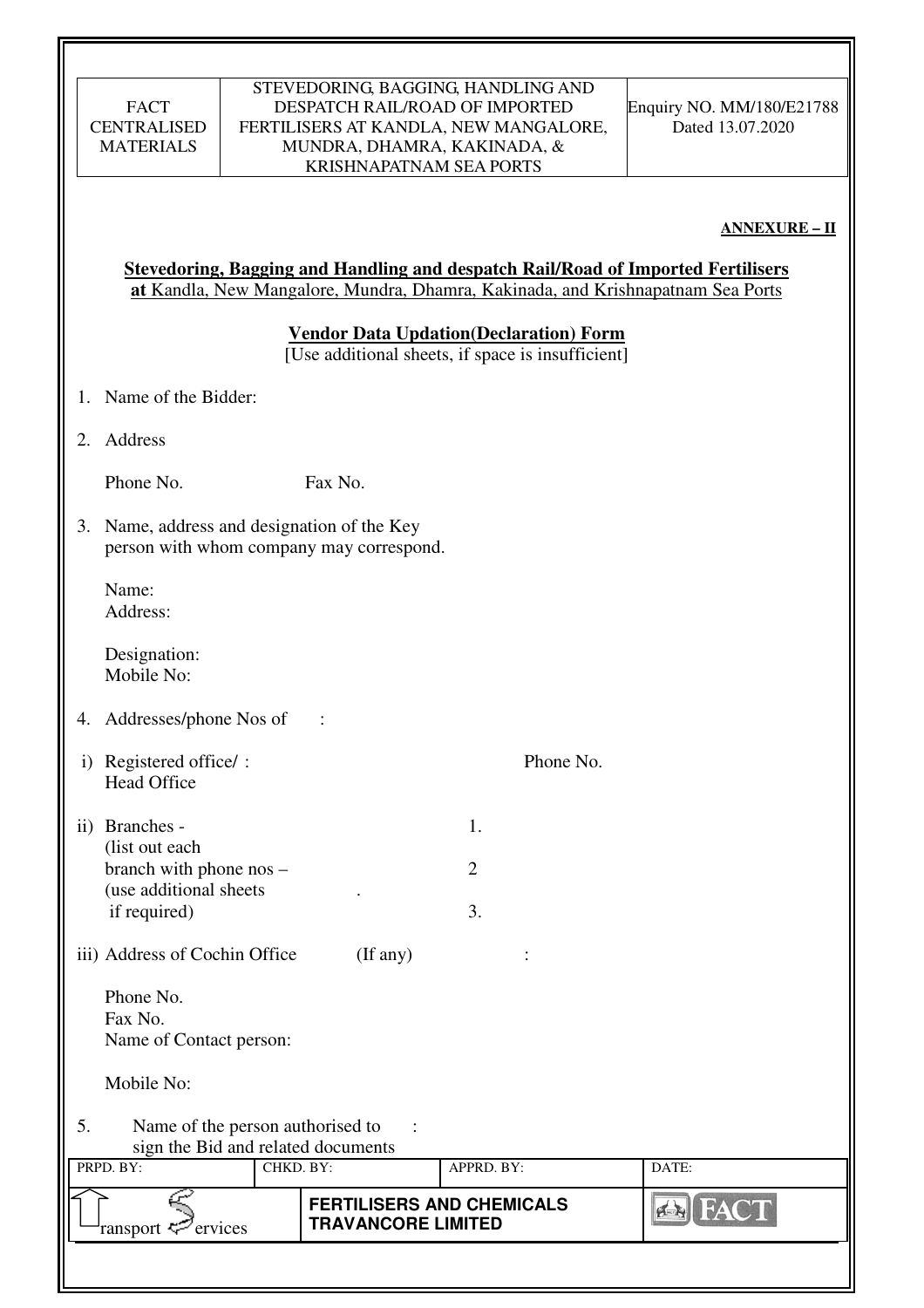|           | <b>FACT</b><br><b>CENTRALISED</b><br><b>MATERIALS</b>                                                                                                                                                                                                                                                                 |                    |                           |  | STEVEDORING, BAGGING, HANDLING AND<br>DESPATCH RAIL/ROAD OF IMPORTED<br>FERTILISERS AT KANDLA, NEW MANGALORE,<br>MUNDRA, DHAMRA, KAKINADA, & |  | Enquiry NO. MM/180/E21788<br>Dated 13.07.2020                                                                                                                                            |  |
|-----------|-----------------------------------------------------------------------------------------------------------------------------------------------------------------------------------------------------------------------------------------------------------------------------------------------------------------------|--------------------|---------------------------|--|----------------------------------------------------------------------------------------------------------------------------------------------|--|------------------------------------------------------------------------------------------------------------------------------------------------------------------------------------------|--|
| 6.        | <b>KRISHNAPATNAM SEA PORTS</b><br>Date of Registration of the Firm<br>(Attach copy of Registration Certificate)                                                                                                                                                                                                       |                    |                           |  |                                                                                                                                              |  |                                                                                                                                                                                          |  |
| 7.        | Constitution of the Bidder<br>Proprietorship/Regd. Partnership/<br>(Strike out which is not applicable)<br><b>Limited Company</b>                                                                                                                                                                                     |                    |                           |  |                                                                                                                                              |  |                                                                                                                                                                                          |  |
|           |                                                                                                                                                                                                                                                                                                                       |                    |                           |  | as the authorized signatory or otherwise, to be submitted to FACT).                                                                          |  | (Copy of the Partnership Deed or Memorandum of Association or Articles of Association as<br>the case may be, together with power of Attorney, if any, granted in anybody's favour to act |  |
| 8.        |                                                                                                                                                                                                                                                                                                                       |                    |                           |  | Operational infrastructure facility available (Owned/Hired):                                                                                 |  |                                                                                                                                                                                          |  |
|           | Pay loaders:<br>Dumpers/tippers:<br>Bag stitching machines:<br>Cranes:<br>Any others:<br>Labour arrangement:                                                                                                                                                                                                          |                    |                           |  |                                                                                                                                              |  |                                                                                                                                                                                          |  |
| 9.        | 1. Name/nature of normal business of the Bidder:                                                                                                                                                                                                                                                                      |                    |                           |  |                                                                                                                                              |  |                                                                                                                                                                                          |  |
|           | 2. Category:                                                                                                                                                                                                                                                                                                          |                    |                           |  |                                                                                                                                              |  |                                                                                                                                                                                          |  |
|           |                                                                                                                                                                                                                                                                                                                       | Micro/Small/Medium |                           |  | a. Whether the entrepreneur comes under the following status (please tick)                                                                   |  |                                                                                                                                                                                          |  |
|           |                                                                                                                                                                                                                                                                                                                       |                    |                           |  | b. In case bidder is an Entrepreneur whether he/she belongs to SC/ST category                                                                |  |                                                                                                                                                                                          |  |
|           | In case of Micro/Small pl. enclose UAM certificate. All MSE bidders shall register / declare<br>their UAM Number on CPP Portal failing which such bidders will not be able to enjoy benefits as<br>per PP Policy for MSME order, 2012. A copy of this registration / declaration shall be attached<br>with the offer; |                    |                           |  |                                                                                                                                              |  |                                                                                                                                                                                          |  |
| 10.       |                                                                                                                                                                                                                                                                                                                       |                    |                           |  | Experience of bidder, if any, in Stevedoring Bulk Cargo at Port:                                                                             |  |                                                                                                                                                                                          |  |
| 11.       |                                                                                                                                                                                                                                                                                                                       |                    |                           |  | along with PART-A Bid, in support of experience indicated above).                                                                            |  | (Please enclose i) work order copies ii) experience certificate iii) performance certificates                                                                                            |  |
|           | <b>Name of Port</b>                                                                                                                                                                                                                                                                                                   |                    |                           |  | <b>Stevedoring License number of each port</b>                                                                                               |  | Valid up to:                                                                                                                                                                             |  |
|           | <b>KANDLA</b><br>NEW MANGALORE                                                                                                                                                                                                                                                                                        |                    |                           |  |                                                                                                                                              |  |                                                                                                                                                                                          |  |
|           | <b>MUNDRA</b>                                                                                                                                                                                                                                                                                                         |                    |                           |  |                                                                                                                                              |  |                                                                                                                                                                                          |  |
|           | <b>DHAMRA</b>                                                                                                                                                                                                                                                                                                         |                    |                           |  |                                                                                                                                              |  |                                                                                                                                                                                          |  |
|           | <b>KAKINADA</b>                                                                                                                                                                                                                                                                                                       |                    |                           |  |                                                                                                                                              |  |                                                                                                                                                                                          |  |
|           | <b>KRISHNAPATNAM</b>                                                                                                                                                                                                                                                                                                  |                    |                           |  |                                                                                                                                              |  |                                                                                                                                                                                          |  |
| PRPD. BY: |                                                                                                                                                                                                                                                                                                                       | CHKD. BY:          |                           |  | APPRD. BY:                                                                                                                                   |  | DATE:                                                                                                                                                                                    |  |
|           | ransport <sup>2</sup> ervices                                                                                                                                                                                                                                                                                         |                    | <b>TRAVANCORE LIMITED</b> |  | <b>FERTILISERS AND CHEMICALS</b>                                                                                                             |  |                                                                                                                                                                                          |  |
|           |                                                                                                                                                                                                                                                                                                                       |                    |                           |  |                                                                                                                                              |  |                                                                                                                                                                                          |  |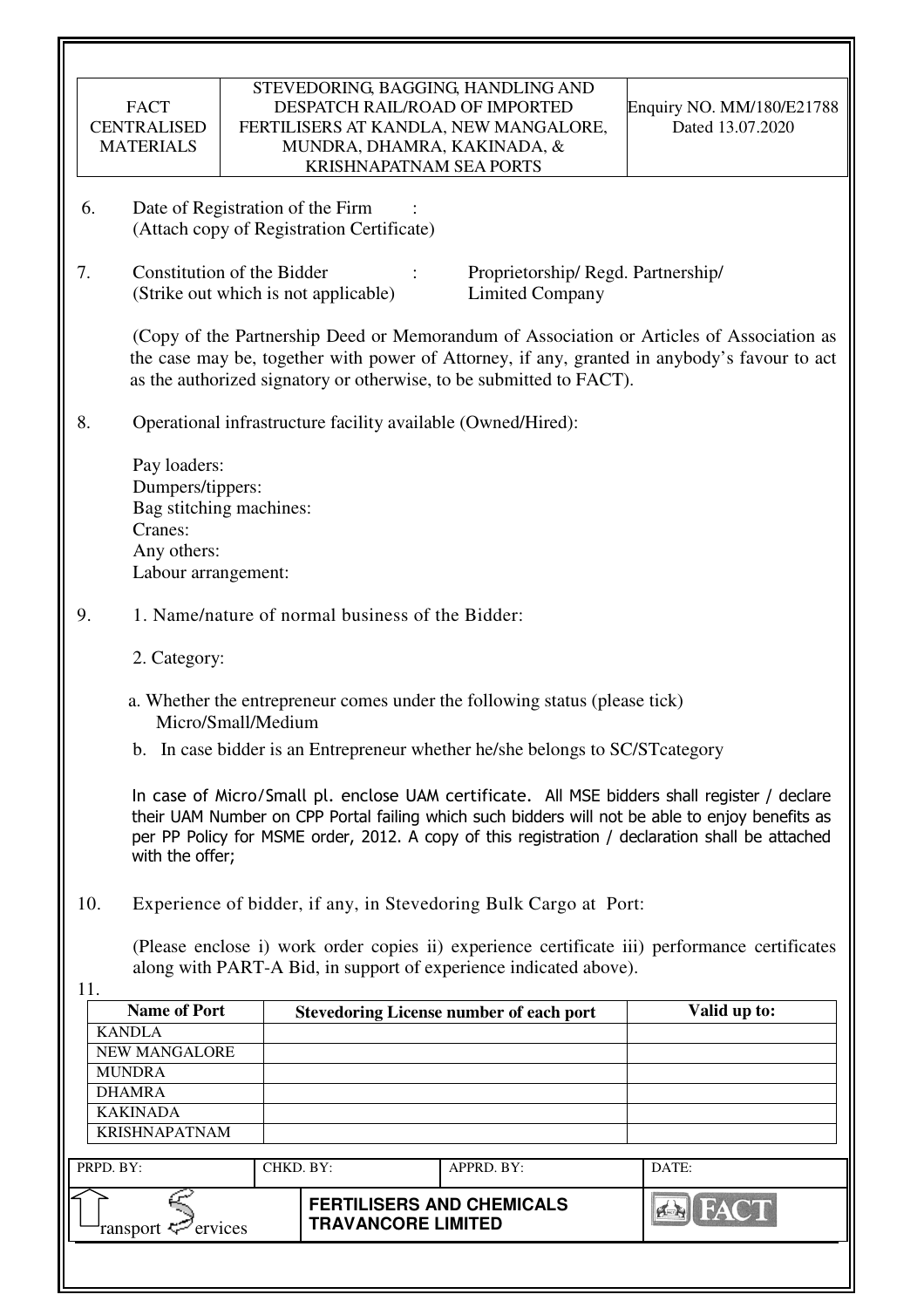#### STEVEDORING, BAGGING, HANDLING AND DESPATCH RAIL/ROAD OF IMPORTED FERTILISERS AT KANDLA, NEW MANGALORE, MUNDRA, DHAMRA, KAKINADA, & KRISHNAPATNAM SEA PORTS

Enquiry NO. MM/180/E21788 Dated 13.07.2020

12.

| <b>Name of Port</b>  | <b>CHA License number of each port</b> | Valid up to: |
|----------------------|----------------------------------------|--------------|
| <b>KANDLA</b>        |                                        |              |
| <b>NEW MANGALORE</b> |                                        |              |
| <b>MUNDRA</b>        |                                        |              |
| <b>DHAMRA</b>        |                                        |              |
| <b>KAKINADA</b>      |                                        |              |
| <b>KRISHNAPATNAM</b> |                                        |              |

Copy of valid Stevedoring License registered with each Port Trust and CHA License to be enclosed along with Part-A Bid. In case the bidder does not have valid CHA License, he may indicate how he will arrange the Customs clearance works for the work as per the Contract.

13. Turn- over for the three : 2016-17 2017-18 2018-19 Financial years (in Lakhs)

14. PAN Card No: (Attach Photocopy of PAN Card)

### 15 Details of Profit & Loss Account:

(Please enclose copies for the preceding three financial years (duly audited)

| S.No. | Year      | Total revenue receipts<br>(Rs.) | Profit / Loss $(Rs.)$ |
|-------|-----------|---------------------------------|-----------------------|
|       | 2016-2017 |                                 |                       |
|       | 2017-2018 |                                 |                       |
|       | 2018-2019 |                                 |                       |

16. Details of Balance Sheet of the bidder/firm for preceding three years, if applicable:

| S.No. | Year (as on) $\vert$ | <b>Total Capital</b><br>(Rs.) | Reserves&<br>Surplus $(Rs.)$ | <b>Fixed Assets</b><br>(Rs.) | <b>Current Assets</b><br>(Rs.) |
|-------|----------------------|-------------------------------|------------------------------|------------------------------|--------------------------------|
|       | 2016-2017            |                               |                              |                              |                                |
|       | 2017-2018            |                               |                              |                              |                                |
|       | 2018-2019            |                               |                              |                              |                                |

 (Please enclose copies of Balance Sheets, duly audited, for the preceding three financial years).

**17. In case the bidder becomes a successful contractor, payment as per terms and conditions of work order will be credited to your bank through National Electronic Fund Transfer or RTGS. Please furnish the following details along with your Banker's authorisation letter,** 

|                            |  | <b>Name of the Bank</b> |                                                               | <b>Income Tax PAN No.</b> |            |                        |  |
|----------------------------|--|-------------------------|---------------------------------------------------------------|---------------------------|------------|------------------------|--|
|                            |  |                         | <b>Address of the Bank Branch</b>                             |                           |            |                        |  |
| PRPD. BY:<br>CHKD. BY:     |  |                         |                                                               |                           | APPRD. BY: | DATE:                  |  |
| ervices<br>ransport $\leq$ |  |                         | <b>FERTILISERS AND CHEMICALS</b><br><b>TRAVANCORE LIMITED</b> |                           |            | <b>IFACT</b><br>$\sim$ |  |
|                            |  |                         |                                                               |                           |            |                        |  |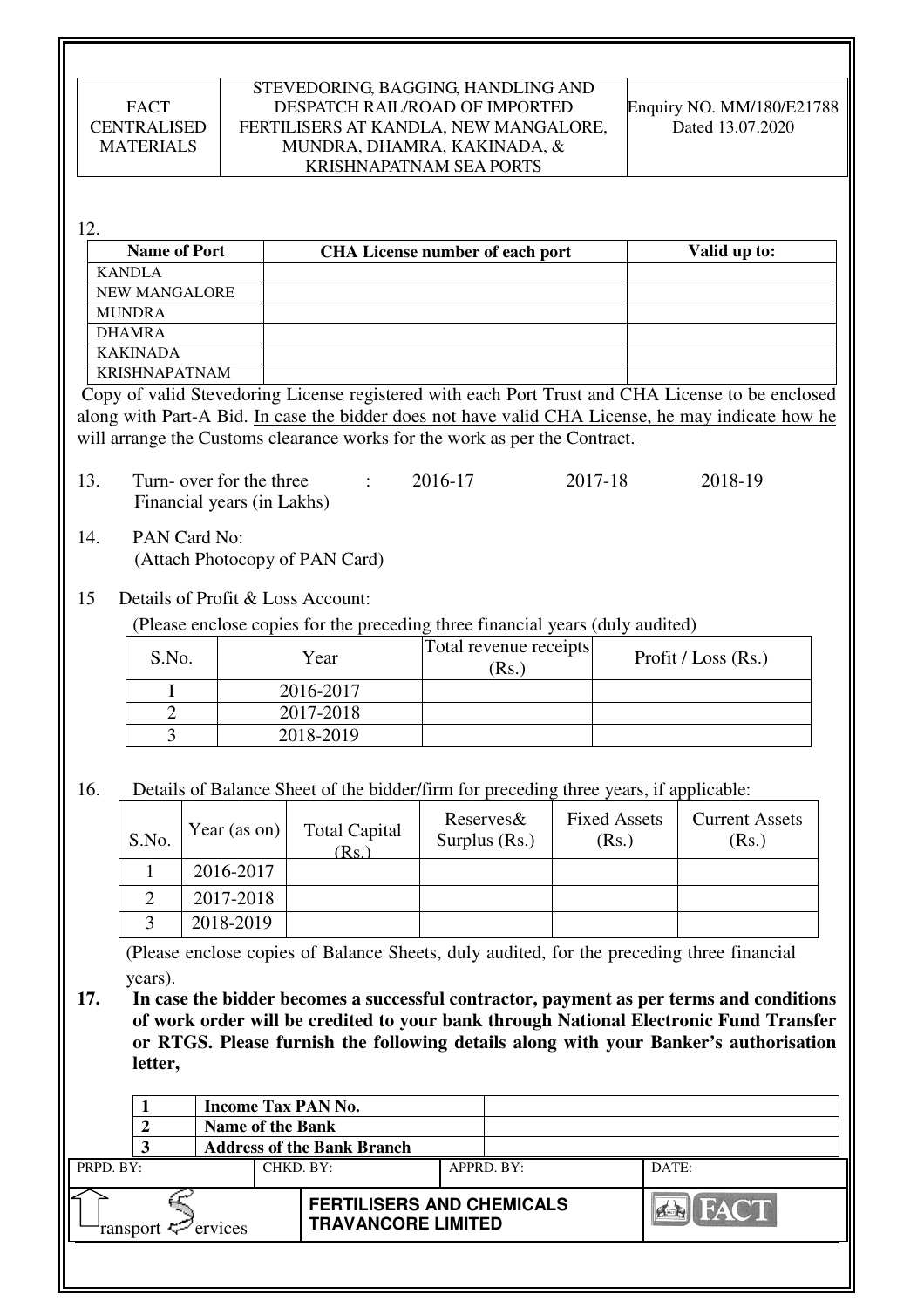#### STEVEDORING, BAGGING, HANDLING AND DESPATCH RAIL/ROAD OF IMPORTED FERTILISERS AT KANDLA, NEW MANGALORE, MUNDRA, DHAMRA, KAKINADA, & KRISHNAPATNAM SEA PORTS

Enquiry NO. MM/180/E21788 Dated 13.07.2020

|   | <b>City and State</b>              |  |
|---|------------------------------------|--|
| ວ | <b>IFS Code of the Bank Branch</b> |  |
|   | Name of the Bank Branch            |  |
|   | <b>Bank Account No.</b>            |  |
| 8 | <b>Account holders' Name</b>       |  |
|   | Vendor email address               |  |

- 18. GST Registration No: (GST Registration Certificate to be enclosed).
- 19. Details of EMD: **(**Rs. 1 Lakh for each Port**)**  UTR No. /Payment receipt/Challan in original Date:
- 20. Mobilization time required for commencement of work from the date of issue of Letter Of Intent (LOI) or Work Order whichever is earlier, by FACT.  $\ldots$  : Days.
- 21. Please fill the standard discharge rate for each port per PWWD SHEXEIU stands for "Per Weather Working Day Sunday Holiday Exempted Even If Used". Bidders shall guarantee discharge as per the standard discharge rate applicable for bulk fertilisers as per the respective port.

| <b>Name of Port</b>  | Standard discharge rate for bulk fertilisers as per the Port. |
|----------------------|---------------------------------------------------------------|
| <b>KANDLA</b>        |                                                               |
| <b>NEW MANGALORE</b> |                                                               |
| <b>MUNDRA</b>        |                                                               |
| <b>DHAMRA</b>        |                                                               |
| <b>KAKINADA</b>      |                                                               |
| KRISHNAPATNAM        |                                                               |

- 22. Following documents are to be enclosed along with Part-A Bid:
	- 1. Copies of work orders supported by corresponding experience and performance certificate
	- 2. Copies of Audited Balance sheets and Profit & Loss Accounts for the preceding three financial years (2016-2017, 2017-2018, 2018-2019).
	- 3. Copy of "Permanent Account Number" (PAN) Card.
	- 4. Copy of GST Registration certificate.
	- 5. Copy of Partnership Deed/ Articles of Association/ Memorandum of Association/ Bye-laws, Certificate of Registration etc. as applicable).
	- 6. Document indicating Provident Fund Code number.
	- 7. Copy of valid Stevedoring License issued by each Port Trust.
	- 8. Copy of the CHA Licence for each port.

I/We declare that the information given above is true to the best of my/our knowledge.

 I/We have read and understood the Notice Inviting Tender, Instructions to Bidders, Special Terms and Conditions & Standard Terms and Conditions of the enquiry and confirm our

| PRPD. BY:              | CHKD. BY: |                                                               | APPRD. BY: | DATE: |
|------------------------|-----------|---------------------------------------------------------------|------------|-------|
| ransport $\ll$ ervices |           | <b>FERTILISERS AND CHEMICALS</b><br><b>TRAVANCORE LIMITED</b> |            | FACT  |
|                        |           |                                                               |            |       |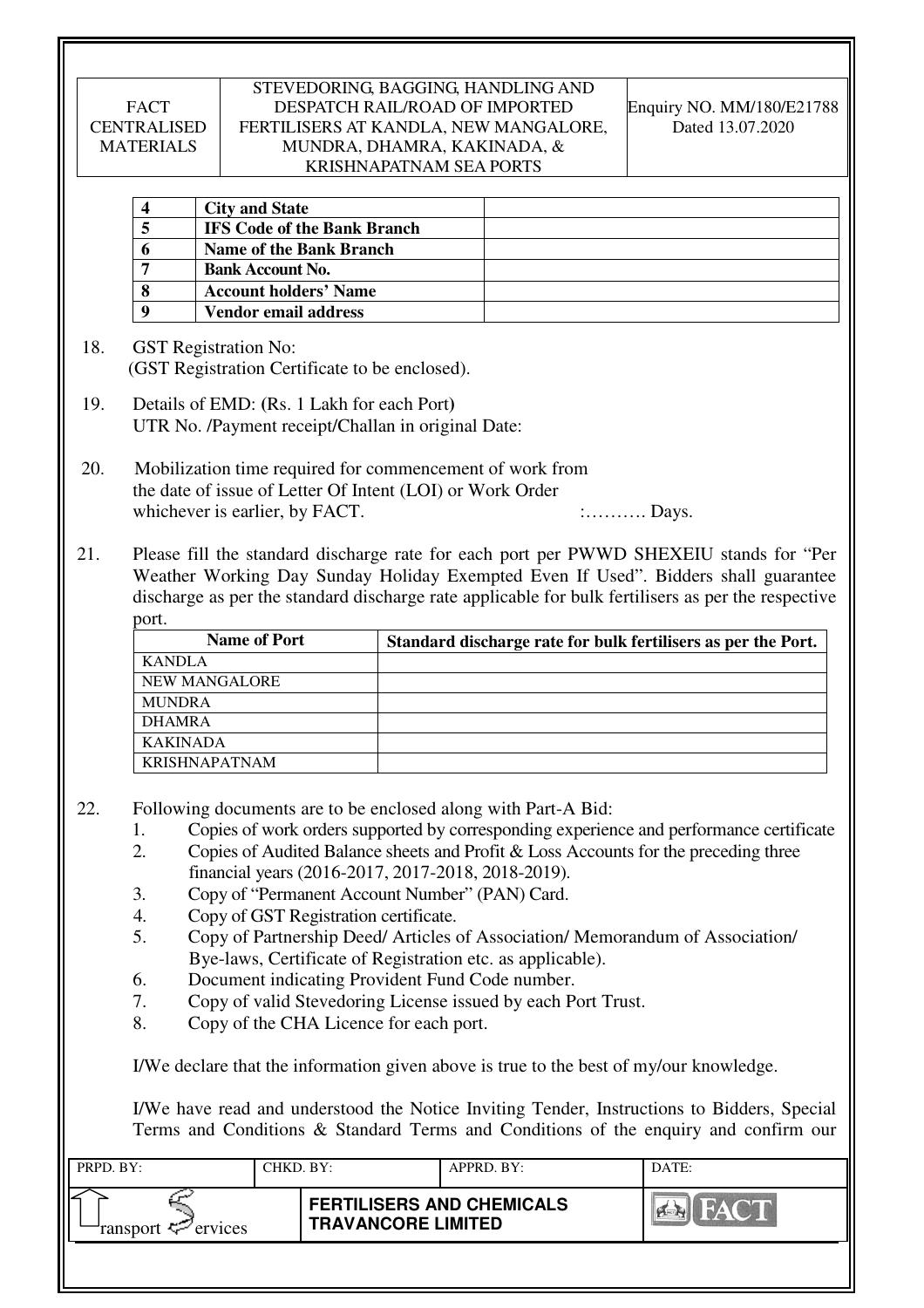#### STEVEDORING, BAGGING, HANDLING AND DESPATCH RAIL/ROAD OF IMPORTED FERTILISERS AT KANDLA, NEW MANGALORE, MUNDRA, DHAMRA, KAKINADA, & KRISHNAPATNAM SEA PORTS

acceptance to the same. We also agree to furnish any further data/documents required by FACT as and when asked for. We also guarantee to discharge material as per the standard discharge rate for bulk Fertilisers for the respective port quoted.

In case the validity of the Stevedoring License issued to me/ us by Port Trust is expiring during the tenure of the contract, I/We hereby undertake to renew the said license till the expiry of the contract period/extensions, if any.

> Name of Bidder: Signature of the Bidder:

Place: Date:

Office seal:

| PRPD. BY:              | CHKD. BY: |                                                               | APPRD. BY: | DATE:       |
|------------------------|-----------|---------------------------------------------------------------|------------|-------------|
| ransport $\ll$ ervices |           | <b>FERTILISERS AND CHEMICALS</b><br><b>TRAVANCORE LIMITED</b> |            | <b>FACT</b> |
|                        |           |                                                               |            |             |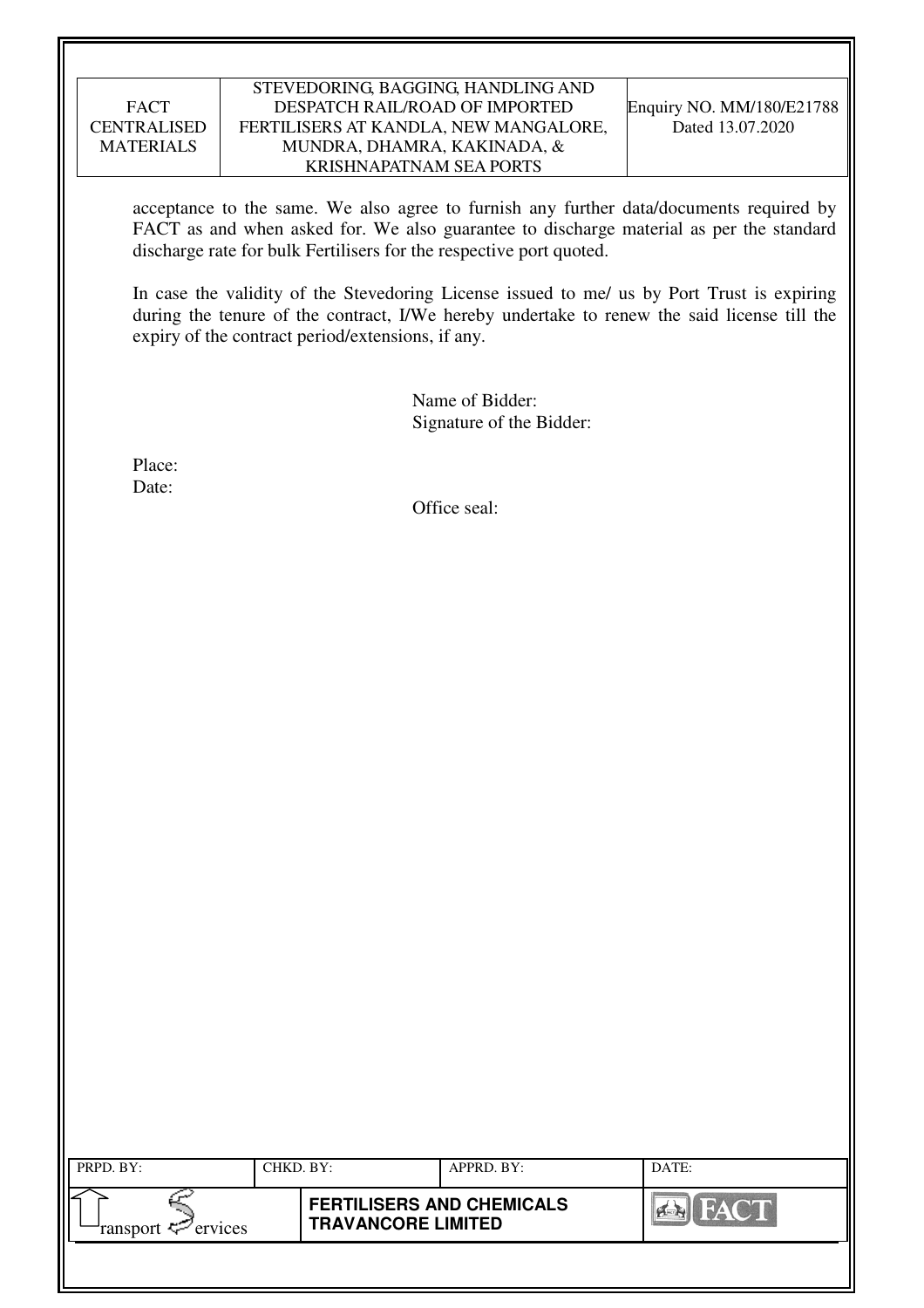#### STEVEDORING, BAGGING, HANDLING AND DESPATCH RAIL/ROAD OF IMPORTED FERTILISERS AT KANDLA, NEW MANGALORE, MUNDRA, DHAMRA, KAKINADA, & KRISHNAPATNAM SEA PORTS

Enquiry NO. MM/180/E21788 Dated 13.07.2020

#### **ANNEXURE-III**

**Stevedoring, Bagging, Handling and Despatch Rail/Road of Imported Fertilizers at** Kandla, New Mangalore, Mundra, Dhamra, Kakinada, and Krishnapatnam Sea Ports

#### **Terms and Conditions of Contract**

### **1.0 DEFINITIONS**

- 1.1 FACT shall mean THE FERTILISERS AND CHEMICALS TRAVANCORE LIMITED with Registered office at Udyogamandal, Kochi-683501, its operating Divisions at Udyogamandal (FACT-UC) and at Ambalamedu (FACT-CD) and Marketing offices spread across India (which expression shall repugnant to the context or meaning thereof, include its successors and assigns)
- 1.2 "contractor" shall mean the individual / firm / company, who has been awarded the Work Order (contract) against his/their bid in response to the enquiry issued by FACT and shall include his/their legal representatives heirs, successors and assigns.

### **2.0 PERIOD OF CONTRACT**

2.1 The period of contract commences from the date of issue of Letter Of Intent (LOI) / Work Order, whichever is earlier, and shall be effective (i) for a period of One year thereafter or (ii) till completion of entire work and submission of final report in respect of any vessel sailed prior to or on the last day of the above One year period, whichever is later.

### **3.0 AGREEMENT**

3.1 The contractor shall execute an Agreement with FACT, within 15 days of receipt of the Work Order. The Agreement shall be executed on a stamp paper (of Rs.500) as per the proforma as specified by FACT.

### **4.0 SECURITY DEPOSIT**

- 4.1 The contractor shall furnish an interest free Security Deposit (SD) equivalent to 5% (five percent) of the initial total contract value as given in the Work Order (irrespective of actual quantity of work executed during the contract period), by DD/NEFT/RTGS or by Bank Guarantee issued by a Nationalised / Scheduled Bank as per the Proforma prescribed by FACT before operating the work. (before Placement of Purchase Order by FACT for the Fertiliser Shipment to the particular destination). **Contractors need not to submit the same at the time of issue of Work Order.**
- 4.2 In case the contractor fails to deposit the prescribed Security Deposit or fails to execute the agreement or fails to commence the work within the specified time, the contract issued to him is liable to be terminated and the Earnest Money Deposit (EMD) shall be forfeited and alternative arrangements made at the risk and cost of the contractor. The contractor will also be liable for getting delisted from FACT and will not be eligible to participate in future tender(s) as per FACT's policy in vogue.

| $\sim$ $\sim$ $\sim$ $\sim$ $\sim$ $\sim$ |           |                                                               |            |       |  |  |  |
|-------------------------------------------|-----------|---------------------------------------------------------------|------------|-------|--|--|--|
| PRPD. BY:                                 | CHKD. BY: |                                                               | APPRD. BY: | DATE: |  |  |  |
| ransport $\ll$ ervices                    |           | <b>FERTILISERS AND CHEMICALS</b><br><b>TRAVANCORE LIMITED</b> |            | FACT  |  |  |  |
|                                           |           |                                                               |            |       |  |  |  |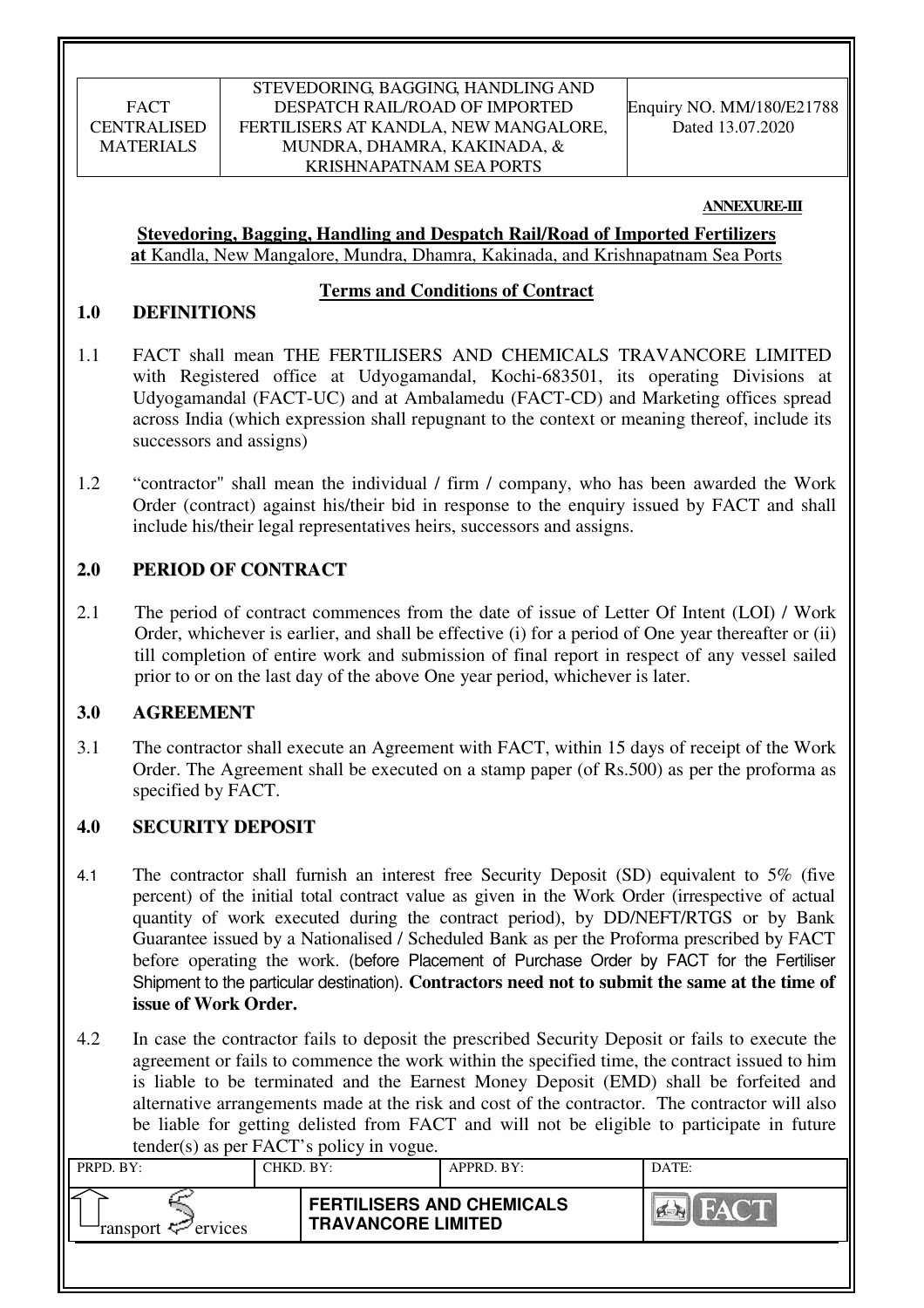### STEVEDORING, BAGGING, HANDLING AND DESPATCH RAIL/ROAD OF IMPORTED FERTILISERS AT KANDLA, NEW MANGALORE, MUNDRA, DHAMRA, KAKINADA, & KRISHNAPATNAM SEA PORTS

4.3 The SD shall remain at the disposal of FACT, as a security for the satisfactory execution and completion of the work in accordance with the terms and conditions of the contract. The SD shall not be released until the work as per the Contract is satisfactorily completed and accepted and final bills paid. In case the contractor fails to make good any amount due from him inter-alia, losses, damages, penalties, dues etc. as may be payable by the contractor, FACT shall be at liberty to deduct/ appropriate such payments from the security deposit without prejudice to FACT's right to claim balance amount from the contractor. Violation(s) of any of the terms and conditions of Contract by the contractor shall entail (i) forfeiture of the SD and (ii) disqualification from further work with FACT without prejudice to FACT's right to avail other remedies.

### **5.0 COMMENCEMENT OF WORK**

5.1 The contractor shall commence the work, if required, immediately on receipt of the Letter of Intent / work order from FACT, whichever is earlier, as the liability to perform the contract will begin immediately on the receipt thereof.

# **6.0 FIRMNESS OF RATES**

6.1 **The rates shall be firm till the complete execution of the contract.** No charge/claim on any account, incidental or otherwise, shall be payable by FACT.

# **7.0 QUANTUM OF WORK:**

### 7.1 **DETAILS ON QUANTUM OF WORK FOR EACH PORT:**

| Sl.            |                                                                                                                                                                           | <b>Description</b>                                              |                                                   | <b>QTY</b>         |  |  |  |
|----------------|---------------------------------------------------------------------------------------------------------------------------------------------------------------------------|-----------------------------------------------------------------|---------------------------------------------------|--------------------|--|--|--|
| No.            | Discharge Rate (MT PWWD SHEXEIU)                                                                                                                                          | As per the standard<br>discharge rate of the<br>respective Port |                                                   |                    |  |  |  |
|                | Bagging Rate (MT per day)                                                                                                                                                 |                                                                 |                                                   | 3000 for each Port |  |  |  |
| $\mathbf{1}$   | Stevedoring- Despatch<br>documentation clearance, stevedoring, handling, bagging<br>& standardisation, stacking in godowns, loading on to                                 | 25000                                                           |                                                   |                    |  |  |  |
|                | trucks, unloading from trucks, loading wagons etc. For<br>despatch by Rail etc.as per clause 9.1 of schedule of work<br>and other terms and conditions stipulated herein. |                                                                 | (Twenty five Thousand)<br><b>MT</b> for each Port |                    |  |  |  |
| $\overline{2}$ | Stevedoring- Despatch by Road-<br>documentation clearance, stevedoring, handling, bagging<br>& standardisation, stacking in godowns, loading on to                        | Customs/port                                                    | 5000                                              |                    |  |  |  |
|                | trucks for despatch by Road etc.as per clause 9.2 of<br>schedule of work and other terms and conditions stipulated<br>herein.                                             |                                                                 | (Five Thousand) MT for<br>each Port               |                    |  |  |  |
|                |                                                                                                                                                                           |                                                                 |                                                   |                    |  |  |  |
| PRPD. BY:      |                                                                                                                                                                           | DATE:                                                           |                                                   |                    |  |  |  |
|                | ervices<br>ransport                                                                                                                                                       | <b>FERTILISERS AND CHEMICALS</b>                                |                                                   |                    |  |  |  |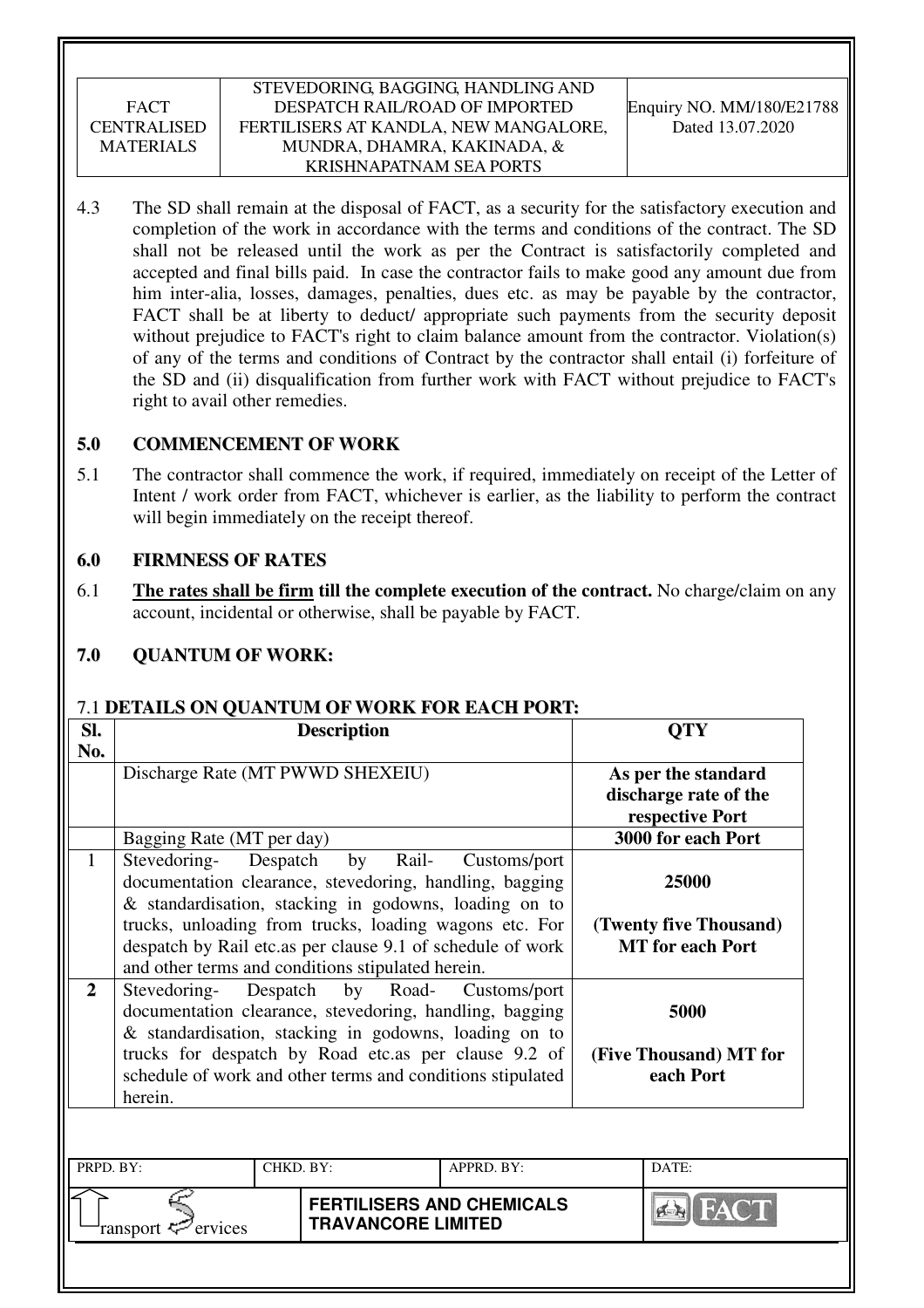#### STEVEDORING, BAGGING, HANDLING AND DESPATCH RAIL/ROAD OF IMPORTED FERTILISERS AT KANDLA, NEW MANGALORE, MUNDRA, DHAMRA, KAKINADA, & KRISHNAPATNAM SEA PORTS

Enquiry NO. MM/180/E21788 Dated 13.07.2020

- **3** Stencilling of MRP on Bags: Stenciling of MRP/Subsidy details on Bags as per clause 9.3 of Schedule of Work and other terms and conditions stipulated herein. **50000 (Fifty Thousand bags) Nos for each Port**
- 7.2 The estimated quantity for Stevedoring, bagging and handling as above during the contract period of One year will 30000 MT for each port.

*The average discharge rate from the shipments, which is to be guaranteed by the bidder, shall be not less than as per each port per WWD (Weather Working Day) Bulk for bulk fertilizers viz. MoP, Complexes, AS, Etc.*

 *The Contractor shall ensure bagging/standardization as per requirement of FACT, which may be upto 3000 MT per day for bulk fertilizers viz. MoP, Complexes, AS, Etc.*

7.3 **The quantum of work depends up on various factors like arrival of shipments, Govt. policy, agro-climatic conditions, market requirement, supply plan issued by Government, production at FACT's plants, availability of rake etc. and the quantum indicated in the W.O. is only indicative.** FACT reserves the right to reduce or increase the quantum of work at any time without assigning any reason whatsoever and the contractor shall carry out the work as per actual quantity requirements of FACT at the same rates and terms & conditions as per the W.O. The contractor has no right to claim loss / loss of profit on account of reduction in revenue arising out of variation in quantum of work.

### **8.0 GST**

8.1 Rates given in the Work Order are exclusive of GST. GST if applicable will be payable extra by FACT as per statutory notification**.** 

### **9.0 SCHEDULE OF WORK & SCOPE OF WORK**

 The work involves all activities related to Customs/ Port clearance, Stevedoring shipments of Bulk fertilisers like Muriate of Potash (MOP), Ammonium Sulphate (AS), Complex Fertilisers such as Di-Ammonium Phosphate (DAP), Ammonium Phosphate Sulphate of various grades etc., arriving at the sea port, subsequent handling of the fertilisers at the Port and transportation to & unloading at Godowns in/near the port, bagging, standardisation and allied works, handling of bagged products, loading on to trucks for onward despatch of fertilisers by road/rail, transportation and loading on to railway wagons for despatch to various destinations as per requirement of FACT, as per the "Schedule of Work"and detailed "Scope of Work" given below:

# *SCHEDULE OF WORK*

9.1 Customs/port documentation & clearance, stevedoring, handling & loading on to tippers, transportation from wharf to godown/s in/near the port, unloading & handling at the godown/s,

| PRPD. BY:              | CHKD. BY: |                                                               | APPRD. BY: | DATE:       |
|------------------------|-----------|---------------------------------------------------------------|------------|-------------|
| ransport $\ll$ ervices |           | <b>FERTILISERS AND CHEMICALS</b><br><b>TRAVANCORE LIMITED</b> |            | <b>FACT</b> |
|                        |           |                                                               |            |             |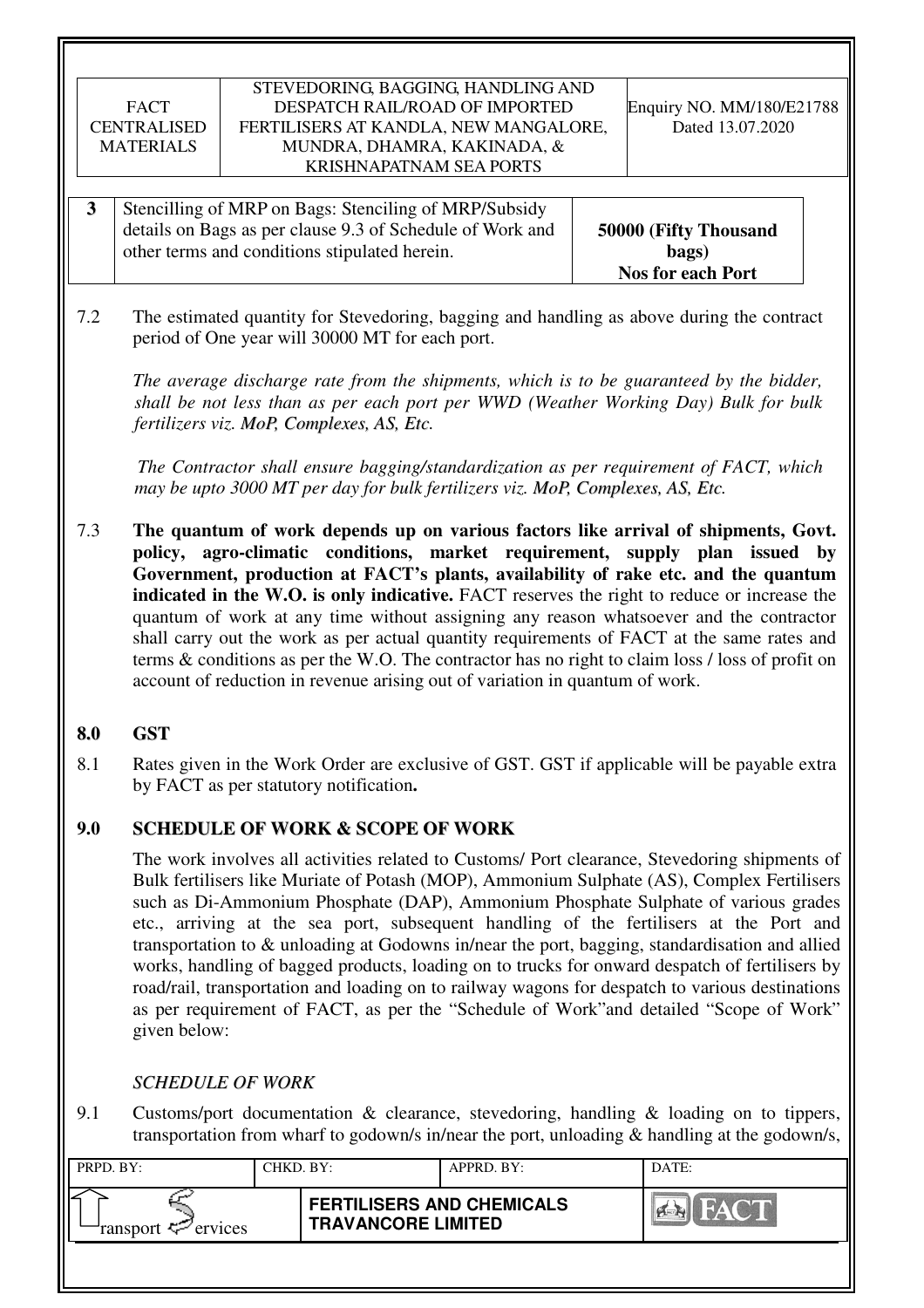### STEVEDORING, BAGGING, HANDLING AND DESPATCH RAIL/ROAD OF IMPORTED FERTILISERS AT KANDLA, NEW MANGALORE, MUNDRA, DHAMRA, KAKINADA, & KRISHNAPATNAM SEA PORTS

bagging and standardization, machine stitching of bagged & standardized product, stacking of the same in godown, de-stacking whenever necessary and loading on to lorries, transportation to railway siding, loading on to **rail wagons** and obtaining Railway Receipt (RR) and necessary documentation.

- 9.2 Customs/port documentation & clearance, stevedoring, handling & loading on to tippers, transportation from wharf to godown/s in/near the port, unloading & handling at the godown/s, bagging and standardization, machine stitching of bagged & standardized product, stacking of the same in godown, de-stacking whenever necessary and loading on to lorries & dispatching to various destinations as per FACT's requirement and obtaining **Lorry** Receipt (LR) and necessary documentation.
- 9.3 **Stenciling** of Maximum Retail Price/subsidy details on the bags (filled with 50 kg product or on empty bags) at the godown/s, as per instructions given by the authorised personnel of FACT using stencil plate, brush, paint etc., including tools, equipment, labour etc. provided by the contractor **at his own cost.**

### *SCOPE OF WORK*

- 9.4 The contractor shall mobilize enough labour, tippers, handling equipment, trucks, tools, weighing balance, other equipment etc. required for undertaking the above said work for the quick discharge of the bulk products from the ship, and despatch of bagged products from the godown/s in / near the port as per 'Despatch Instructions' given by FACT.
- 9.5 Normally **seven days** advance notice is given by FACT intimating arrival of vessel at the port. The contractor shall collect from FACT the ship nomination papers / fixture note of shipment / the shipping documents, as applicable. It will be the contractor's responsibility to,
	- a) Arrange and complete all Port related formalities required for receiving the ship in time,
	- b) Arrange to prepare and execute Custom related formalities(viz. Finalization of Bill of Entry),
	- c) Facilitate remittance of Port dues and Custom duties on behalf of FACT in prescribed time as may be necessary for the commencement of discharge from the vessel immediately on arrival. All cargo related mandatory charges such as **wharfage, Dusty cargo charges, Hopper charges** etc., as notfied from the Port Trust from time to time will be borne by FACT at actuals against vouchers / documentary evidence obtained from the port. All port dues related to stevedoring activity such as labour levy and **Royalty charges** shall be borne by the contractor. Customs Duty as applicable will be paid by FACT in favour of Customs Department directly. In case direct remittance of the above payments by FACT is not possible for any reason, the contractor shall effect such remittances from their end for and on behalf of FACT based on requisite funds transferred to the Contractor by FACT and furnish documentary evidence from the respective authority for such remittances.
	- d) To ensure clearance of cargo within free time so as to avoid vessel demurrage and to earn despatch money to the maximum extent possible.
- 9.6 The contractor shall liaise with local vessel agents, Master of the vessel, surveyors appointed by FACT, port officials, custom officials, railway officials and other agencies associated with

| PRPD. BY:              | CHKD. BY: |                                                               | APPRD. BY: | DATE:                  |
|------------------------|-----------|---------------------------------------------------------------|------------|------------------------|
| ransport $\ll$ ervices |           | <b>FERTILISERS AND CHEMICALS</b><br><b>TRAVANCORE LIMITED</b> |            | <b>FACT</b><br>$A - A$ |
|                        |           |                                                               |            |                        |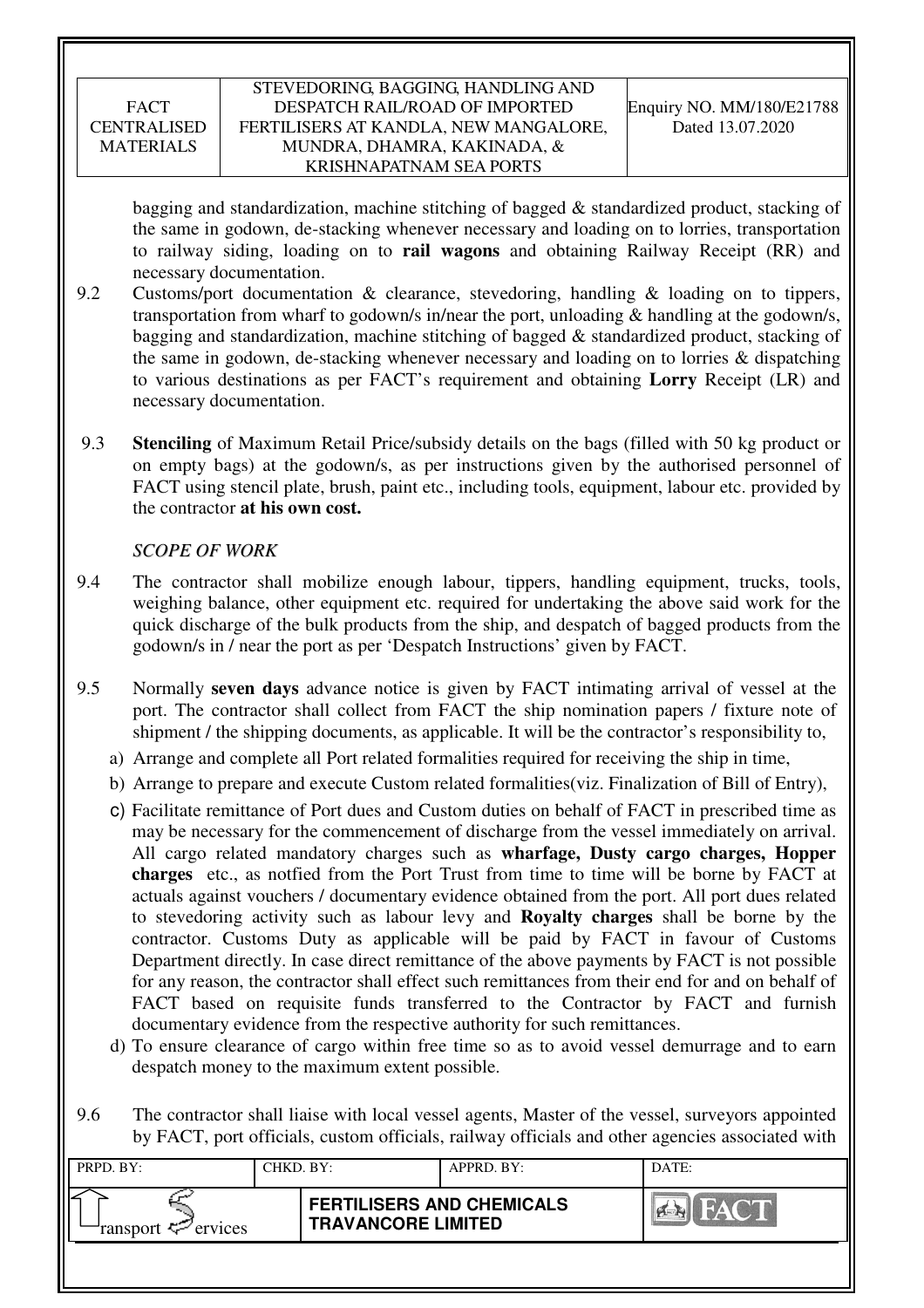### STEVEDORING, BAGGING, HANDLING AND DESPATCH RAIL/ROAD OF IMPORTED FERTILISERS AT KANDLA, NEW MANGALORE, MUNDRA, DHAMRA, KAKINADA, & KRISHNAPATNAM SEA PORTS

receiving & handling of the ship/bulk cargo/bagged product. The contractor shall keep FACT informed of (i) the ETA / firm arrival schedule / Notice of Readiness (NOR) of the vessel, (ii) berthing prospects of the vessel, (ii) suitable berth location/s (iii) berth allotment by the port etc., for the vessel. The contractor shall attend daily berth meeting at the port from the time the vessel is assigned till the time the entire material is discharged. All required documentation connected with Customs clearance and Port formalities will have to be done by the contractor. Filing of Import General Manifest (IGM), if not filed by Owner's agent, receiving and accepting Notice of Readiness (NOR) etc. shall be in the scope of contractor.

- 9.7 **Execution of bonds:** In case the original shipping documents are not available before the arrival of the ship, the contractor shall get the required indemnity bond prepared in consultation with the vessel agent and FACT. If any other bonds are required to be executed, the contractor will promptly do so. The contractor shall complete all the necessary formalities and take steps so that delivery of the cargo is obtained immediately and discharge is commenced & completed in time. The **cancellation of such bonds** however shall be done by the contractor immediately, but in any case not later than two months from the date of receipt of the original shipping and other documents from FACT, failing which he shall be responsible for all consequences, legal or otherwise.
- 9.8 Immediately on arrival of the vessel within the port limits, the vessel owners' agents will tender the NOR after free-pratique is obtained and Custom entry made. The contractor shall accept the NOR on behalf of FACT in the usual form on working days and during office hours only as per the normal terms and conditions of Charter Party. The time of NOR tendered and accepted, time of commencement and completion of discharge of each shipment shall be intimated to FACT promptly.
- 9.9 Independent surveyors will be appointed by FACT for normal surveys and the contractor shall in co-ordination with the surveyors, ship's agents and FACT-officers arrange for the required surveys at the appropriate time. The contractor shall arrange for hatch / cargo survey on arrival of the vessel. All surveyors' fees will be paid by FACT. The contractor shall also coordinate with the representative of Central Fertiliser Quality Control and Training Institute and/or any other Government Agencies for inspection of the product, drawal of samples, etc. as per the sampling procedures defined in FCO under intimation to FACT. The contractor shall also ensure receipt of quality certificates from the offices concerned and promptly forwarded to FACT.

### *DISCHARGE FROM VESSEL*

- 9.10 Generally, bulk cargo is to be unloaded to the wharf using shore crane / grab or ship's crane / grab. The contractor shall ensure discharge of the cargo is done in a proper way avoiding over board spillage and loss of cargo. Charges towards use of grabs shall be borne by bidder in case it is not available/damaged in vessel.
- 9.11 The guaranteed discharge rate and minimum bagging rate for each port product wise shall be as given below. PWWD SHEXEIU stands for "Per Weather Working Day Sunday Holiday Exempted Even If Used".

| PRPD. BY:                                | CHKD. BY: |                                                               | APPRD. BY: | DATE:                |
|------------------------------------------|-----------|---------------------------------------------------------------|------------|----------------------|
| ransport $\epsilon$ <sup>-</sup> ervices |           | <b>FERTILISERS AND CHEMICALS</b><br><b>TRAVANCORE LIMITED</b> |            | <b>THE TAY ON BE</b> |
|                                          |           |                                                               |            |                      |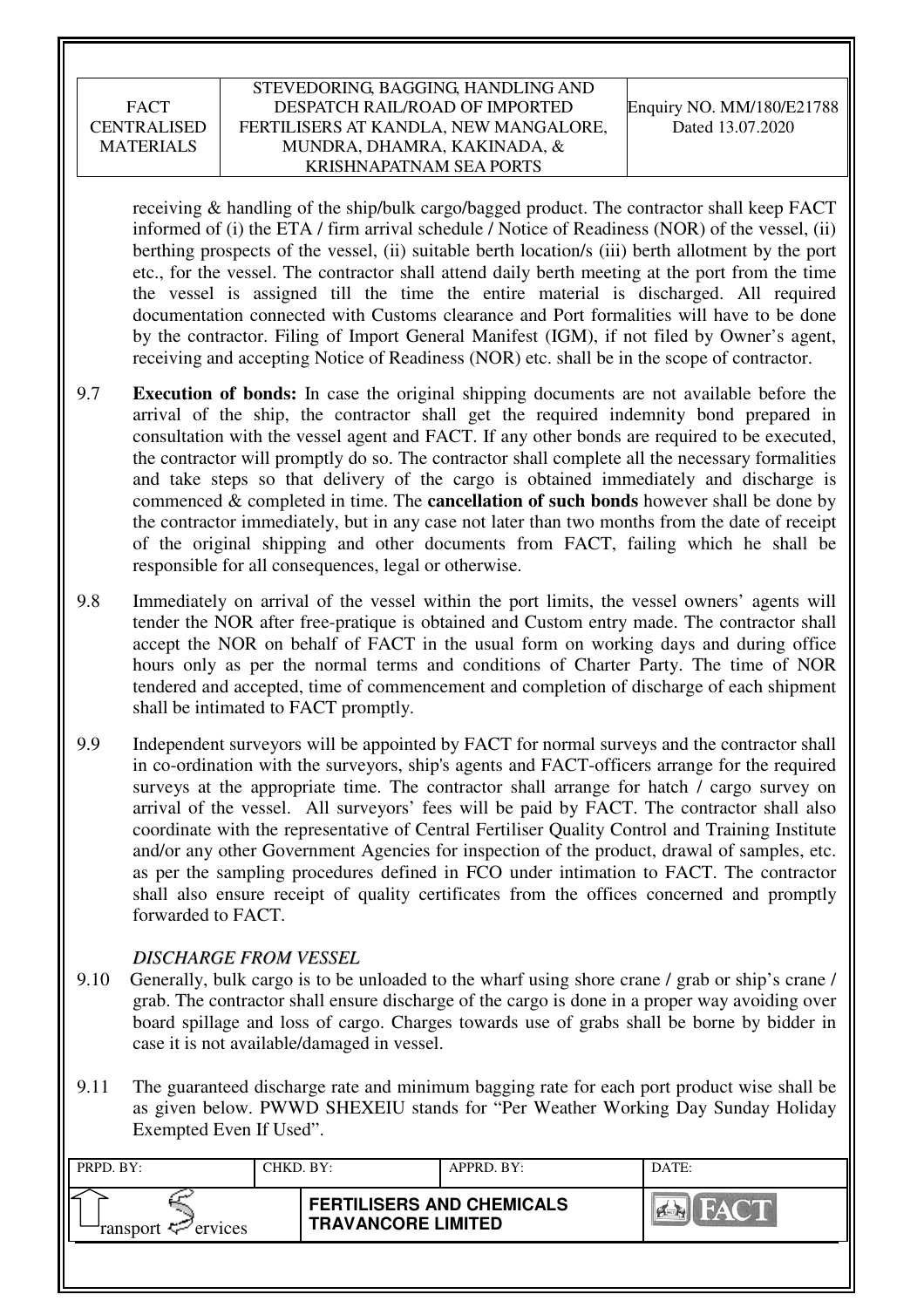#### STEVEDORING, BAGGING, HANDLING AND DESPATCH RAIL/ROAD OF IMPORTED FERTILISERS AT KANDLA, NEW MANGALORE, MUNDRA, DHAMRA, KAKINADA, & KRISHNAPATNAM SEA PORTS

|                            |                  |  |      | Guaranteed discharge rate for bulk   As per the standard discharge rate of respective |
|----------------------------|------------------|--|------|---------------------------------------------------------------------------------------|
| fertilisers for each port. |                  |  |      | Ports                                                                                 |
| Minimum<br>fertilisers.    | bagging rate for |  | bulk | 3000                                                                                  |

- a) The contractor shall ensure that the discharge of cargo takes place efficiently and an average discharge rate of not less than the rate mentioned above is maintained. The contractor shall ensure that the discharge is completed and cargo transported to the godown/s in the free time without the incidence of any demurrage claim from the vessel / port. Sufficient number of cranes / grabs / pay loaders / trucks / tippers / dumpers and any other equipment as required shall be deployed to ensure quick discharge from the ship  $\&$  transportation of cargo from the wharf to the godown. If any equipment are to be requisitioned from the Port authorities for the work, the contractor will notify the Port authorities well in advance so that such equipment shall be available for the work without any delay. The contractor will be responsible for the safety and security of such equipment taken from the port. Crane hire charges / Portage and removal fee / vehicle license fees/ charges for weighing machines / measurement fees / /charges for port equipment etc., other than hopper if any, incurred during handling, bagging and loading of cargo, shall be borne by the contractor. During the discharge of cargo, if it is found that use of mechanical equipment viz. excavator etc., inside the shiphold is necessary for loosening the cargo and for maintaining a satisfactory rate of discharge, the contractor shall provide the same at his own cost. Any extra expenditure if incurred by FACT by way of Port Dues, Berth Hire charges, Cargo related charges etc. arising out of extended stay of vessel on account of the contractor not achieving the guaranteed average discharge rate shall be to the contractor's account. Any demurrage or loss of despatch money arising out of lower discharge rate achieved by the contractor than the guaranteed average discharge rate specified herein, will be to the contractor's account.
- 9.12 The contractor shall ensure that daily stevedoring reports are duly prepared incorporating with the details of time used for opening and closing of hatches, rain detentions, time lost due to turning around of vessel or shifting of vessel either due to the instructions by the Port authority or for convenience of the ship owners, or time lost due to malfunctioning of ship's gears or work stoppages due to repairs of ship's gears, time lost due to the malfunctioning of port handling equipment, loss of lay time etc., and countersigned by the Master / Chief Officer, Stevedores on a day-to-day basis and submitted to FACT. Bidders will not be responsible for time loss due to pre berthing delays, port/berth congestion etc., but reasons are to be recorded as detailed above.
- 9.13 The contractor shall maintain all required Registers and documents and shall maintain records on a daily basis of discharge, report on gang, dispatch details by Road/Rail, state wise despatch, lorry loading permission slip, Material Delivery Advice, Sales tax form, Statement on damages/loss of cargo (to be submitted within 3 days of completion of discharge) etc. The

| PRPD. BY:              | CHKD. BY: |                                                               | APPRD. BY: | DATE:      |
|------------------------|-----------|---------------------------------------------------------------|------------|------------|
| ransport $\ll$ ervices |           | <b>FERTILISERS AND CHEMICALS</b><br><b>TRAVANCORE LIMITED</b> |            | <b>PER</b> |
|                        |           |                                                               |            |            |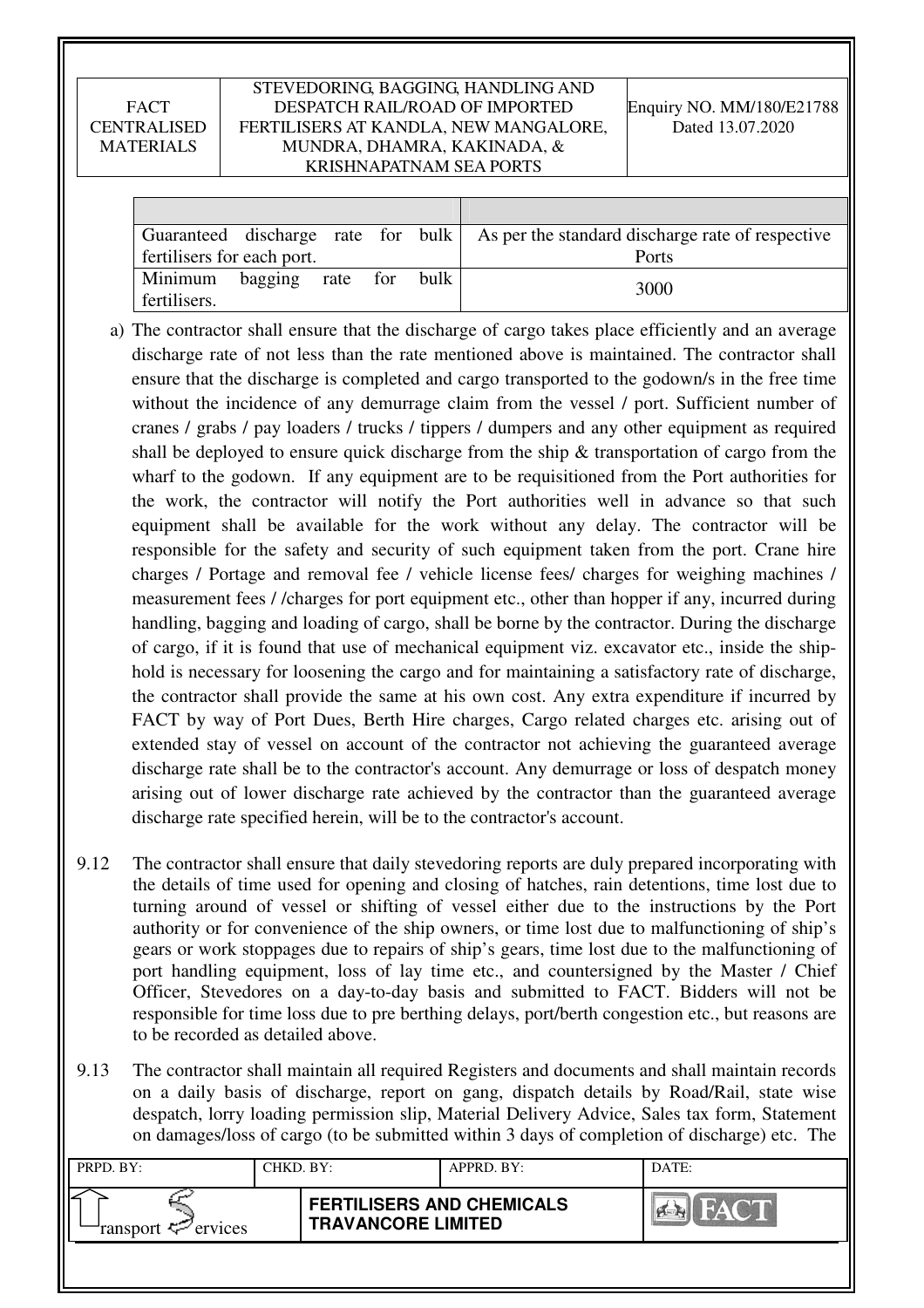#### STEVEDORING, BAGGING, HANDLING AND DESPATCH RAIL/ROAD OF IMPORTED FERTILISERS AT KANDLA, NEW MANGALORE, MUNDRA, DHAMRA, KAKINADA, & KRISHNAPATNAM SEA PORTS

contractor shall send daily by Fax/e-Mail to FACT up-to-date statements in the prescribed form indicating the hatch-wise particulars of the quantity discharged and Balance on Board, stock of bulk products stored godown wise & total, bagged quantity, despatch of bagged products by rail and road, stock of bagged products godown wise & total, details of empty bag receipts & consumed and balance stock etc. as required by FACT.

- 9.14 The contractor shall ensure that the Statement of Facts (SOF) indicating exempted time such as Weather Working Days (WWD), rain hours, charter party holidays etc., shall be signed by all concerned before sailing of the vessel from discharge port. Despatch claim statements, as applicable, shall be furnished within 15 days of sailing of the vessel.
- 9.15 The contractor shall provide all necessary assistance for locating and occupying the godowns preferably with in the port premises. Godowns outside the port premises shall be taken only in case of utmost necessity. Godown rent will be paid by FACT against documentary evidence.
- 9.16 Any extra expenditure if incurred by FACT like Port Dues, berth hire charges, cargo related charges etc. arising out of extended stay of the Vessel on account of the contractor not achieving the minimum guaranteed average discharge rate shall be to the contractor's account.
- 9.17 Any **despatch money** earned by achieving higher discharge rate by the contractor than the guaranteed average discharge rate for a vessel will be shared equally between FACT and the contractor.

### *DISCREPANCY IN THE QUANTITY DELIVERED.*

- 9.18 In case of discrepancy in the Bill of Lading (B/L) quantity and Draft Survey Report (DSR) quantity, it shall be the responsibility of the contractor to bring this fact to the notice of all concerned i.e. (1) Vessel owner / agent, (2) Charterer's agent (3) FACT, (4) Customs, (5) Port authority etc., and lodge necessary claims as applicable and follow up till settlement. In case the quantity of cargo exceeds that stated in Bill of Lading, all necessary Customs and other formalities required with Custom department should be completed immediately and ensure avoiding issue of show-cause memo by Customs authorities and release the cargo for delivery. The contractor shall obtain documents such as short landing certificates, Port Outturn reports, other documents as required and applicable, within the time limit prescribed under the applicable laws / rules and regulations and Charter Parties from time to time so as to enable the contractor to substantiate the claims on behalf of FACT and to obtain compensation from the carriers, Port Trust, Customs and other bodies and agencies and persons.
- 9.19 The contractor shall take care to sweep/clean the godown, wharf, boats etc., prior to handling / storing the product to avoid contamination. The contractor shall collect sweepings of the product spillages of each shipment and delivered duly bagged and standardised ensuring no contamination.

9.20 FACT may, at its discretion, carry out a physical verification of the cargo stocks and empty

| PRPD. BY:              | CHKD. BY: |                                                               | APPRD. BY: | DATE:                 |
|------------------------|-----------|---------------------------------------------------------------|------------|-----------------------|
| ransport $\ll$ ervices |           | <b>FERTILISERS AND CHEMICALS</b><br><b>TRAVANCORE LIMITED</b> |            | <b>FACT</b><br>$\sim$ |
|                        |           |                                                               |            |                       |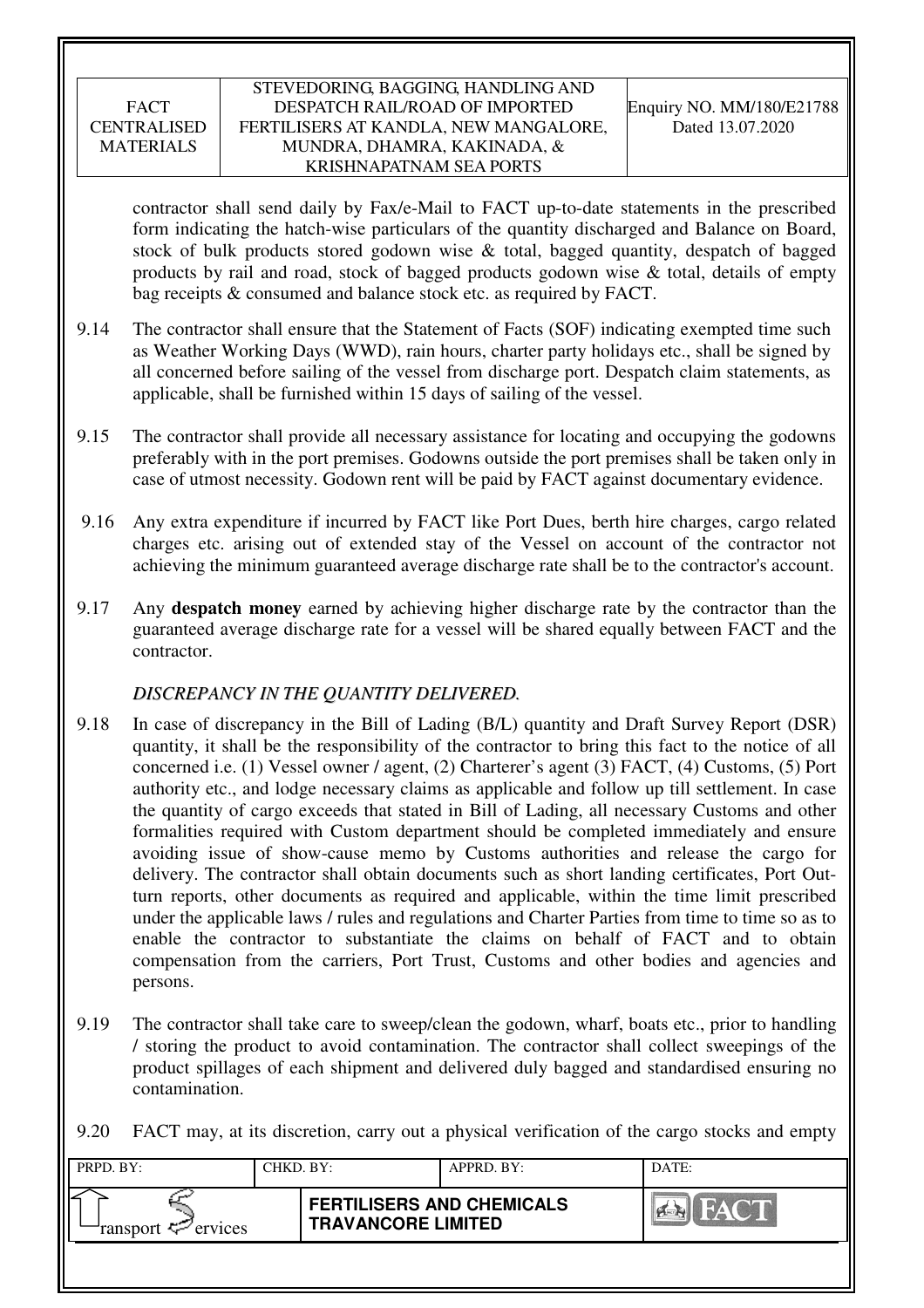#### STEVEDORING, BAGGING, HANDLING AND DESPATCH RAIL/ROAD OF IMPORTED FERTILISERS AT KANDLA, NEW MANGALORE, MUNDRA, DHAMRA, KAKINADA, & KRISHNAPATNAM SEA PORTS

bags etc. The contractor shall provide all required assistance for this operation and he will be fully responsible for any variation or discrepancy if found during such verification.

- 9.21 The contractor shall transport the products to the standardization area/godown through leak proof trucks/ tippers/ dumpers. If the material is received in lumps/caked form, the contractor shall make the material "free flowing" at no extra cost to FACT. *DAMAGED CARGO ON BOARD:*
- 9.22 In case any damaged cargo is noticed in the vessel, the same shall be segregated and immediate arrangements shall be made for survey on board the vessel by our surveyor, after giving due notice to the Master of the Vessel and Steamer Agents on behalf of FACT and intimate FACT accordingly. The contractor shall thereafter fully assist Surveyor appointed by FACT in assessing the loss/damage. After survey the damaged cargo shall be discharged, separated and surveyed on shore again. The contractor shall ensure that the discharge and storage of the damaged cargo is done separately to avoid mix up with good cargo. Such survey shall be a joint survey associating the Master / Steamer Agents and the survey reports shall be countersigned by the Master or his representatives.

# *PREPARATION OF STATEMENT OF FACTS:*

- 9.23 After the completion of discharge of a vessel the contractor shall prepare the Statement of Facts (SOF). The SOF shall be duly signed and accepted by the Owners/Agents of the Ship, and Master of the vessel. All necessary remarks, entries etc. pertaining to the vessel handling operations should be made so that interests of FACT are duly protected. Failure to do so will be deemed as negligence on the part of the contractor and the contractor will be held responsible for any loss that FACT may suffer. The SOF along with all necessary documents viz. Stevedoring reports etc. will be submitted to FACT, by the contractor within 15 days after normal completion of discharge. The contractor shall furnish the custom cleared Bill of Entry (Home Consumption copy and Exchange Control copy) and all Customs attested Shipping documents to FACT within fifteen days after normal completion of discharge.
- 9.24 The contractor shall, after the completion of discharge of the vessel, obtain from the Master / Owners of the Ships (1) A "Certificate of completion of discharge" implying that the Discharge has been completed and no cargo is left on board and (2) "No Claim Certificate"indicating there is no claim and if not so, indicating the damages caused to the ship, ship's gear or equipment. It is the responsibility of the contractor to make good the damage, if any caused to the ship, ship's gear or equipment by the contractor/his workmen during the course of the discharge of the cargo.
- 9.25 The contractor shall compile and prepare a draft lay-time sheet, which will be submitted, to FACT, within fifteen days after completion of discharge of the vessel.
- 9.26 Tarpaulins, if required, should be provided at the unloading point at contractor's cost so as to avoid any wastage / damage of cargo during handling. If any cargo is damaged during stevedoring and handling operations, the same shall be immediately collected and kept

| PRPD. BY:              | CHKD. BY: |                                                               | APPRD. BY: | DATE:            |
|------------------------|-----------|---------------------------------------------------------------|------------|------------------|
| ransport $\ll$ ervices |           | <b>FERTILISERS AND CHEMICALS</b><br><b>TRAVANCORE LIMITED</b> |            | <b>THAT COLL</b> |
|                        |           |                                                               |            |                  |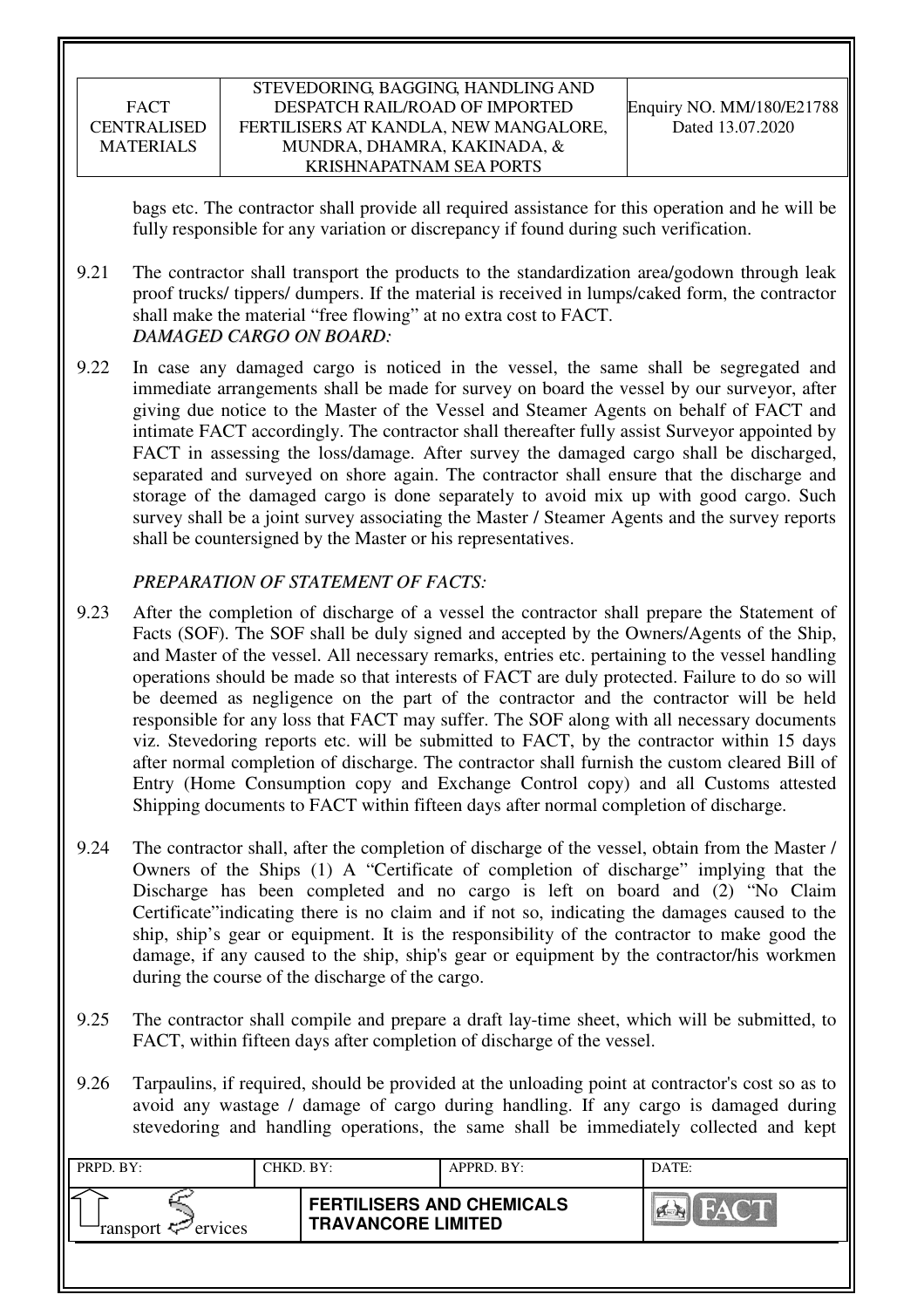#### STEVEDORING, BAGGING, HANDLING AND DESPATCH RAIL/ROAD OF IMPORTED FERTILISERS AT KANDLA, NEW MANGALORE, MUNDRA, DHAMRA, KAKINADA, & KRISHNAPATNAM SEA PORTS

separately and instructions shall be sought from FACT officers regarding its bagging / disposal. However, if such damage happens due to negligence/ careless acts on the part of the contractor the cost of the damage shall be to the account of the contractor.

# *BAGGING & STANDARDISATION*

- 9.27 Empty bags required for bagging the products will be despatched to the port by FACT as free issue and the same shall be unloaded and received at the godown/s by the contractor at his cost. The contractor shall be responsible for the safe custody of the empty bags. The contractor shall transport the empty bags to the godowns (& wharf, if required) for bagging as and when required without any extra cost to FACT.
	- a) Weighing and stitching machines shall be arranged by the contractor at his cost for standardization of the cargo in the godowns or in the wharf / open space, as required. Moving the weighing machines, stitching machines etc. within premises of the work shall be carried out at contractor's cost. Operation and routine maintenance of these machines shall also be carried out by contractor at his cost. Adequate number of these equipment shall be mobilized by the contractor to ensure speedy operations in the wharf / godowns. The contractor shall keep all equipment, weighing and stitching machines etc., in good working condition and should have valid statutory certificates as applicable.
	- b) The contractor shall do the bagging of bulk fertilisers and standardising to **50 kg** (net weight) per bag by using scales duly certified by the Department of Legal Metrology. The contractor shall ensure that bulk cargo is bagged on all days (except on the Port / National holidays) as per requirement of FACT. The contractor shall organize the required number of labourers and supervisory staff at the contractor's cost to ensure that bagging is done continuously and proper filling, standardisation, and stitching of bags to meet the required minimum rate of bagging specified for each port productwise in earlier paragraph. The bagging operations should be geared in such a way that the despatch is carried out as per FACT's requirement.
	- c) Standardization shall be deemed to include carrying bags filled with products to weighing machines; opening the mouth of the bags, if required for re-standardisation, by carefully removing the twines without damaging the bags; putting in or taking out required quantity of fertiliser as may be necessary in order to ensure that the net weight is 50 kg and thereafter removing bags from scales; feed them to stitching machines; stitch the standardised bags; taking check weighments at random to ensure accuracy of standardisation; collect stitched bags from the machines and stack them in the godown or load directly into the trucks for despatch. During these operations if bag gets damaged due to cuts, tearing etc. the product shall be rebagged, standardised  $\&$  stitched as described above and such cut  $\&$  torn bags shall be accounted.
	- d) Packed and standardised bags should be duly machine stitched with good quality thread (to be supplied by contractor at his cost) conforming to the following specification: DT-2-2 Ply Rayon cord 1650/2 denier of H3 grade 7/7 TPI or equivalent quality in Rayon**.** Stitching

| PRPD. BY:              | CHKD. BY: |                                                               | APPRD. BY: | DATE:                 |
|------------------------|-----------|---------------------------------------------------------------|------------|-----------------------|
| ransport $\ll$ ervices |           | <b>FERTILISERS AND CHEMICALS</b><br><b>TRAVANCORE LIMITED</b> |            | HACTE<br><b>PARTY</b> |
|                        |           |                                                               |            |                       |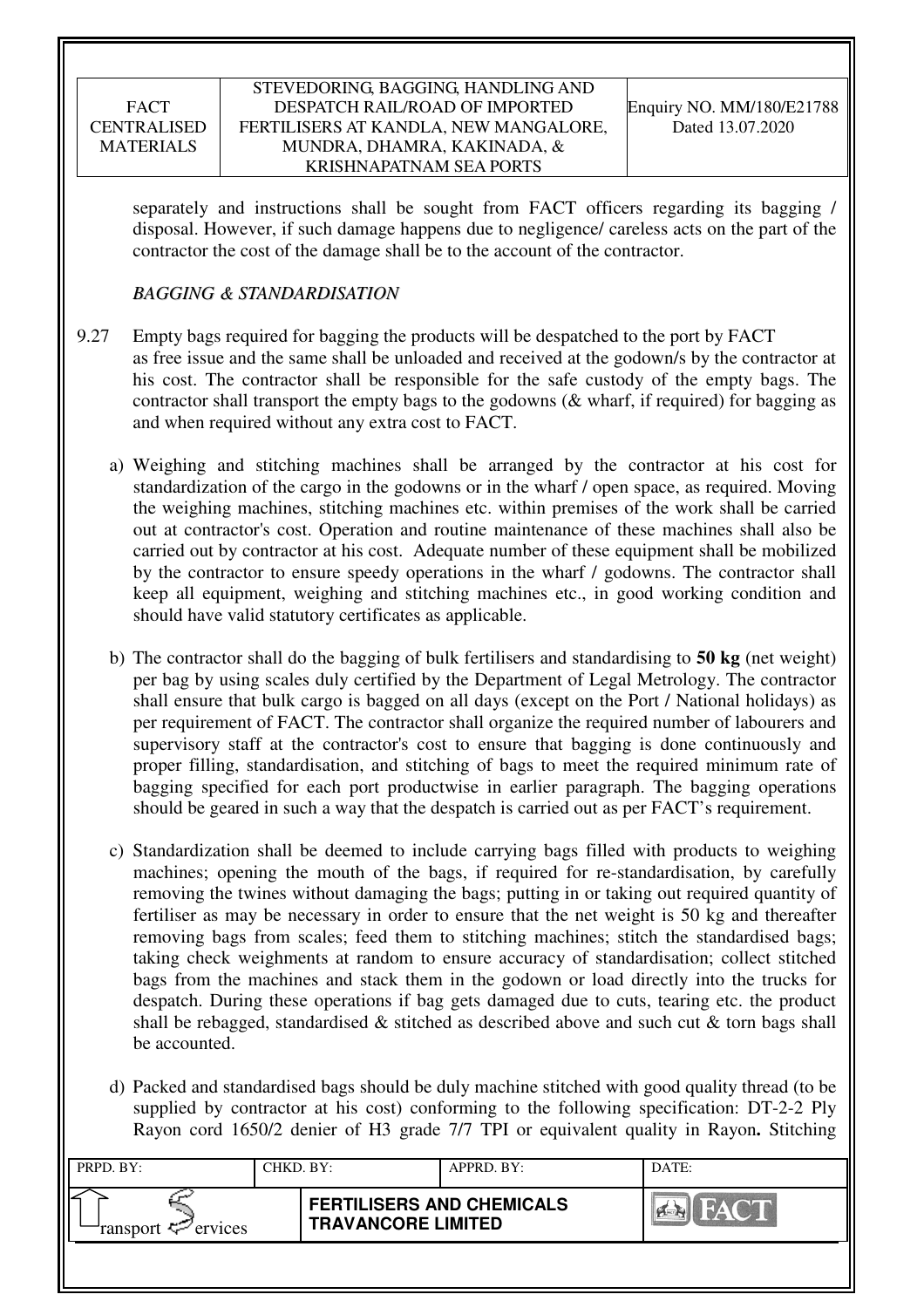machines and power generator, if required, to operate the same at wharf /godowns are to be provided by the contractor. They should also ensure that **NO HOOKS ARE USED ON THE BAGS** during handling.

- e) The standardised and stitched bags shall be test weighed on random basis in the presence of FACT's officers/ surveyors / representatives and if any variation in weight is observed, the contractor shall re-standardize the lot concerned at his own cost. During the course of standardization, check weighment shall be done periodically so as to verify the accuracy of the standardization. Standardization shall be done accurately and no chance should be given by the contractor for complaints of variation, in weight. FACT or its representative(s) / surveyor reserve the right to inspect the bagging and standardisation process at any time and the contractor shall facilitate the same. If a batch is found to weigh differently from the standard prescribed (i.e) 50kg net per bag on inspection by contractor's supervisor or FACT's representative(s) / surveyor, the whole batch shall be re-weighed and re-standardized as necessary without any extra cost to FACT. Lorry loads shall be weighed at random if required by FACT at weigh bridges situated in and around port premises for cross checking the correctness of standardisation by comparing the calculated gross weight of bags based on the number of bags loaded in the trucks. If the weighment shows presence of non-standard bags in the truck load, all the individual bags in the truck shall be re-weighed and re-standardised as necessary without any extra cost to FACT.
- f) The contractor shall account for the bags received from FACT and utilized by him. The permissible limit of five (5) bags per Thousand (1000) bags used is normally allowed towards cuts and tears while conducting the bagging operations.
- g) FACT reserves the right to recover from the contractor, the value of unaccounted bags and bags damaged over and above the normal permissible limit given above at the rate of Rs. 30/ per bag.
- 9.28 Bagging and standardization operations and release for transporting to various stations shall be done at the Wharf / Godowns as and when required. The contractor will be responsible for safe custody of stocks until they are despatched to destination as per "Despatch Instructions" given by FACT.
	- a) A daily report about the quantity standardized and balance to be standardized is to be maintained. A proper record of the deliveries made and those transported to godowns should be maintained.
	- b) Bagging and standardisation shall be carried out as per laid down specifications and standards. In case of any complaints or non-compliance of statutes related to the work undertaken by the contractor, and/or any penalty levied by the department concerned the contractor shall be liable for rectification of the non-compliance at no extra cost to FACT and shall bear all penalties, extra expenses etc. pursuant to such acts of non-compliance. In case

| PRPD. BY:              | CHKD. BY: |                                                               | APPRD. BY: | DATE:       |
|------------------------|-----------|---------------------------------------------------------------|------------|-------------|
| ransport $\ll$ ervices |           | <b>FERTILISERS AND CHEMICALS</b><br><b>TRAVANCORE LIMITED</b> |            | <b>FACT</b> |
|                        |           |                                                               |            |             |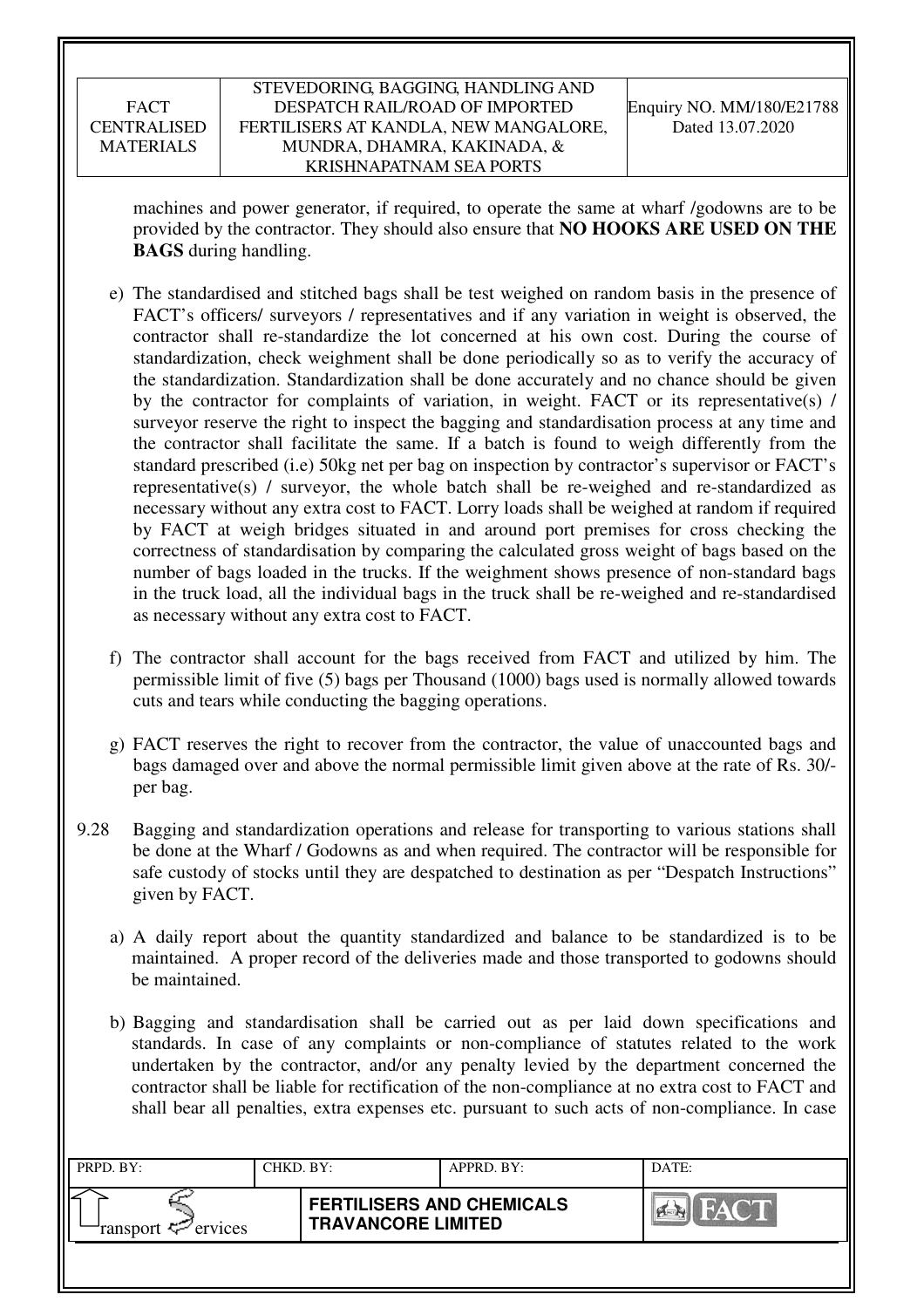### STEVEDORING, BAGGING, HANDLING AND DESPATCH RAIL/ROAD OF IMPORTED FERTILISERS AT KANDLA, NEW MANGALORE, MUNDRA, DHAMRA, KAKINADA, & KRISHNAPATNAM SEA PORTS

the contractor fails to comply with the above and FACT is required to incur any expense on that account, such expenses shall be recovered from contractor. *LOADING INTO TRUCKS IN GODOWNS:* 

9.29 The standardized material is to be either stacked in the godown or loaded into trucks directly. Proper accounting of the above operation must be separately maintained. Tally / Supervision charges on this account will be borne by the contractor.

### *WAGON LOADING:*

- 9.30 Sufficient number of trucks should be provided for transport of standardised bags to the godowns and Rail heads, as required.
	- a)The contractor shall place indents in accordance with FACT's despatch instructions. Statutory Railway charges if any charged by railways shall be borne by FACT. The contractor shall follow up with the Railway authorities concerned for allotment of rakes as per indents placed. In case of any delay / difficulty in allotment, FACT shall be promptly kept informed of the same. The wagons, when allotted and placed, shall be inspected for fitness and cleaned, if required, prior to loading. Loading of wagons shall commence without loss of time. Adequate labour shall be deployed for the work to complete the loading within the free time allowed by the railways avoiding incidence of any demurrage. In case loading is delayed on account of the contractor, beyond the permissible free-time allowed by railways from time to time, the demurrage, if any payable to the railways shall be borne by the contractor. The contractor shall ensure that hooks are not used on the bags while handling the bags during the operation.
	- b)Contractor shall be responsible for loading correct number of bags in to the wagons/rake and the quantity shown in the RR based on the number of bags loaded in the wagons/rake. The contractor shall depute his representative(s) to the rail head at the destination to witness unloading and counting of bags in each wagon/rake and satisfy himself the quantity of receipt at the rail head at the destination. On the joint rake handling report, signature of Agent (at the destination) authorized by FACT will be accepted in the absence of any FACT official, to sign the report on behalf of FACT. Variation in RR quantity vis-a-vis the quantity unloaded shall be reconciled for all rail consignments for each shipment separately. Net shortage (total shortage less total excess as per RRs vis-a-vis receipts at destination rail heads), if any, for each shipment will be considered for the computation of handling loss. Any idle freight or penalty for excess loading charged by Railways at despatching station or destination station consequent to wagons not being loaded to full capacity or exceeding the permitted capacity for reasons attributable to the contractor shall be recovered from the contractor.
	- c)After the loading is completed, Forwarding note shall be submitted to the Station Master / Goods Clerk in compliance with the extant rules of railways.
	- d)Railway freight amount will be paid by FACT to the Railways directly wherever possible. Whenever it is not possible, the contractor shall make payment of freight to railways for and on behalf of FACT from the funds provided by FACT to the contractor for that purpose. Contractor shall obtain and scrutinize the Railway Receipts (RR) to ensure that they are

| PRPD. BY:                 | CHKD. BY: |                                                               | APPRD. BY: | DATE:                  |
|---------------------------|-----------|---------------------------------------------------------------|------------|------------------------|
| ransport $\sharp$ ervices |           | <b>FERTILISERS AND CHEMICALS</b><br><b>TRAVANCORE LIMITED</b> |            | FACT.<br><b>Part R</b> |
|                           |           |                                                               |            |                        |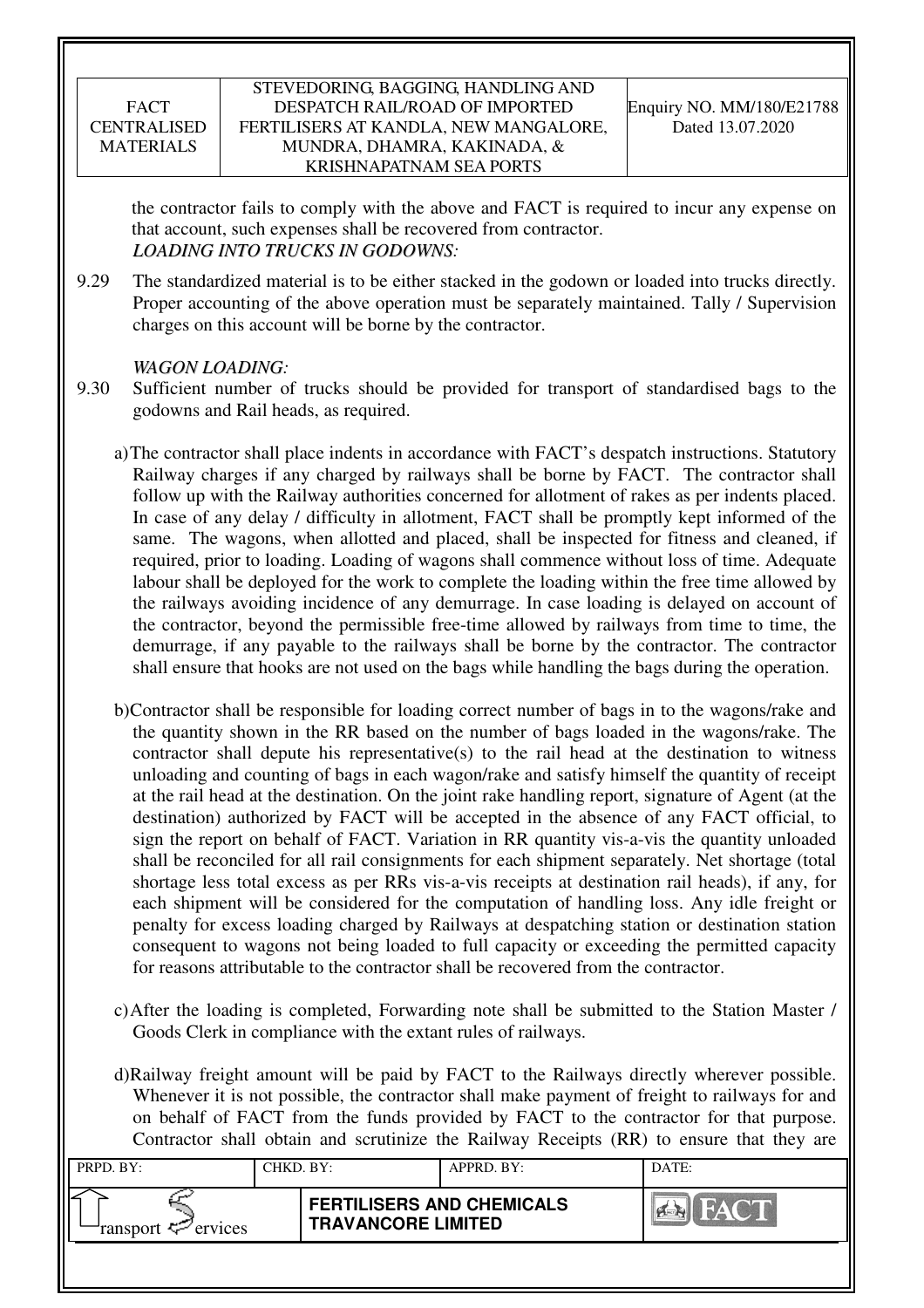### STEVEDORING, BAGGING, HANDLING AND DESPATCH RAIL/ROAD OF IMPORTED FERTILISERS AT KANDLA, NEW MANGALORE, MUNDRA, DHAMRA, KAKINADA, & KRISHNAPATNAM SEA PORTS

correctly made and there is no discrepancy of any nature. The contractor shall arrange to send the original RRs immediately to FACT's office/representative at the destination for arranging clearance of rake at the destination. In case the clearance of rake is delayed due to delay in receipt of the RR by FACT and demurrage, if any, payable to railways at the destination, the same shall be to the account of the contractor. The contractor shall also furnish by FAX / email a statement giving all particulars of despatch along with copy of the RRs immediately.

- e)If wagons are to be unloaded at the request of Railways, the contractor shall arrange the unloading of the wagons so requested and subsequent re-loading of the wagons provided by railways and the expenses shall be borne by the contractor, if such unloading  $\&$  reloading has been caused due to reasons attributable to the contractor. If the charges are to be borne by railways necessary claim may be put up to railways by the contractor for and behalf of FACT and the contractor shall be reimbursed the amount paid by railways as and when received from railways.
- 9.31 Road despatches / deliveries shall be effected by the contractor strictly as per "Despatch Instructions" issued by FACT and necessary documents including serially numbered Material Delivery Advice (MDA) shall be issued by the contractor on behalf of FACT. The contractor shall ensure receipt of acknowledgements on MDAs for all deliveries effected by him.
- 9.32 In all cases of movement by road or rail, necessary documentation should be prepared, receipts at delivery point obtained in accordance with the instructions given by FACT from time to time.

### **10. HANDLING LOSS:**

- a) The contractor shall ensure that the handling losses, if any, do not exceed **0.1%** (zero point one percent) of the Bill of Lading (B/L) quantity or DSR (Draft Survey Report) quantity, whichever is lesser, for each Vessel. Handling losses will mean difference between (i) the least of the B/L quantity and DSR quantity and (ii) the actual quantity received which is described as follows. The actual quantity received shall be reckoned based on (i) the quantity bagged including despatched **plus** (ii) quantity of sweepings / damaged (during stevedoring, handling, rake loading etc.) Sweeping/ damaged quantity would be considered on weighment basis. The handling losses will also include short receipt at the rail head destination duly certified by FACT officials, in terms of number of bags where the material is despatched by Rail.
- b).In case handling losses, determined as above, exceed the limit as stated above for each vessel, FACT shall recover, (i) the cost of the shortages in excess of the said limit from the dues/bills of the contractor at 150% of the value (MRP plus Govt. Subsidy) of product as applicable and (ii) the value of work executed to the extent of such shortage exceeding the said limit.
- c) Excess quantity, if any received over the quantity as per BL/DSR shall be exclusively to FACT's account.

| PRPD. BY:              | CHKD. BY: |                                                               | APPRD. BY: | DATE: |
|------------------------|-----------|---------------------------------------------------------------|------------|-------|
| ransport $\ll$ ervices |           | <b>FERTILISERS AND CHEMICALS</b><br><b>TRAVANCORE LIMITED</b> |            | FACT. |
|                        |           |                                                               |            |       |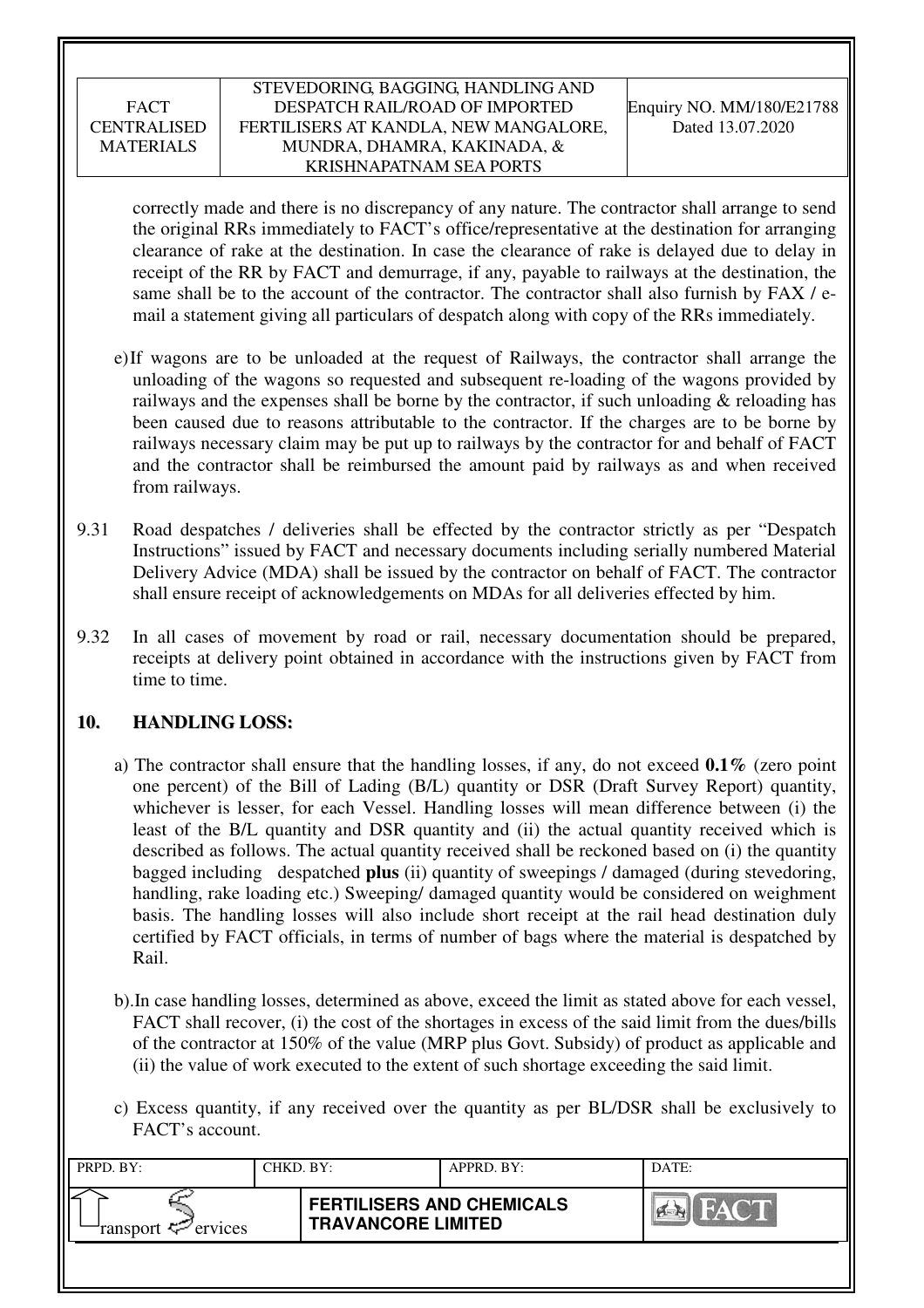- d) In the event of bunching of vessels carrying same cargo, including up to completion of standardization, shortage will be assessed on a combined basis for those vessels, for the purpose of calculating handling loss.
- **11.** The contractor is expected to work on all days including holidays and on all required shifts as directed by FACT. Work on board the vessel and on shore shall be round the clock. Bagging, standardisation, handling, rake /lorry loading shall be done during all days except port / national holidays. However in case of exigencies as decided & intimated by FACT the contractor shall arrange the works on port / national holidays too.
- **12.** Hooks shall not be used on bags during loading/handling /unloading operation.
- **13.** The contractor shall take proper care of bulk/bagged fertilisers and packing materials and provide Tarpaulins at all operational points to avoid damage /loss to the material.
- **14**. The contractor shall ensure that no slack or torn bag is delivered either to the road transporters or to the consignees or loaded into rail wagons. Such slack or torn bags shall be mended by the contractor before such despatch.
- **15.** The contractor shall be responsible, while goods are in his custody i.e. from the time the material is discharged from the vessel till the same is despatched, for safety, security and any deterioration due to contamination, water ingress etc. and losses of the products/materials, during various operations including handling, shifting, bagging, loading, transport, unloading etc. The contractor shall be vigilant and ensure that spillage or any losses during stevedoring operations at the Port are minimal.
- **16.** The contractor shall not have any right or lien on the cargo, packing materials and other properties entrusted to him by FACT during handling operations.
- **17.** The contractor shall provide assistance whenever FACT appointed surveyor carries out survey and / or supervision work.

# **18. FILING OF CLAIMS**

The contractor shall, on behalf of FACT, promptly prepare claims for and lodge all claims with Customs, Carriers, Vessel agents and Shipping lines, Insurance, Port Trust etc., with a copy to FACT and pursue the same till they are settled. In all refund applications / claims filed by the contractor on behalf of FACT with Customs, Port Trust, Carriers / Vessel agents etc., the contractor shall incorporate the following clause:

*"Any refund, other amount payable / repayable arising out of this claim, is payable to M/s. Fertilisers and Chemicals Travancore Limited. Refund order / cheques should be issued in the name of "M/s. Fertilisers and Chemicals Travancore Limited" payable at Udyogamandal/ Ernakulam. If refund is made by NEFT / RTGS the same may be done* 

| PRPD. BY:              | CHKD. BY: |                                                               | APPRD. BY: | DATE:       |
|------------------------|-----------|---------------------------------------------------------------|------------|-------------|
| ransport $\ll$ ervices |           | <b>FERTILISERS AND CHEMICALS</b><br><b>TRAVANCORE LIMITED</b> |            | <b>FACT</b> |
|                        |           |                                                               |            |             |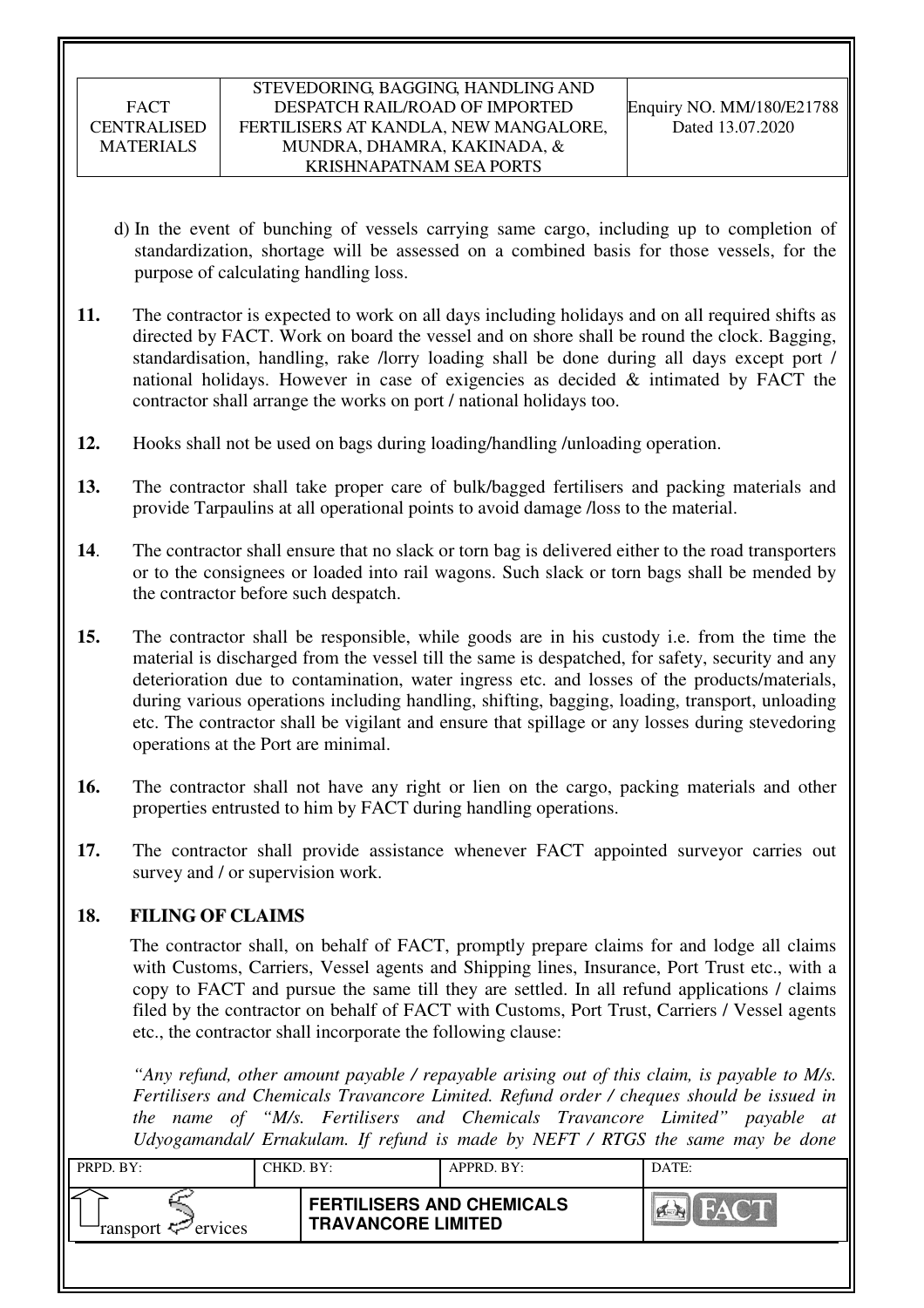#### STEVEDORING, BAGGING, HANDLING AND DESPATCH RAIL/ROAD OF IMPORTED FERTILISERS AT KANDLA, NEW MANGALORE, MUNDRA, DHAMRA, KAKINADA, & KRISHNAPATNAM SEA PORTS

*through FACT a/c No. 57017844467 with the State Bank of India, Udyogamandal Branch, IFSC Code SBIN0070158 and UTR number shall be intimated."* 

- **19**. The contractor shall be fully liable for any loss or damage to **the cargo** arising out of or as a consequence of negligence, on his part, and or on the part of his employees, supervisors, labourers etc. The contractor shall also be liable and responsible for any damages, loss and liabilities towards (i) any **damage to or loss of property, of the Port** or (ii) workers or (iii) the officers of the port or (iv) Dock Labour Board, railways, etc. arising out of or as a consequence of negligence on part of the contractor/ his employees. The amount of such losses or damage shall be determined by FACT and FACT will claim such amount from the contractor and the same will be recovered from his pending bills, if any. In case there is no pending bills to be paid and the contractor fails to make the payment promptly, FACT reserves the right to recover such amounts from the contractor by forfeiting the Security Deposit submitted by him, and invoking the alternative arrangement at the risk  $\&$  cost of the contractor. The contractor shall fully indemnify and keep FACT harmless at all times against any and all claims of third parties against any such loss or damage caused.
- **20.** The contractor should maintain all required statutory records in respect of their employees / workers engaged by him.
- **21.** The contractor is responsible to make compensation to the labour employed by them or on their behalf, for injuries, accidents, caused during the course of any of the operations covered or incidental to performance of the contract.
- **22.** The contractor shall be liable to pay all damages and expenses suffered or incurred by FACT due to negligence of him or the workmen employed by him to perform any of the services mentioned in the contract or due to any action of his employees.
- **23.** The contractor will be required to do any of the services incidental to the clearance operations and cannot refuse to perform on the ground that no specific mention of it or rate has been provided for such an operation or service in the contract.
- **24.** All the books, records and registers of the contractor pertaining to the work entrusted to him shall be open for inspection by FACT or authorized representative of FACT.
- **25.** FACT may at its discretion carry out a physical verification of the stocks including empty bags. The contractor shall provide all required assistance for this operation.
- **26.** The contractor shall maintain a suitable office at the Port with necessary communication facilities such as computer, broadband internet connectivity and printing facility, telephone, fax etc. Adequate office space for officers from FACT shall also be provided at the contractor's office/Port.

| PRPD. BY:                                | CHKD. BY: |                                                               | APPRD. BY: | DATE:         |
|------------------------------------------|-----------|---------------------------------------------------------------|------------|---------------|
| ransport $\epsilon$ <sup>-</sup> ervices |           | <b>FERTILISERS AND CHEMICALS</b><br><b>TRAVANCORE LIMITED</b> |            | $\sim$ $\sim$ |
|                                          |           |                                                               |            |               |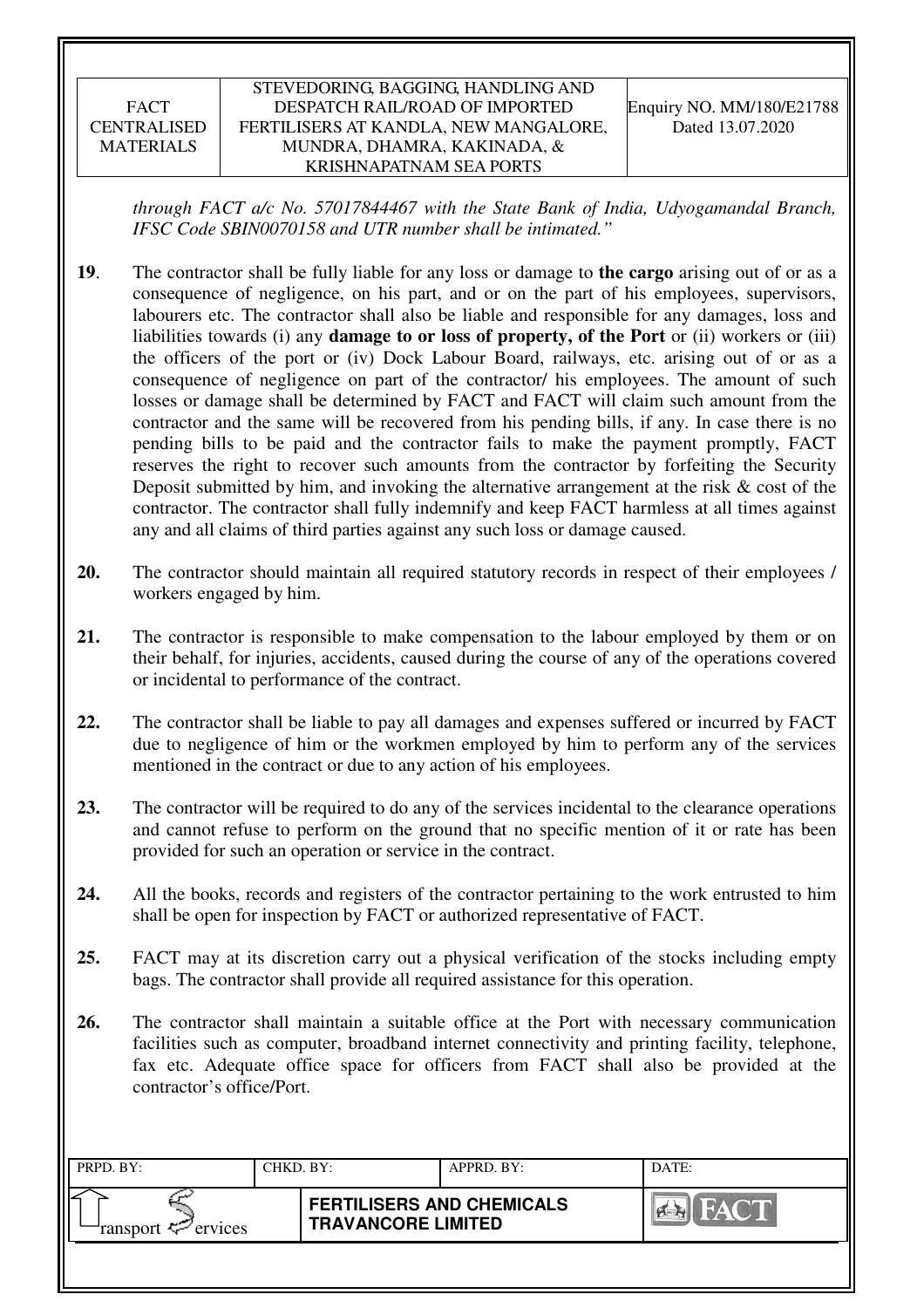# **27. STATUTORY OBLIGATIONS**

# **COMPLIANCE OF ACTS AND RULES & REGULATIONS:**

- **a)** The Employees' Provident Funds and Miscellaneous Provisions Act, 1952 (PF) & The Employees' State Insurance Act, 1948 (ESI) and the Rules and Regulations thereof: The contractor shall ensure full compliance with the above Acts and Rules & Regulations. The workers deployed by the contractor for the work shall be covered under the above Acts. The contractor shall be responsible for making all payments to his workmen, including ESI and PF benefits etc., as applicable. The contractor shall maintain proper records relating to labour employed, wages paid etc in the prescribed proforma as per the relevant provisions of the Acts and Rules & Regulations. Copies of the returns acknowledged / accepted by the competent office/authority prescribed in the Act, duly attested by the authorised signatory of the contractor, shall be submitted to FACT before final settlement of the contract. In case FACT is to incur any expenditure/loss in the capacity as Principal Employer on account of the above, such expenditure/loss shall be reimbursed/compensated to FACT within a reasonable time, failing which FACT reserves the right to recover the same from the contractor from any payments due to him, without prejudice to FACT's rights for recovery of the same.
- b) Vehicles employed during the course of execution of the Contract, shall have valid permits in compliance with the Motor Vehicles Act, 1988 and the Central Motor Vehicle Rules, 1989 and regulations formulated from time to time.
- c) The contractor shall comply with the requirements of all Local, State and Central Govt. Acts, Rules, Regulations, Bylaws, Orders etc, in force from time to time and in particular, the Factories Act, 1948, the Workmen's Compensation Act 1923, the Contract Labour (Regulation and Abolition) Act, 1970, the Minimum Wages Act,1948, The Mines Act 1952, the Explosives Act 1884 and all other relevant Acts and Rules as amended from time to time in so far as they are or may be applicable to the execution of works as per this contract. The contractor shall obtain at his cost all permits, license and other authorization, as required for his work, from Govt. authorities. The contractor shall maintain proper records & registers as required by the statutes concerned and submit them to FACT as and when required. In case the contractor fails to discharge his statutory obligations leading to a situation wherein FACT is to incur any expenditure/loss such expenditure/loss, including those in any proceedings or litigation, as a result of any claim or act on the part of the employees of the contractor, shall be reimbursed/compensated to FACT within a reasonable time, failing which FACT reserves the right to recover the same from the contractor from any payments due to him, without prejudice to FACT's rights for recovery of the same.

# **28. PAYMENT**

. a) Payment for the work done as per this contract shall be effected as per the terms and conditions of the contract, on presentation of the bills to Marketing Head Office, Udyogamandal. Weekly bills for the quantities of bagged fertilisers (i) despatched by lorries as per Material Delivery Advice (MDA) and (ii) despatched by rail wagons as per

|                               |           |                                                               | $\mu$ and $\mu$ and $\mu$ and $\mu$ and $\mu$ and $\mu$ and $\mu$ and $\mu$ and $\mu$ and $\mu$ and $\mu$ and $\mu$ |             |
|-------------------------------|-----------|---------------------------------------------------------------|---------------------------------------------------------------------------------------------------------------------|-------------|
| PRPD. BY:                     | CHKD. BY: |                                                               | APPRD. BY:                                                                                                          | DATE:       |
|                               |           |                                                               |                                                                                                                     |             |
| ransport <sup>2</sup> ervices |           | <b>FERTILISERS AND CHEMICALS</b><br><b>TRAVANCORE LIMITED</b> |                                                                                                                     | <b>FACT</b> |
|                               |           |                                                               |                                                                                                                     |             |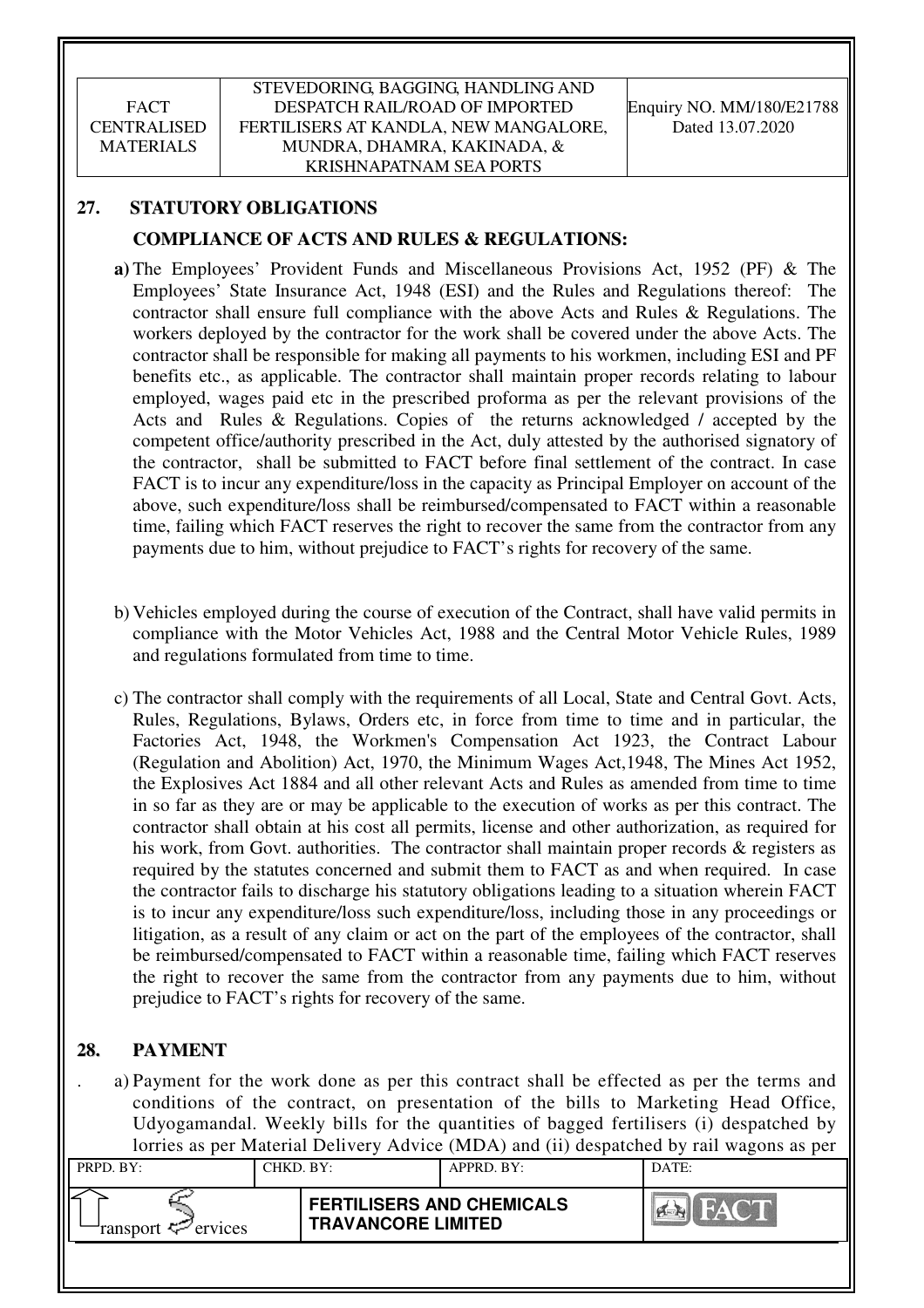### STEVEDORING, BAGGING, HANDLING AND DESPATCH RAIL/ROAD OF IMPORTED FERTILISERS AT KANDLA, NEW MANGALORE, MUNDRA, DHAMRA, KAKINADA, & KRISHNAPATNAM SEA PORTS

Railway Receipts (RR), reckoned as the quantities stevedored, handled, bagged, standardised, despatched etc. by the contractor, shall be submitted to FACT for releasing payment. Payment of bills to the contractor will be made through NEFT/RTGS normally within 15 days from the date of submission of bills along with all supporting documents duly certified by the authorised officer of FACT deputed for the port activities. Each weekly bill must show the progressive quantities and amount and "since last" quantities and amount for each item. The bill should be serially numbered vessel-wise and submitted along with all supporting documents.

- b) Payments shall be made after deduction of (i) amounts due from contractor to FACT on account of shortage/damages/loss to the goods entrusted to them, (ii) statutory deductions such as Income Tax, GST etc. as applicable and (iii) any other amount due from the contractor for any other reason. If the amount due from the contractor is more than the amount due to the contractor, the contractor shall pay FACT the balance amount without delay.
- c) An amount of **Rs.5,00,000/-** per ship shall be withheld from the penultimate/final bill.
- d) The **balance Rs.5,00,000/-** shall be released to the contractor, after effecting all recoveries that may have to be carried out, on completion and despatch of the entire cargo through Road and Rail. This payment shall be released within 30 days from the date of submission of the final bills and documents complete in all respects.
- e) FACT reserves the right to withhold payment to the extent as may be necessary to protect itself from any claims against itself from any third parties and towards loss on account of failure of the contractor to make timely payment for material or for labour. Payments may also be withheld for other reasons mentioned elsewhere in the contract document.
- f) All claims for work done for a vessel must be made by the contractor within 30 days of completion of discharge of vessel or completion of despatch of the quantity from godown as the case may be failing which FACT reserves the right not to accept or honour such claims.

### **29. ALTERNATE ARRANGEMENT AT THE RISK & COST OF CONTRACTOR**

In the event of failure on the part of the contractor to execute the contract to FACT's satisfaction FACT may give notice in writing to the contractor calling him to make good the failure, neglect or contravention complained of within the said time. If the contractor still fails to make good failure as called for, FACT reserves the right to terminate the Contract in whole or part and make alternate arrangements to carry out the work through other agencies or by themselves **at the risk and cost of the contractor** without prejudice to FACT's other rights as per the Contract. FACT shall recover all additional costs incurred for such alternate arrangements from the contractor's running bills or from any amounts due to the contractor.

| PRPD. BY:              | CHKD. BY: |                                                               | APPRD. BY: | DATE: |
|------------------------|-----------|---------------------------------------------------------------|------------|-------|
| ransport $\ll$ ervices |           | <b>FERTILISERS AND CHEMICALS</b><br><b>TRAVANCORE LIMITED</b> |            | HAYOT |
|                        |           |                                                               |            |       |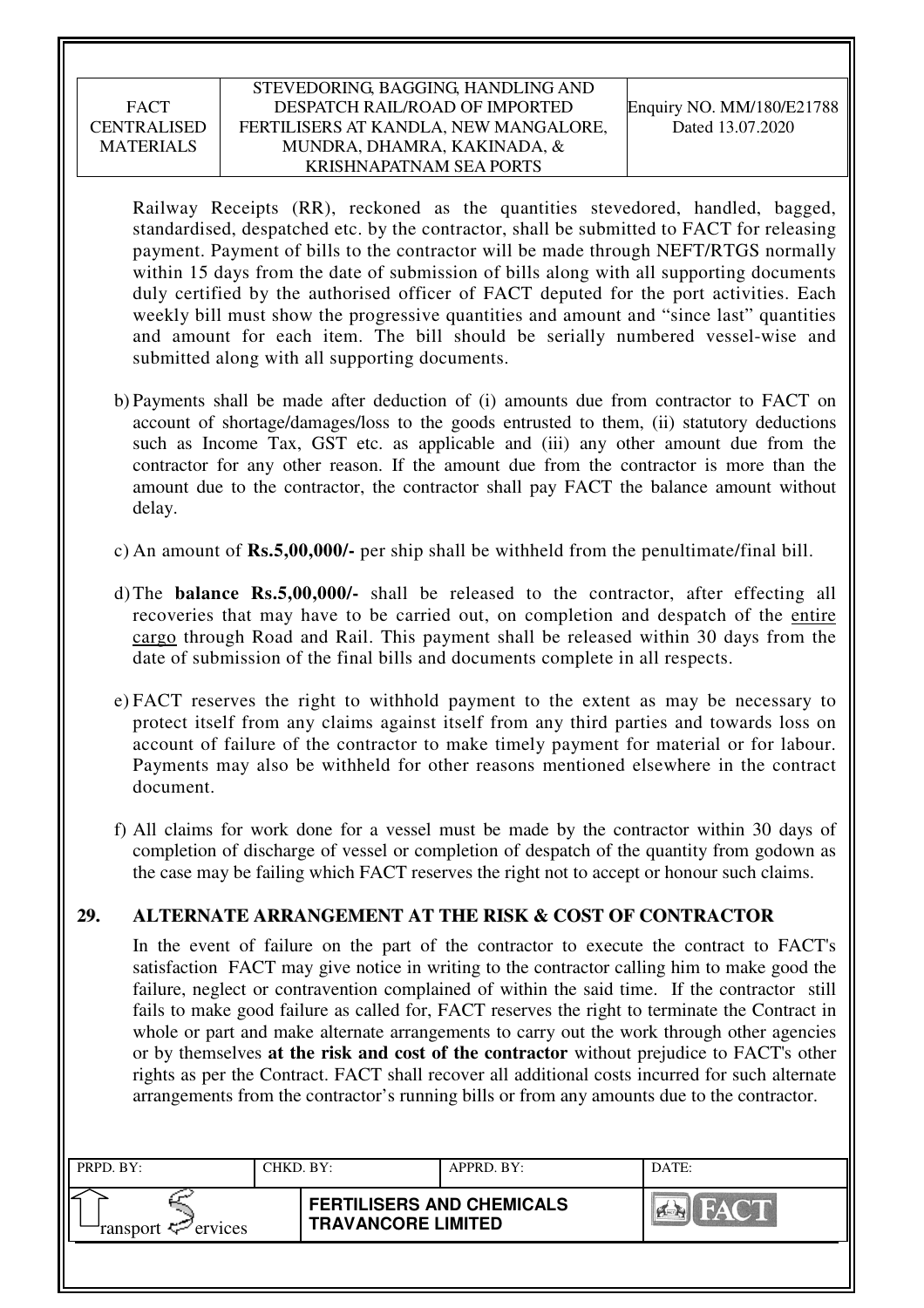### **30. INDEMNITY**

Without prejudice to any other provisions in these conditions, the contractor shall be bound to keep FACT or any representative or employee of FACT fully indemnified against any action, claim or proceedings under the provisions of any rules, regulations, byelaws, notifications, directions or order having the force of law for anything done or omitted to be done by the contractor in contravention of such provisions etc. for the infringement or violation thereof by him in the course of the execution or completion of the work under the contract and if, as a result of any such action, claim or proceedings, the contractor or such representative of FACT, as the case may be, adjudged to be liable to any penalties or to pay any penalties or to pay any compensation, such liability, the contractor shall do so and if FACT has to take-over the liability, FACT shall deduct all amounts arising out of such liabilities from the security deposit of the contractor or from any other amount due and payable by FACT to the contractor under this Contract or any other Contract and without prejudice to any other legal remedy available to FACT.

### **31. CONSTITUTION OF THE CONTRACTOR**

Any alteration in the composition or constitution of the contractor and events like death/ resignation of Proprietor/Partner/Director, contractor becoming bankrupt/insolvent/liquidated/ under BIFR shall be notified to (i) SO /SIC/ SASO/DO concerned, (ii) SRM concerned, (iii) The Area Manager (Marketing) concerned and (iv) The Chief Distribution Manager, Marketing Division, FACT Limited, Udyogamandal within a week's time of the event. In such situations FACT reserves the right to terminate or continue the contract or to require the contractor/survivor to produce such documents or to conform to such formalities for continuing the work, as FACT deems fit.

### **32. ASSIGNMENT**

The contractor shall not assign or transfer or sublet the contract or any part thereof without the prior written approval of FACT.

### **33. FACT'S LIEN ON ALL MONEYS DUE**

FACT shall have a lien on all/any money that may become due and payable to the contractor under these presents, and/or also on the deposit or security amount or amounts made under the contract and which may become payable to the contractor under the conditions in that behalf herein contained for or in respect of any debt or sum that may become due and payable to FACT by the contractor either alone or jointly with another or others and either under this or under any other contract or transaction of any nature whatsoever between FACT and the contractor and further that FACT shall at all times be entitled to deduct the said debt or deposit which may become payable to the contractor under these presents.

# **34. TERMINATION OF CONTRACT**

FACT at its entire discretion may terminate the contract either in part or in full after giving 7 (Seven) days' notice in writing to the contractor.

| PRPD. BY:              | CHKD. BY: |                                                               | APPRD. BY: | DATE:          |
|------------------------|-----------|---------------------------------------------------------------|------------|----------------|
| ransport $\ll$ ervices |           | <b>FERTILISERS AND CHEMICALS</b><br><b>TRAVANCORE LIMITED</b> |            | $\sum_{i=1}^n$ |
|                        |           |                                                               |            |                |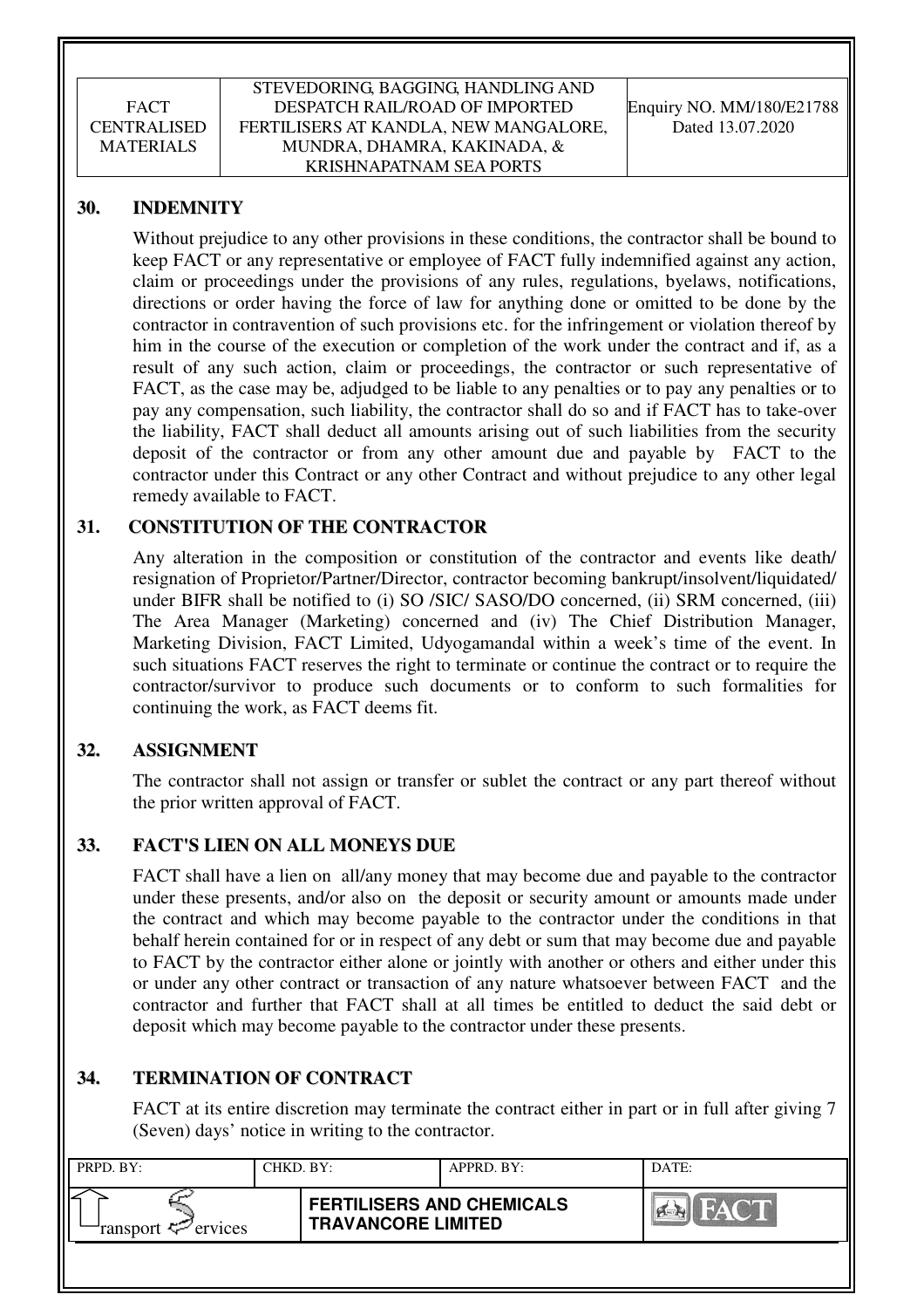### **35. FORCE MAJEURE**

Neither the contractor nor FACT shall be considered in default in the performance of their obligations under the Work Order so long as the performance is prevented or delayed because of Force Majeure conditions like war or hostilities, riots or civil commotion, earth quake, flood or tempest, drought, accident, fire or explosion, labour strike or lock-out or Act-of-God or because of any law and order proclamation, regulation or ordinance of Government or subdivision thereof and situation arising out of FACT's plant break downs. Notice of a Force Majeure situation shall be given by the affected party to the other party with in one week of its occurrence. Should such a delay be for more than three months, FACT shall have the right to cancel the Work Order at no charge to FACT and FACT shall be entitled to reimbursement of any amount due from the contractor.

### **36. APPLICABLE LAW & SETTLEMENT OF DISPUTES**

This contract shall be subject to and shall in all respects be governed by Indian law. If any dispute arises out of or relating to or in connection with this contract, between the contractor and the owner/FACT, the same shall be amicably settled through mutual discussions, failing which, the unresolved dispute (s) shall be referred to arbitration in accordance with the provisions of the Arbitration and Conciliation Act, 1996, as amended from time to time and number of Arbitrator shall be one. The Venue of the Arbitration shall be at Ernakulam and the proceeding shall be in English.

 Any legal proceedings relating to or in connection with this contract shall be limited to the exclusive jurisdiction of the High Court of Kerala.

### **37. CORRESPONDENCE**

All notices and correspondence (including via Telephone, e-mail & FAX) shall be deemed to have been duly given to the contractor if delivered to the contractor or his authorised agent or posted to the address so given.

### **38. FRAUD PREVENTION POLICY OF FACT**

FACT, a Central Public Sector Enterprise (PSE) follows Corporate Governance principles proactively and has formulated a Fraud Prevention Policy. Details of Fraud Prevention Policy of FACT 2012 can be viewed in FACT's website www.fact.co.in. Contractor shall make himself aware of the above policy and comply with the same.

| PRPD. BY:                     | CHKD. BY: |                                                               | APPRD. BY: | DATE:          |
|-------------------------------|-----------|---------------------------------------------------------------|------------|----------------|
| ransport <sup>2</sup> ervices |           | <b>FERTILISERS AND CHEMICALS</b><br><b>TRAVANCORE LIMITED</b> |            | <b>Ex</b> FACT |
|                               |           |                                                               |            |                |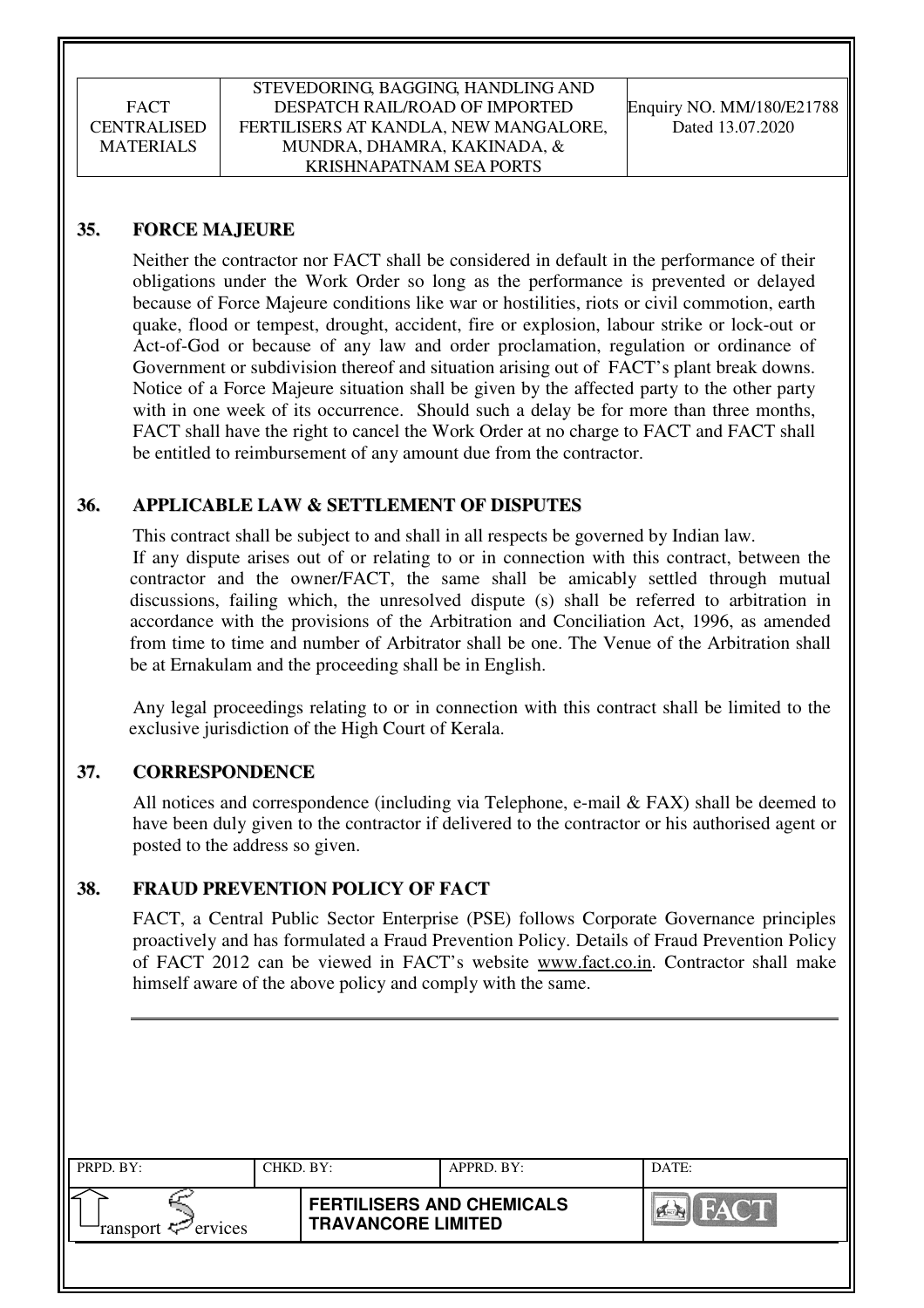#### STEVEDORING, BAGGING, HANDLING AND DESPATCH RAIL/ROAD OF IMPORTED FERTILISERS AT KANDLA, NEW MANGALORE, MUNDRA, DHAMRA, KAKINADA, & KRISHNAPATNAM SEA PORTS

Enquiry NO. MM/180/E21788 Dated 13.07.2020

#### **ANNEXURE- IV**

#### **COMPLIANCE STATEMENT**

We state that Enquiry No. MM/180/E21788 Dated 13.07.2020 is in full compliance with the documents issued against the Enquiry No: MM/180/E21788 Dated 13.07.2020 and we have read and understood the Notice Inviting Tender, Scope of Work, Instructions to Bidders and Special Terms and Conditions of Contract attached with this enquiry referred above and hereby confirm our acceptance to the same.

Name of bidder: Signature of the Bidder:

Place: Date: (Seal)

| PRPD. BY:                     | CHKD. BY: |                                                               | APPRD. BY: | DATE:          |
|-------------------------------|-----------|---------------------------------------------------------------|------------|----------------|
| ransport <sup>2</sup> ervices |           | <b>FERTILISERS AND CHEMICALS</b><br><b>TRAVANCORE LIMITED</b> |            | <b>Clearly</b> |
|                               |           |                                                               |            |                |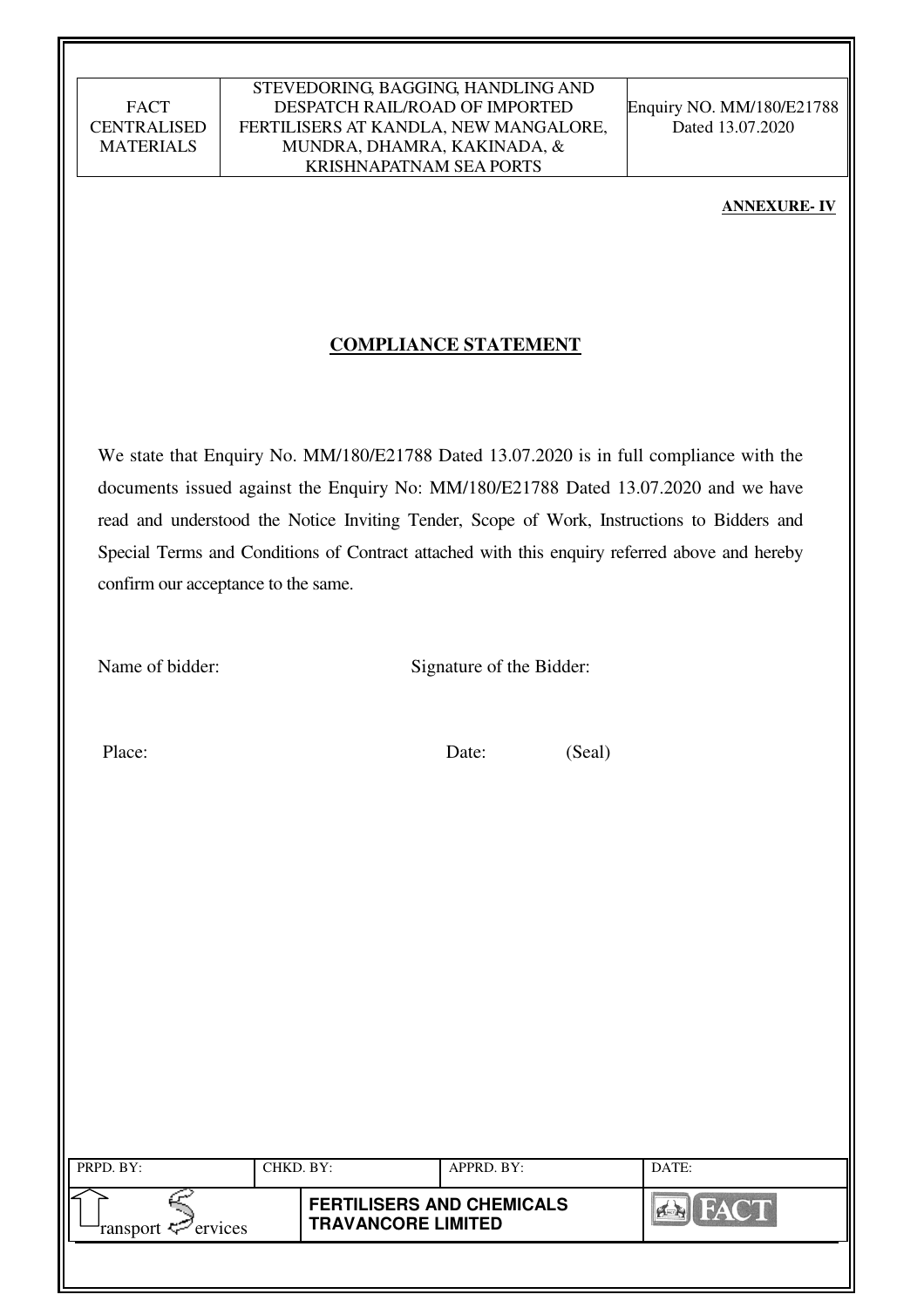| Place:<br>Date:<br>PRPD. BY:                                                                                                                                                                  | CHKD. BY:                                                                                                                                                                                                                                                                                                                                                    |        |                                                                                                                                                                                                                                                                                                                 | APPRD. BY: |                                                                                                                                                                              | DATE:                   |                               |
|-----------------------------------------------------------------------------------------------------------------------------------------------------------------------------------------------|--------------------------------------------------------------------------------------------------------------------------------------------------------------------------------------------------------------------------------------------------------------------------------------------------------------------------------------------------------------|--------|-----------------------------------------------------------------------------------------------------------------------------------------------------------------------------------------------------------------------------------------------------------------------------------------------------------------|------------|------------------------------------------------------------------------------------------------------------------------------------------------------------------------------|-------------------------|-------------------------------|
|                                                                                                                                                                                               |                                                                                                                                                                                                                                                                                                                                                              |        |                                                                                                                                                                                                                                                                                                                 |            |                                                                                                                                                                              |                         |                               |
|                                                                                                                                                                                               |                                                                                                                                                                                                                                                                                                                                                              |        |                                                                                                                                                                                                                                                                                                                 |            |                                                                                                                                                                              |                         |                               |
|                                                                                                                                                                                               |                                                                                                                                                                                                                                                                                                                                                              |        |                                                                                                                                                                                                                                                                                                                 |            | Seal:                                                                                                                                                                        |                         |                               |
|                                                                                                                                                                                               |                                                                                                                                                                                                                                                                                                                                                              |        |                                                                                                                                                                                                                                                                                                                 |            |                                                                                                                                                                              |                         |                               |
| Name of the Bidder<br>(In block letters)                                                                                                                                                      |                                                                                                                                                                                                                                                                                                                                                              |        |                                                                                                                                                                                                                                                                                                                 |            |                                                                                                                                                                              | Signature of the Bidder |                               |
| We have read and understood the Notice Inviting Tender, Instructions to Bidders and Terms and<br>Conditions of this enquiry and hereby confirm our acceptance to the same.                    |                                                                                                                                                                                                                                                                                                                                                              |        |                                                                                                                                                                                                                                                                                                                 |            |                                                                                                                                                                              |                         |                               |
| GST shall be extra as applicable based on statutory notifications.                                                                                                                            |                                                                                                                                                                                                                                                                                                                                                              |        |                                                                                                                                                                                                                                                                                                                 |            |                                                                                                                                                                              |                         |                               |
| <b>KRISHNAPATNAM</b>                                                                                                                                                                          | 25000                                                                                                                                                                                                                                                                                                                                                        |        | 5000                                                                                                                                                                                                                                                                                                            |            | 50000                                                                                                                                                                        |                         |                               |
| <b>KAKINADA</b>                                                                                                                                                                               | 25000                                                                                                                                                                                                                                                                                                                                                        |        | 5000                                                                                                                                                                                                                                                                                                            |            | 50000                                                                                                                                                                        |                         |                               |
| <b>DHAMRA</b>                                                                                                                                                                                 | 25000                                                                                                                                                                                                                                                                                                                                                        |        | 5000                                                                                                                                                                                                                                                                                                            |            | 50000                                                                                                                                                                        |                         |                               |
| <b>MUNDRA</b>                                                                                                                                                                                 | 25000                                                                                                                                                                                                                                                                                                                                                        |        | 5000                                                                                                                                                                                                                                                                                                            |            | 50000                                                                                                                                                                        |                         |                               |
| <b>NEW MANGALORE</b>                                                                                                                                                                          | 25000                                                                                                                                                                                                                                                                                                                                                        |        | 5000                                                                                                                                                                                                                                                                                                            |            | 50000                                                                                                                                                                        |                         |                               |
| <b>KANDLA</b>                                                                                                                                                                                 | 25000                                                                                                                                                                                                                                                                                                                                                        |        | 5000                                                                                                                                                                                                                                                                                                            |            | 50000                                                                                                                                                                        |                         |                               |
| <b>PORTS</b>                                                                                                                                                                                  | <b>QTY IN MT</b>                                                                                                                                                                                                                                                                                                                                             | Rs./MT | <b>QTY IN MT</b>                                                                                                                                                                                                                                                                                                | Rs./MT     | <b>QTY IN Nos</b>                                                                                                                                                            | Rs./Nos                 | <b>TOTAL</b><br><b>AMOUNT</b> |
| With reference to FACT's above enquiry, we quote our lowest rates as below:                                                                                                                   | Stevedoring-Despatch by<br>Rail-Customs/port<br>documentation clearance,<br>stevedoring, handling,<br>bagging & standardisation,<br>stacking in godowns, loading<br>on to trucks, unloading from<br>trucks, loading wagons etc.<br>For despatch by Rail etc.as<br>per clause 9.1 of schedule of<br>work and other terms and<br>conditions stipulated herein. |        | Stevedoring-Despatch by<br>Road Customs/port<br>documentation clearance,<br>stevedoring, handling,<br>bagging & standardisation,<br>stacking in godowns,<br>loading on to trucks for<br>despatch by Road etc.as<br>per clause 9.2 of schedule<br>of work and other terms<br>and conditions stipulated<br>herein |            | Stencilling of MRP on Bags:<br>Stenciling of MRP/Subsidy<br>details on Bags as per clause<br>9.3 of Schedule of Work and<br>other terms and conditions<br>stipulated herein. |                         |                               |
| FERTILISERS AT KANDLA, NEW MANGALORE, MUNDRA, DHAMRA, KAKINADA, & KRISHNAPATNAM SEA PORTS.<br>Ref: Enquiry No. MM/180/E21788 Dated 13.07.2020.                                                |                                                                                                                                                                                                                                                                                                                                                              |        |                                                                                                                                                                                                                                                                                                                 |            |                                                                                                                                                                              |                         |                               |
| (Important: Please do not indicate rates in this format. Only indicate "Ouoted/Not quoted", under each blank column<br>SUB: STEVEDORING, BAGGING, HANDLING AND DESPATCH RAIL/ROAD OF IMPORTED |                                                                                                                                                                                                                                                                                                                                                              |        | UN PRICED COPY OF PRICE BID<br>without fail).                                                                                                                                                                                                                                                                   |            |                                                                                                                                                                              |                         | <b>ANNEXURE -V</b>            |
|                                                                                                                                                                                               |                                                                                                                                                                                                                                                                                                                                                              |        |                                                                                                                                                                                                                                                                                                                 |            |                                                                                                                                                                              |                         |                               |
| <b>FACT</b><br><b>CENTRALISED</b><br><b>MATERIALS</b>                                                                                                                                         |                                                                                                                                                                                                                                                                                                                                                              |        | DESPATCH RAIL/ROAD OF IMPORTED<br>FERTILISERS AT KANDLA, NEW MANGALORE,<br>MUNDRA, DHAMRA, KAKINADA, &                                                                                                                                                                                                          |            |                                                                                                                                                                              |                         | Dated 13.07.2020              |
|                                                                                                                                                                                               |                                                                                                                                                                                                                                                                                                                                                              |        | STEVEDORING, BAGGING, HANDLING AND<br><b>KRISHNAPATNAM SEA PORTS</b>                                                                                                                                                                                                                                            |            |                                                                                                                                                                              |                         | Enquiry NO. MM/180/E21788     |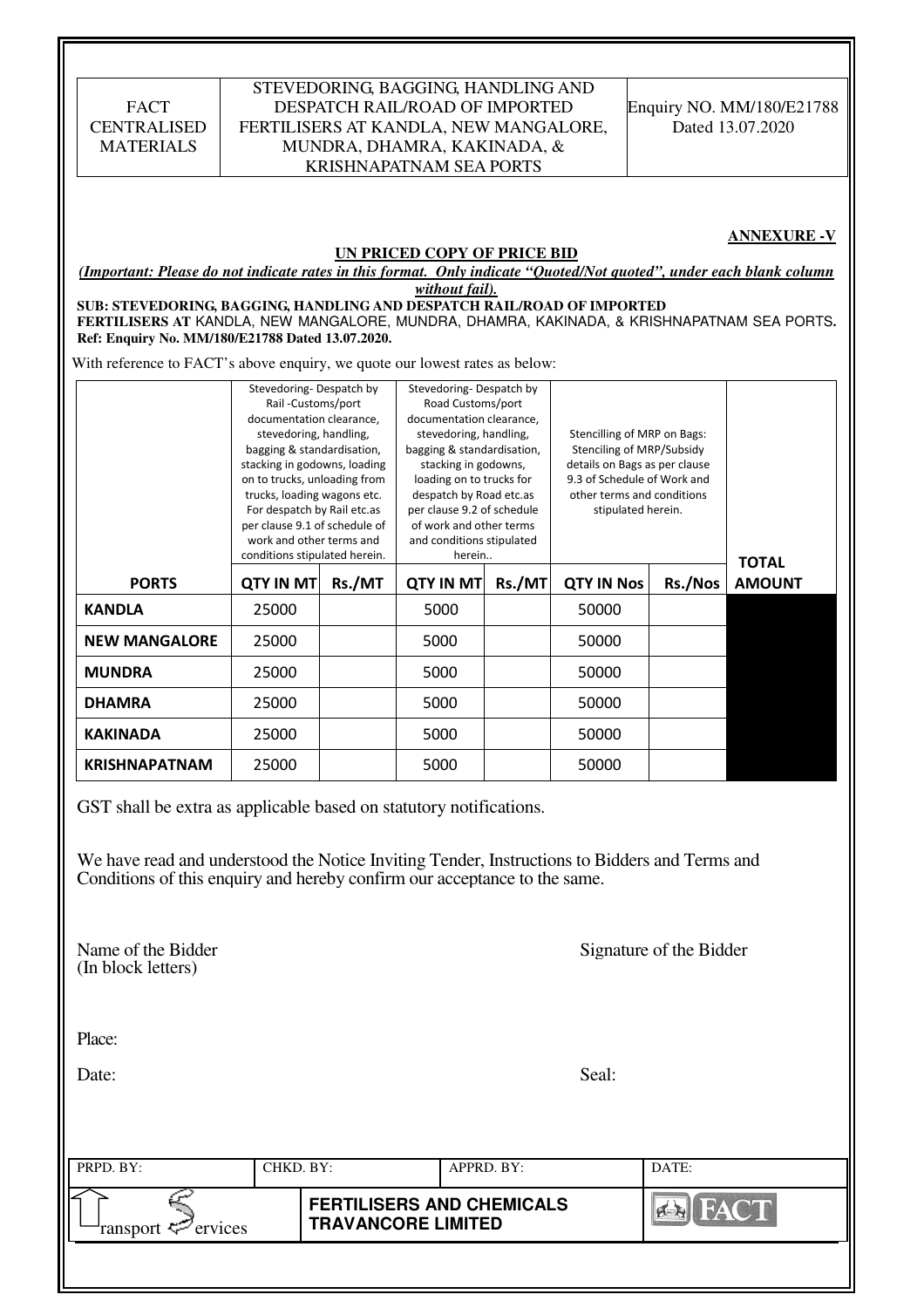|                                        |           |                           | STEVEDORING, BAGGING, HANDLING AND                                   |                                                                                                                                 |
|----------------------------------------|-----------|---------------------------|----------------------------------------------------------------------|---------------------------------------------------------------------------------------------------------------------------------|
| <b>FACT</b>                            |           |                           | DESPATCH RAIL/ROAD OF IMPORTED                                       | Enquiry NO. MM/180/E21788                                                                                                       |
| <b>CENTRALISED</b><br><b>MATERIALS</b> |           |                           | FERTILISERS AT KANDLA, NEW MANGALORE,<br>MUNDRA, DHAMRA, KAKINADA, & | Dated 13.07.2020                                                                                                                |
|                                        |           | KRISHNAPATNAM SEA PORTS   |                                                                      |                                                                                                                                 |
|                                        |           |                           |                                                                      |                                                                                                                                 |
|                                        |           |                           |                                                                      |                                                                                                                                 |
|                                        |           |                           |                                                                      | <b>ANNEXURE: VI</b>                                                                                                             |
|                                        |           |                           |                                                                      |                                                                                                                                 |
|                                        |           |                           |                                                                      |                                                                                                                                 |
|                                        |           |                           |                                                                      |                                                                                                                                 |
|                                        |           |                           |                                                                      |                                                                                                                                 |
|                                        |           |                           |                                                                      |                                                                                                                                 |
|                                        |           |                           |                                                                      |                                                                                                                                 |
|                                        |           |                           |                                                                      |                                                                                                                                 |
|                                        |           |                           |                                                                      |                                                                                                                                 |
|                                        |           |                           |                                                                      |                                                                                                                                 |
|                                        |           |                           |                                                                      |                                                                                                                                 |
|                                        |           |                           | $Part - B$                                                           |                                                                                                                                 |
|                                        |           |                           |                                                                      |                                                                                                                                 |
|                                        |           |                           | <b>PROFORMA OF PRICE BID</b>                                         |                                                                                                                                 |
|                                        |           |                           |                                                                      |                                                                                                                                 |
|                                        |           |                           |                                                                      |                                                                                                                                 |
|                                        |           |                           |                                                                      |                                                                                                                                 |
|                                        |           |                           |                                                                      |                                                                                                                                 |
|                                        |           |                           |                                                                      |                                                                                                                                 |
|                                        |           |                           | <b>EXCEL SHEET)</b>                                                  | Please visit <b>https://eprocure.gov.in</b> and search using the tender <b>ID</b> under FACT Tenders to see the price Bid (BoQ- |
|                                        |           |                           |                                                                      |                                                                                                                                 |
|                                        |           |                           |                                                                      |                                                                                                                                 |
|                                        |           |                           |                                                                      |                                                                                                                                 |
|                                        |           |                           |                                                                      |                                                                                                                                 |
|                                        |           |                           |                                                                      |                                                                                                                                 |
|                                        |           |                           |                                                                      |                                                                                                                                 |
|                                        |           |                           |                                                                      |                                                                                                                                 |
|                                        |           |                           |                                                                      |                                                                                                                                 |
|                                        |           |                           |                                                                      |                                                                                                                                 |
|                                        |           |                           |                                                                      |                                                                                                                                 |
|                                        |           |                           |                                                                      |                                                                                                                                 |
|                                        |           |                           |                                                                      |                                                                                                                                 |
|                                        |           |                           |                                                                      |                                                                                                                                 |
|                                        |           |                           |                                                                      |                                                                                                                                 |
|                                        |           |                           |                                                                      |                                                                                                                                 |
|                                        |           |                           |                                                                      |                                                                                                                                 |
|                                        |           |                           |                                                                      |                                                                                                                                 |
|                                        |           |                           |                                                                      |                                                                                                                                 |
|                                        |           |                           |                                                                      |                                                                                                                                 |
|                                        |           |                           |                                                                      |                                                                                                                                 |
| PRPD. BY:                              | CHKD. BY: |                           | APPRD. BY:                                                           | DATE:                                                                                                                           |
|                                        |           |                           | <b>FERTILISERS AND CHEMICALS</b>                                     |                                                                                                                                 |
| ransport <sup>2</sup> ervices          |           | <b>TRAVANCORE LIMITED</b> |                                                                      | <b>EX</b> FACT                                                                                                                  |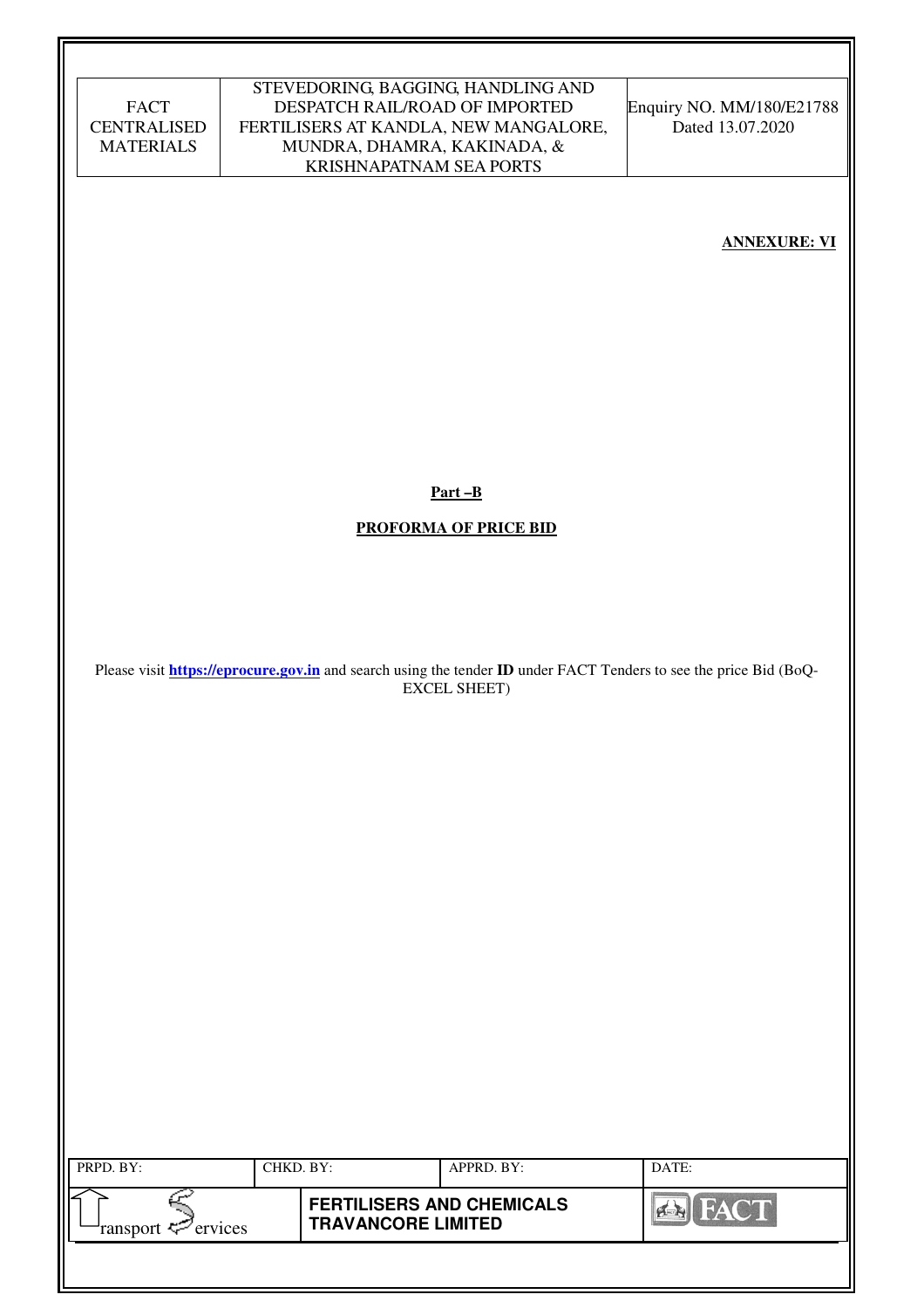#### STEVEDORING, BAGGING, HANDLING AND DESPATCH RAIL/ROAD OF IMPORTED FERTILISERS AT KANDLA, NEW MANGALORE, MUNDRA, DHAMRA, KAKINADA, & KRISHNAPATNAM SEA PORTS

Enquiry NO. MM/180/E21788 Dated 13.07.2020

#### **ANNEXURE-VII**

#### **PROFORMA OF BANK GUARANTEE FOR FURNISHING SECURITY DEPOSIT**

(TO BE OBTAINED FROM A INDIAN NATIONALISED/SCHEDULED BANK ON STAMP PAPER WORTH Rs.500/-)

The Fertilisers and Chemicals Travancore Ltd., Udyogamandal Cochin-683 501.

Whereas FACT , Udyogamandal P.O., Kerala (hereinafter called referred to as the Company) has placed a work order no. ............... dated ............ with M/S.........................(hereinafter called the Contractor) for the work of .......................and whereas it is one of the conditions of the said work order that the Contractor shall either remit a sum of Rs.............. (Rupees..........................only) or furnish a Bank Guarantee for Rs............ (Rupees...........................only) as security deposit for the due fulfillment of the said work order by the said Contractor.

In consideration of the Company having agreed to accept a Bank Guarantee from us towards such security deposit in lieu of the cash deposit in accordance with the terms and conditions of the above work order, we................. the Bank (hereinafter referred to as the Bank) do hereby undertake to pay the Company merely on demand any sum or sums from time to time demanded by the Company up to a maximum of Rs................. (Rupees.......................only) being the amount of the security deposit against any loss or damage caused to or suffered by or would be caused to or suffered by the Company by reason of any breach by the said Contractor of any of the terms and conditions contained in the said work order.

We, the said Bank, do hereby undertake to pay the amount so demanded by the Company without any demur merely on a demand from the Company stating that the amount claimed is due by way of loss or damage caused to or suffered or would be caused to or suffered by the Company by reason of breach by the said Contractor of any of the terms and conditions contained in the said contract. Any such demand made on the Bank shall be conclusive as regards the amount due and payable by the Bank under this guarantee.

We undertake to pay to the Company any money so demanded notwithstanding any dispute or disputes raised by the said Contractor in any suit or proceeding pending before any court or Tribunal relating thereto our liability under this present being absolute and unequivocal.

The payment so made by us under this Guarantee shall be a valid discharge of our liability for payment thereunder and the said Contractor shall have no claim against us for making such payment.

We.......................... further agree that the guarantee herein contained shall remain in full force and effect during the period that would be take for the performance of the said contract and that it shall continue to be enforceable till all the dues of the Company under or by virtue of the said contract have been fully paid and its claim satisfied or discharged or till the Company certifies that the terms and conditions of the said contract have been fully and properly carried out by the said contractor and accordingly discharges this guarantee.

We............................. further agree with the said company that they shall have the fullest liberty without our consent and without affecting in any manner our obligations hereunder to vary any of the terms and conditions of the said contract or to extend time of performance by the said Contractor or to postpone for any time and from time to time any of the powers exercisable by it against the said Contractor and either to enforce or forebear from enforcing any of the terms and conditions governing the said contract or securities available to the Company and the said Bank shall not be released from its liability under these presents by any exercise by the Company of the liberty with reference to the matters aforesaid or by reason of time being given to the said Contractor or any other forbearance, act or omission on the part of the Company or any indulgence by the Company to the said Contractor or any other matter of thing whatsoever which under the law relating to sureties, but for this provision, have the effect of so relieving us.

| PRPD. BY:              | CHKD. BY: |                                                               | APPRD. BY: | DATE:        |
|------------------------|-----------|---------------------------------------------------------------|------------|--------------|
| ransport $\ll$ ervices |           | <b>FERTILISERS AND CHEMICALS</b><br><b>TRAVANCORE LIMITED</b> |            | <b>ELANT</b> |
|                        |           |                                                               |            |              |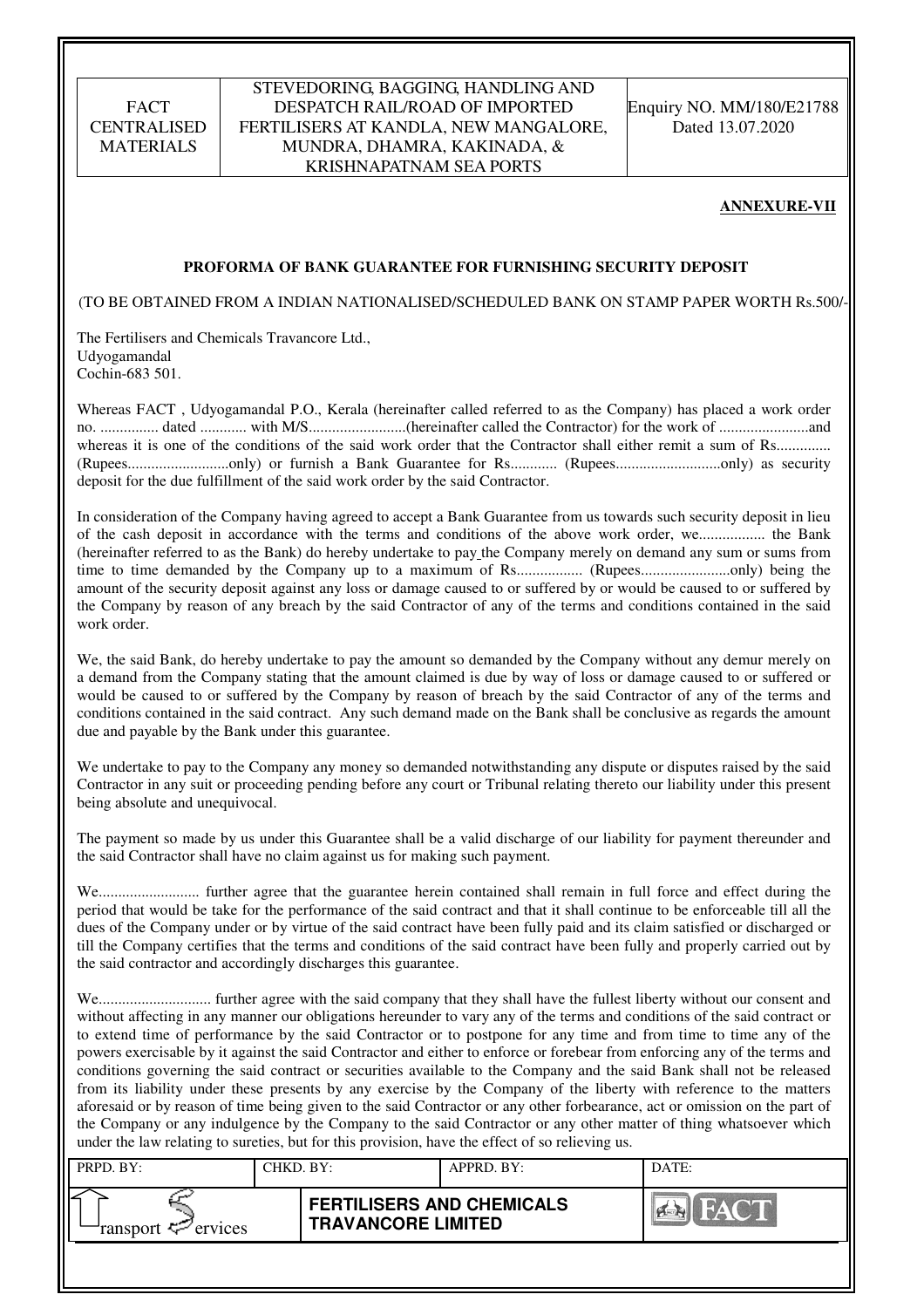#### STEVEDORING, BAGGING, HANDLING AND DESPATCH RAIL/ROAD OF IMPORTED FERTILISERS AT KANDLA, NEW MANGALORE, MUNDRA, DHAMRA, KAKINADA, & KRISHNAPATNAM SEA PORTS

Enquiry NO. MM/180/E21788 Dated 13.07.2020

This guarantee shall not be affected by any change in the constitution of the Bank or the Company or the said Contractor nor shall this guarantee be affected by any change in the constitution of the Company or the said Contractor by absorption with any other body or corporation and this guarantee shall be available to or enforceable by such body or corporation.

Our guarantee shall remain in force until................. Unless a claim or demand is made within six months after the expiry of the above date, all the Company's rights under the guarantee shall be deemed as waived/forfeited and we shall be relieved and discharged from all liabilities there under. Notwithstanding anything contained hereinbefore, our liability under this guarantee shall be limited to an amount not exceeding Rs.................... (Rupees.............................. only).

Any notice by way of request, demand or otherwise hereunder may be sent by post to the Bank addressed as aforesaid and if sent by post, it shall be deemed to have been given at the time when it would be delivered in due course of post and in proving such notice when given by post, it shall be sufficient to prove that the envelope containing the notice was posted and certificate signed by an officer of the Company that the envelope was so posted shall be conclusive.

Disputes/differences, if any, relating to or arising out of this Bank Guarantee, shall be settled by courts having jurisdiction over Udyogamandal, in Kerala State, where the registered office of the company is situated and no other court shall have jurisdiction in the matter.

We........................................ Bank lastly undertakes not to revoke this guarantee during its currency except with the previous consent of the Company in writing.

Dated this ........................ day of ................................ Two thousand and seventeen.

| For (Name of Bank)         | ÷      |
|----------------------------|--------|
| <b>Authorised Official</b> | ٠<br>٠ |
| Name                       | ٠<br>٠ |
| Designation                | ٠<br>٠ |

Place:

Full address of the Branch issuing this guarantee:

| PRPD. BY:              | CHKD. BY: |                                                               | APPRD. BY: | DATE: |
|------------------------|-----------|---------------------------------------------------------------|------------|-------|
| ransport $\ll$ ervices |           | <b>FERTILISERS AND CHEMICALS</b><br><b>TRAVANCORE LIMITED</b> |            | FACT. |
|                        |           |                                                               |            |       |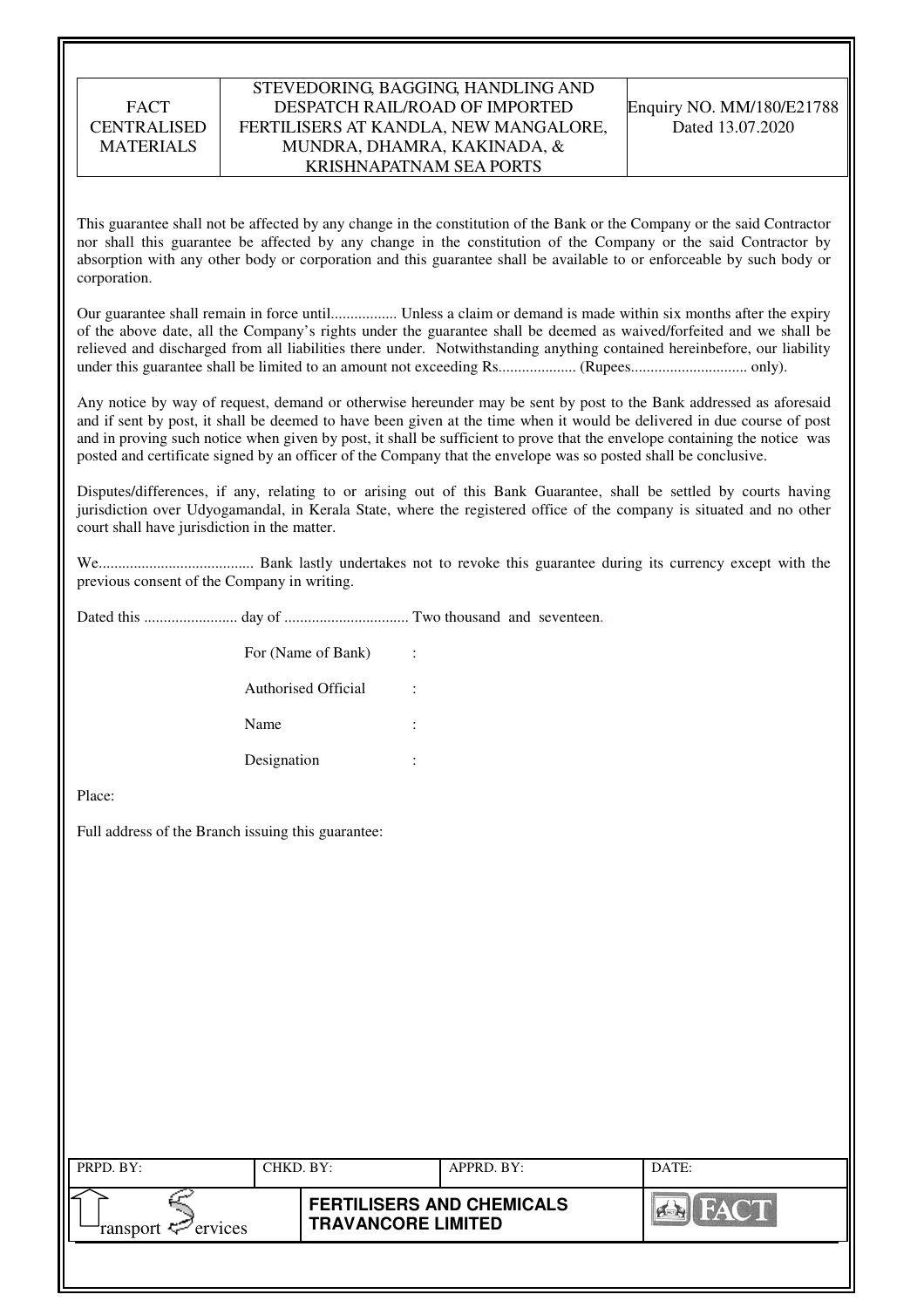#### STEVEDORING, BAGGING, HANDLING AND DESPATCH RAIL/ROAD OF IMPORTED FERTILISERS AT KANDLA, NEW MANGALORE, MUNDRA, DHAMRA, KAKINADA, & KRISHNAPATNAM SEA PORTS

Enquiry NO. MM/180/E21788 Dated 13.07.2020

#### **ANNEXURE-VIII**

#### **AGREEMENT**

(Proforma of Agreement to be executed in Rs.500/- Non Judicial stamp paper)

ARTICLES OF AGREEMENT made this day the …. Between THE FERTILISERS AND CHEMICALS TRAVANCORE LIMITED, a Company registered under the Travancore Companies ACT IV of 1114(Malayalam Era) and having its registered office at Eloor, Udyogamandal P O Ernakulam District, Kerala State(hereinafter called the FACT) on the one part and M/s.... (hereinafter called the Contractor) which expression shall where the context so admits or applies be deemed to include their heirs, executors, administrators, successors interest and legal representatives as well) on the other part.

WHEREAS the Contractor has agreed with M/s FACT for the due performance of work as set forth in the Work Order No. dt… and accompaniments upon the terms and conditions therein mentioned as accepted vide their endorsements in the aforesaid work order.

NOW THESE PRESENT WITNESS THAT in consideration of the payments to be made by M/s FACT mentioned in the aforesaid Work Order no. dt. and accompaniments thereunto the Contractor shall duly perform the said works, fulfill and keep all conditions in the work order which will be deemed and taken to be part of this contracts as if the same had been fully set-out herein and FACT hereby agree that if the Contractor shall duly perform the said works in the manner aforesaid and observe and keep the said terms and conditions, FACT will pay to the Contractor at the time and in the manner set forth in the aforesaid work order and in the Annexure thereunto as accepted by Contractor vide his endorsement in the aforesaid work order, the amount or amounts calculated at the rate mentioned and as per terms stipulated therein as payment for the work. This agreement shall be in force up to …

THE SAID CONDITIONS shall be read and construed as forming part of this Agreement and the parties thereto will respectively abide by and submit themselves to the conditions and stipulations and perform the agreement on their parts respectively.

UPON THE TERMS AND CONDITIONS of this Agreements being fulfilled and performed to the satisfaction of Officer of the Company empowered by the Company in this behalf, the Security Deposit remitted by the Contractor or such position thereof as he may be entitled to under the said condition shall be returned to the contractor.

IN WITNESS thereof the Contractor, M/s…. and The Asst. General Manager (Materials)T&S of M/s The Fertilisers and Chemicals Travancore Ltd, For and on behalf of the Company have hereunto set their hands this day and year first above written.

| For<br>In the presence of witnesses:<br>1.<br>2. |           |                                                               |                                   |             |
|--------------------------------------------------|-----------|---------------------------------------------------------------|-----------------------------------|-------------|
| In the presence of witnesses:<br>1.<br>2.        |           |                                                               | for and on behalf of the Company. |             |
| PRPD. BY:                                        | CHKD. BY: |                                                               | APPRD. BY:                        | DATE:       |
| ervices<br>ransport <del>に</del>                 |           | <b>FERTILISERS AND CHEMICALS</b><br><b>TRAVANCORE LIMITED</b> |                                   | <b>FACT</b> |
|                                                  |           |                                                               |                                   |             |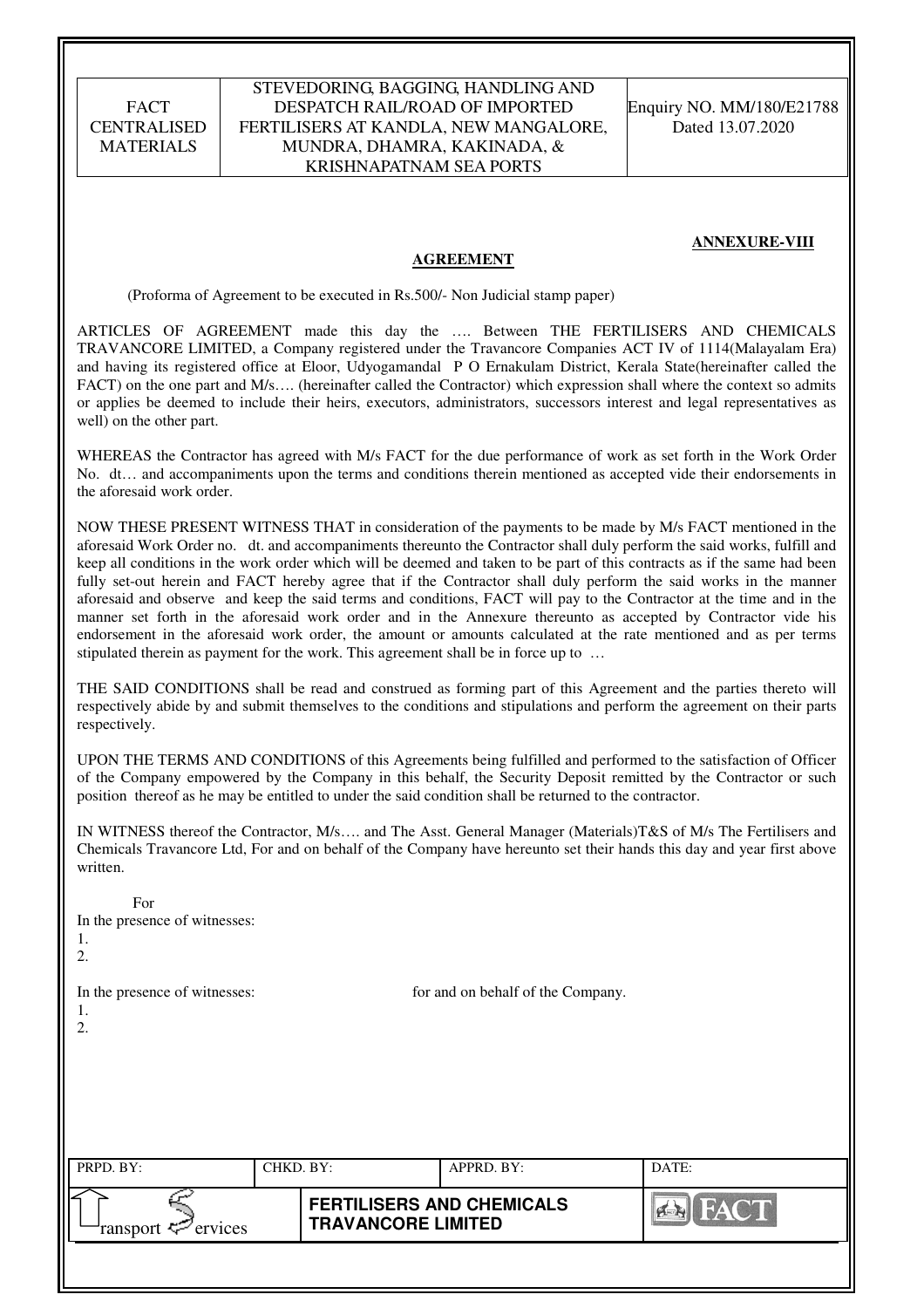#### STEVEDORING, BAGGING, HANDLING AND DESPATCH RAIL/ROAD OF IMPORTED FERTILISERS AT KANDLA, NEW MANGALORE, MUNDRA, DHAMRA, KAKINADA, & KRISHNAPATNAM SEA PORTS

Enquiry NO. MM/180/E21788 Dated 13.07.2020

#### **ANNEXURE-IX**

### **(To be executed on** ₹ **500/- Non-judicial Stamp Paper)**

# **INTEGRITY PACT**

#### **Between**

The Fetilizers and Chemicals Travancore Limited (FACT), a company formed and registered under the Travancore Companies Act IX to 1114 (Companies Act, 2013) and having its registered office at Eloor, Udyogamandal-683501, Kochi, Ernakulam District, Kerala, hereinafter referred to as "The Principal".

### **And**

.................................. hereinafter referred to as "The Bidder/ Contractor".

### **Preamble**

The Principal intends to award, under laid down organization procedures, contract/s for .......................... The Principal values full compliance with all relevant laws and regulations, and the principles of economic use of resources, and of fairness / transparency in its relations with its Bidder(s) and or/Contractor(s).

In order to achieve these goals, the Principal will appoint an Internal External Monitor (EIM), who will monitor the tender process and execution of the contact for compliance with the principle mentioned above.

### **Section 1 - Commitments of the Principal**

(1) The Principal commits itself to take all measures necessary to prevent corruption and to observe the following principles:

a) No employee of the Principal, personally or through family members, will in connection with the tender, or the execution of the contract, demand, take a promise for or accept, for self or third person, any material or immaterial benefit which the person is not legally entitled to.

b) The Principal will, during the tender process, treat all Bidder(s) with equity and reason. The Principal will in particular, before and during the tender process, provide to all Bidder(s) the same information and will not provide to any Bidder(s) confidential / additional information through which the Bidder(s) could obtain an advantage in relation to the tender process or the contract execution.

c) The Principal will exclude from the process all known prejudiced/interested persons.

| PRPD. BY:              | CHKD. BY: |                                                               | APPRD. BY: | DATE: |
|------------------------|-----------|---------------------------------------------------------------|------------|-------|
| ransport $\ll$ ervices |           | <b>FERTILISERS AND CHEMICALS</b><br><b>TRAVANCORE LIMITED</b> |            | FACT  |
|                        |           |                                                               |            |       |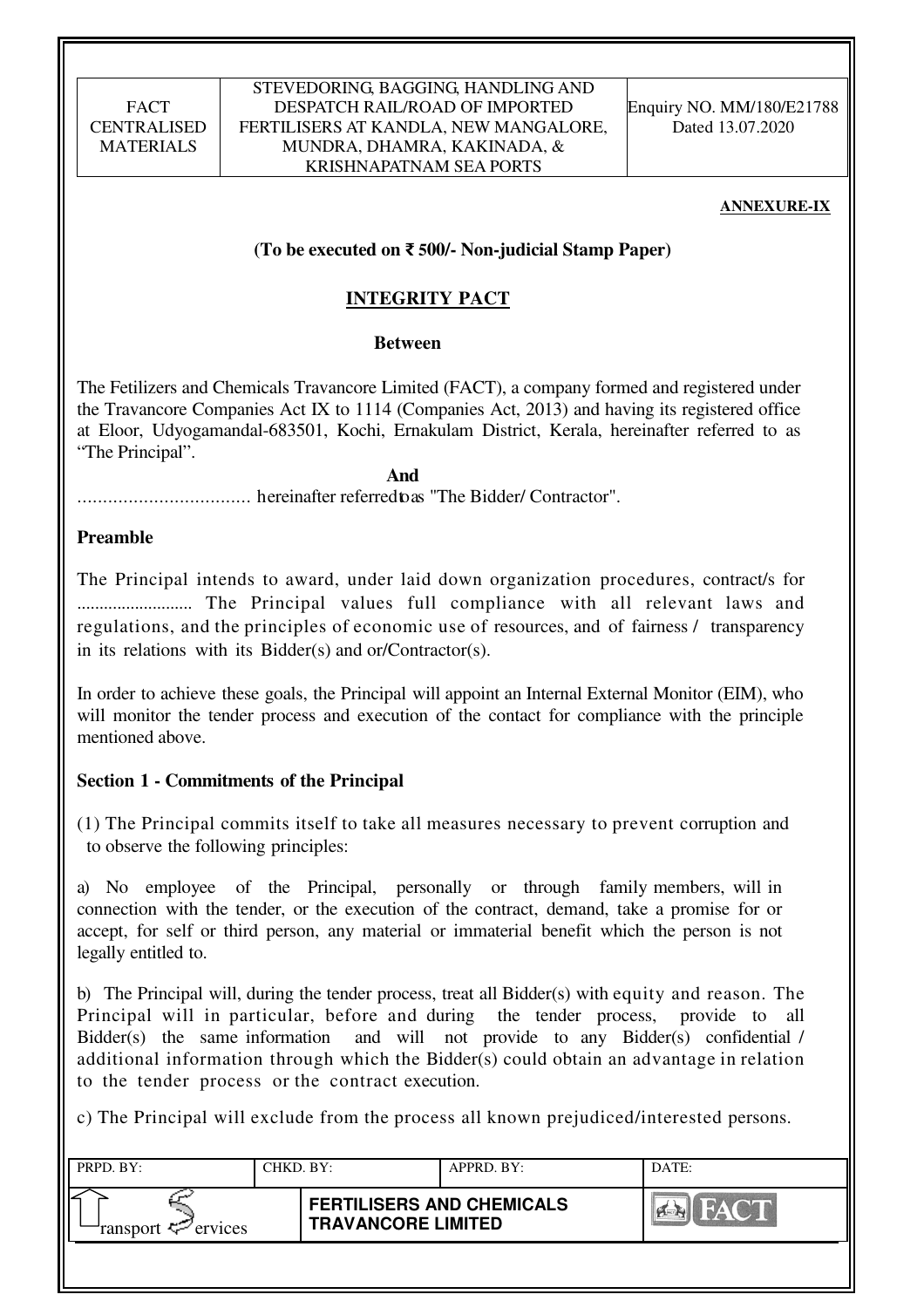(2) If the Principal obtains information on the conduct of any of its employees which is a criminal offence under the India Penal Code / Prevention of Corruption Act, or if there be a substantive suspicion in this regard, the Principal will inform the Vigilance Officer and in addition can initiate disciplinary actions.

### **Section 2 - Commitments of the Bidder(s) / Contractor(s)**

(1)The Bidder(s) / Contractor(s) commits themselves to take all measures necessary to prevent corruption. He commits himself to observe the following principles during his participation in the tender process and during the contract execution.

a) The Bidder(s) / Contractor(s) will not, directly or through any other person or firm, offer, promise or give to any of the Principal's employees involved in the tender process or the execution of the contract or to any third person, any material or immaterial benefit which he/she is not legally entitled to, i n order to obtain in exchange, any advantage of any kind whatsoever during the tender process or during the execution of the contract.

b) The Bidder(s) / Contractor(s) will not enter with other Bidders into any undisclosed agreement or understanding, whether formal or informal. This applies in particular to prices, specifications, certifications, subsidiary contracts, submission or non-submission of bids or any other actions to restrict competitiveness or to introduce cartelisation in the bidding process.

c) The Bidder(s) / Contractor(s) will not commit any offence under the relevant IPC/PC Act; further the Bidder(s)/C ontractor(s) will not use improperly, for purposes of competition or personal gain, or pass on to others, any information or document provided by the Principal as part of the business relationship, regarding plans, technical proposals and business details, including information contained or transmitted electronically.

d) The Bidder(s) / Contractor(s) of foreign origin shall disclose the name and address of the Agents / Representatives in India, if any. Similarly, The Bidder(s) / Contractor(s) of Indian Nationality shall furnish the name and address of the foreign principals, if any. All the payments made to the India agent/representative have to be in Indian rupees only.

e) The Bidder(s) / Contractor(s) will, when presenting his bid, disclose any and all payments he has made, is committed to, or intends to make to agents, brokers or any other intermediaries in connection with the award of the contract.

(2) The Bidder(s) / Contractor(s) will not instigate third persons to commit offences outlined above or be an accessory to such offences.

### **Section 3 - Disqualification from tender process and exclusion from future contracts**

If the Bidder(s)/Contractor(s), before award or during the execution of has committed a transgression through a violation of Section 2 above or in any other form such as to put

| PRPD. BY:          | CHKD. BY: |                                                               | $APPRD$ . BY: | DATE:      |
|--------------------|-----------|---------------------------------------------------------------|---------------|------------|
| ransport < ervices |           | <b>FERTILISERS AND CHEMICALS</b><br><b>TRAVANCORE LIMITED</b> |               | $N \geq 1$ |
|                    |           |                                                               |               |            |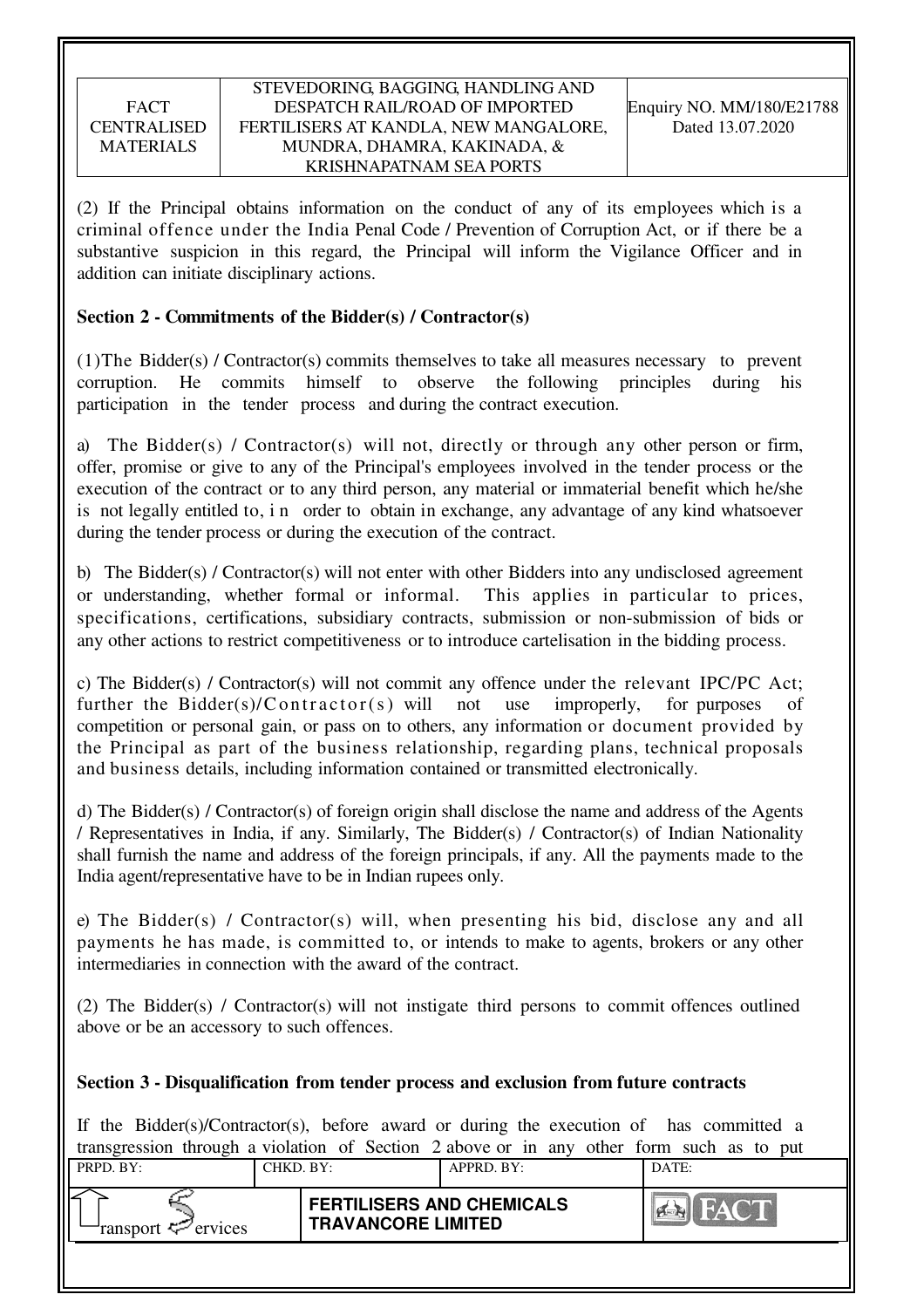#### STEVEDORING, BAGGING, HANDLING AND DESPATCH RAIL/ROAD OF IMPORTED FERTILISERS AT KANDLA, NEW MANGALORE, MUNDRA, DHAMRA, KAKINADA, & KRISHNAPATNAM SEA PORTS

his reliability or credibility in question, the Principal is entitled to disqualify the Bidder(s)/ Contractor(s) from the tender process or to terminate the contract, if already signed, for such reason.

### **Section 4 - Compensation for Damages**

(1) If the Principal has disqualified the Bidder(s) from the tender process prior to the award according to Section 3, the Principal is entitled to demand and recover the damages equivalent to Earnest Money Deposit/Bid Security.

(2) If the Principal has terminated the contract according to Section 3, or if the Principal is entitled to terminate the contract according to Section 3, the Principal shall be entitled demand and recover from the Contractor l iquidated damages of the contract value or the amount equivalent to Performance Bank Guarantee.

### **Section 5 - Previous Transgression**

(1) The Bidder declares that no previous transgression occurred in the last 3 years with any other Company in India conforming to the anti-corruption approach including Public Sector Enterprise in India that could justify his exclusion from the tender process.

(2) If the Bidder makes incorrect statement on this subject, he can be disqualified from the tender process and appropriate action can be taken including termination of contract, if already awarded, for such reason.

### **Section 6 - Equal treatment of all Bidders / Contractors / Subcontractors**

(1)The Bidder(s)/Contractor(s) undertake(s) to demand from all subcontractors a commitment in conformity with this Integrity Pact, and to submit it to the Principal before contract signing.

(2) The Principal will enter into agreements with identical conditions as this one with all Bidders, Contractors/Suppliers and Subcontractors.

(3) The Principal will disqualify from the tender process all Bidders who do not sign this Pact or violate its provisions.

### **Section 7 – Criminal charges against violating Bidder(s) / Contractor(s) /Subcontractor(s)**

If the Principal obtains knowledge of conduct of a Bidder, Contractor or Subcontractor, or of an employee or a representative or an associate of a Bidder, Contractor, or Subcontractor which constitutes corruption, or if the Principal has substantive suspicion in this regard, the Principal will inform the same to the Chief Vigilance Officer.

| PRPD. BY:                      | CHKD. BY: |                                                               | APPRD. BY: | DATE: |
|--------------------------------|-----------|---------------------------------------------------------------|------------|-------|
| ransport $\mathcal{P}$ ervices |           | <b>FERTILISERS AND CHEMICALS</b><br><b>TRAVANCORE LIMITED</b> |            | FACT  |
|                                |           |                                                               |            |       |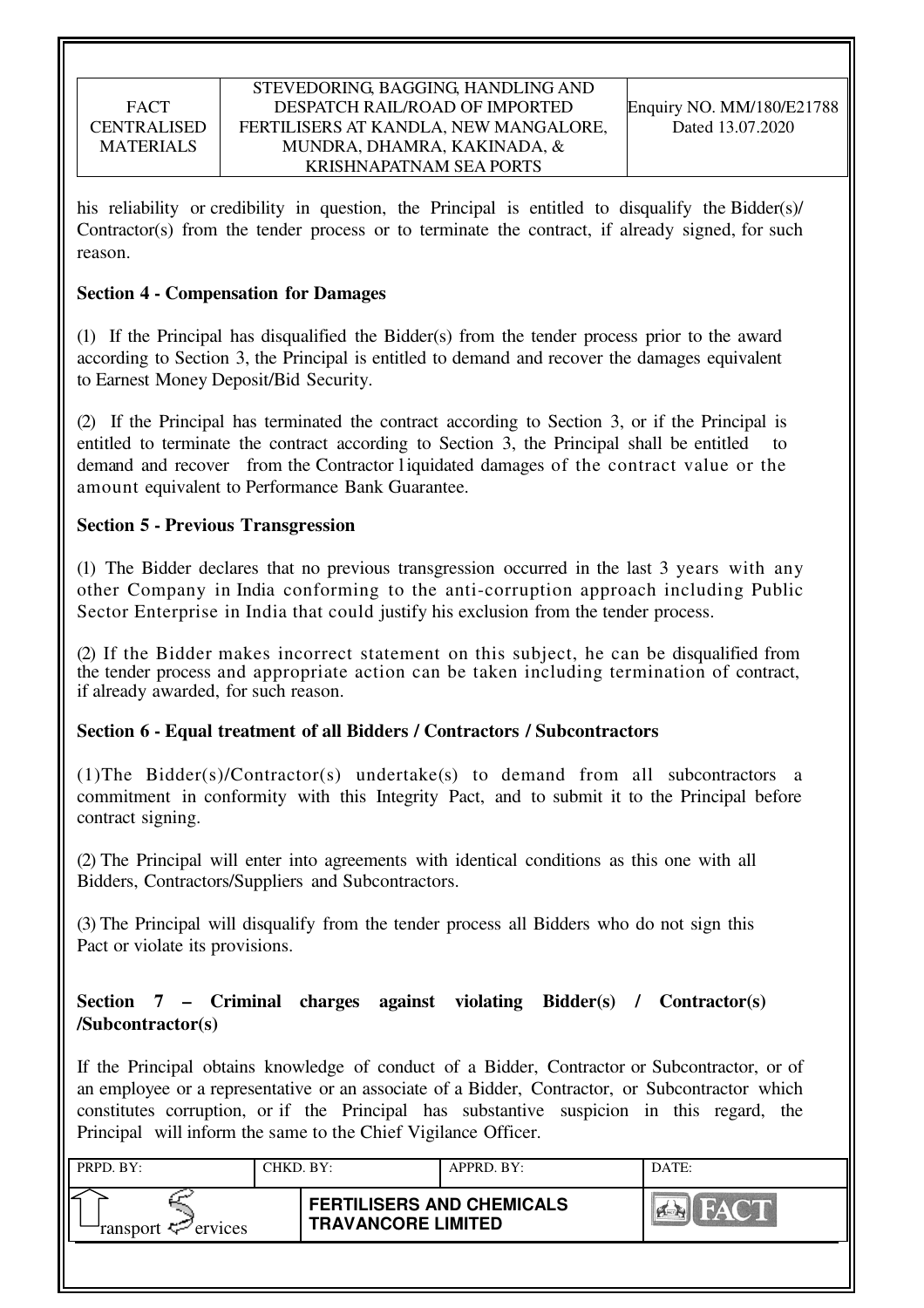### **Section 8 - Independent External Monitor/Monitors**

(1)The Principal appoints competent and credible Independent External Monitor for this Pact. The task of the Monitor is to review independently and objectively, whether and to what extent the parties comply with the obligations under this agreement.

(2) The Monitor is not subject to instructions by the representatives of the parties and performs his functions neutrally and independently. It will be obligatory for him to treat the obligations and document of the Bidder(s)/Contractor(s) as confidential. He reports to the Chairperson and managing Director, FACT.

(3) The Bidder(s)/Contractor(s) accepts that the Monitor has the right to access without restriction to all Project documentation of the Principal including that provided by the Contractor. The Contractor will also grant the Monitor, upon his request and demonstration of a valid interest, unrestricted and unconditional access to this project documentation. The same is applicable to Subcontractors. The Monitor is under contractual obligation to treat the information and documents of the Bidder(s)/Contractor(s)/ Subcontractor(s) with confidentially.

(4) The Principal will provide to the Monitor sufficient information about all meetings among the parties related to the Project provided such meetings could have an impact on the contractual relations between the Principal and the Contractor. The parties offer to the Monitor the option to participate in such meetings.

(5) As soon as the Monitor notices, or believes to notice, a violation of this agreement, he will so inform the Management of the Principal and request the Management to discontinue or to take corrective action, or to take other relevant action. The Monitor can in this regard submit non-binding recommendation. Beyond this, the Monitor has no right to demand from the parties that they act in a specific manner, refrain from action or tolerate action.

(6) The Monitor will submit a written report to the Chairman and Managing Director, FACT within 8 to 10 weeks from the date of reference or intimation to him by the Principal and, should the occasion arise, submit proposals for correcting problematic situations.

(7) Monitor shall be entitled to compensation on the same terms as being extended to / provided to Independent Director on FACT Board.

(8) If the M o n i t o r has reported to the Chairman and Managing Director, FACT, a substantiated suspicion of an offence under relevant IPC/PC Act, and the Chairman and Managing Director, FACT has not, within reasonable time, taken visible action to proceed against such offence or reported it to the Chief Vigilance Officer, the Monitor may also transmit this information directly to the Central Vigilance Commissioner.

(9) The word 'Monitor' would include both singular and plural.

| $(2)$ The word <i>Mondon</i> would meade both singular and praial. |           |                                                               |            |                                     |  |  |
|--------------------------------------------------------------------|-----------|---------------------------------------------------------------|------------|-------------------------------------|--|--|
| PRPD. BY:                                                          | CHKD. BY: |                                                               | APPRD. BY: | DATE:                               |  |  |
| ransport $\ll$ ervices                                             |           | <b>FERTILISERS AND CHEMICALS</b><br><b>TRAVANCORE LIMITED</b> |            | <b>FACT</b><br>$\sim$ $\sim$ $\sim$ |  |  |
|                                                                    |           |                                                               |            |                                     |  |  |